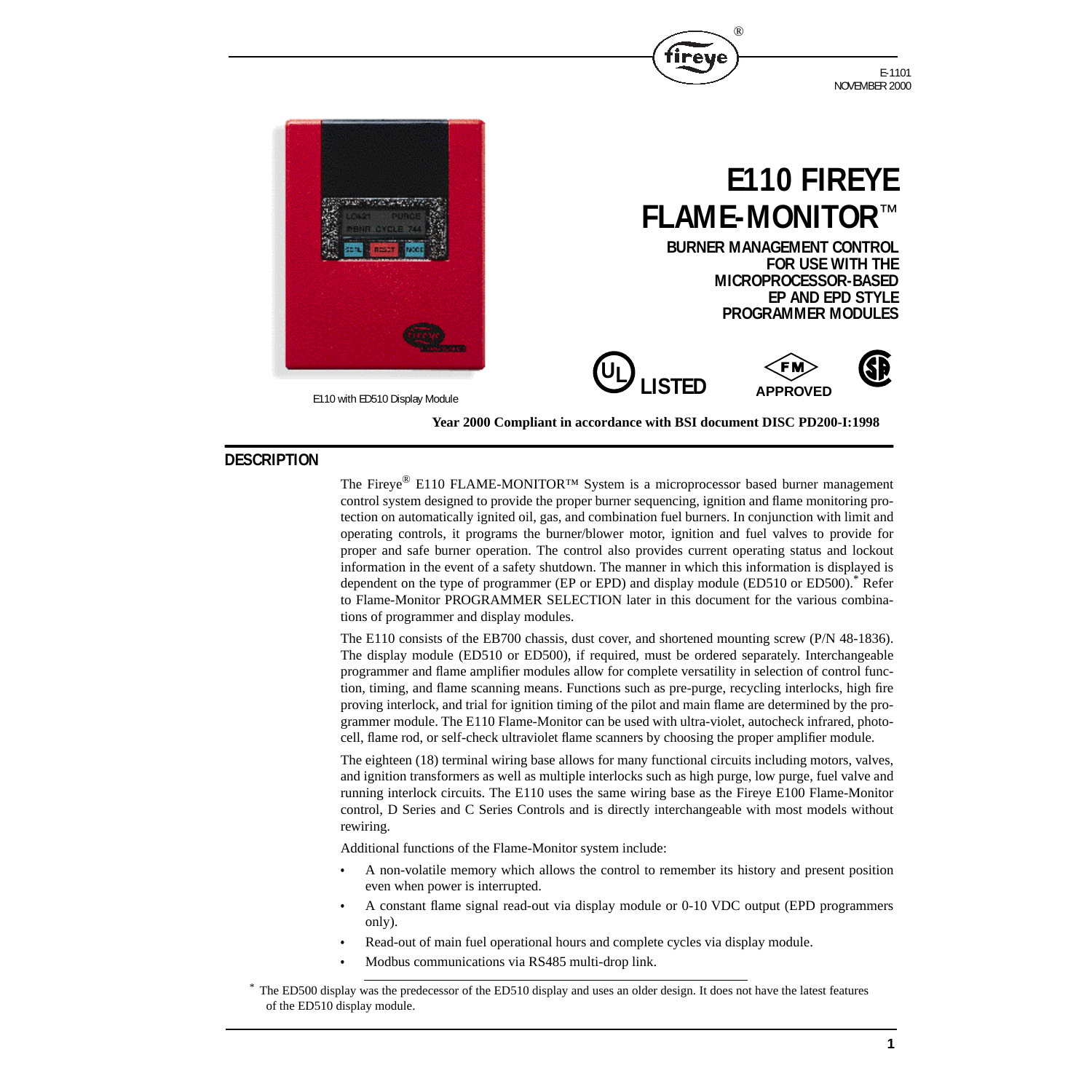

**•** A run/check switch which allows the operator to stop the program sequence in any of three different positions (Purge, PTFI, or Auto).

 $^{\circledR}$ 

**ireve** 

**•** Remote Display Capability.



**CAUTION: While programmers are mechanically interchangeable in that they mate with a common wiring base, you should select the correct model for your application. Inappropriate application of a control could result in an unsafe condition hazardous to life and property. Selection of a control for a particular application should be made by a competent professional, such as a boiler/burner service technician licensed by a state or other government agency.**

# **FLAME-MONITOR SPECIFICATIONS**

**Supply Voltage:** 120 VAC (+10%, -15%) 50/60 Hz

**Power Consumption:** 25 VA

Shipping Weight: (E110 Approx.) 5 lbs. (2.3kg)

**Operating Temperature Limits:**

| With ED500 Display: $-40^{\circ}$ F Minimum, $+125^{\circ}$ F Maximum |  |
|-----------------------------------------------------------------------|--|
| - 40 <sup>o</sup> C Minimum, $+52^{\circ}$ C Maximum                  |  |

With ED510 Display: 32°F minimum, +125°F Maximum 0°C Minimum, +52° C Maximum

**Humidity:** 85% R.H. Maximum (Non-condensing)

#### **AMBIENT TEMPERATURE LIMITS**

|                                          |                 | <b>MAXIMUM</b>  |                 | <b>MINIMUM</b>  |
|------------------------------------------|-----------------|-----------------|-----------------|-----------------|
| CONTROL                                  | $140^{\circ}$ F | $60^{\circ}$ C  | $-40^{\circ}$ F | $-40^{\circ}$ C |
| Scanner UV1A, UV2,<br><b>UV8A, 45UV3</b> | $200^{\circ}$ F | $93^{\circ}$ C  | $-40^{\circ}$ F | $-40^{\circ}$ C |
| 45UV5-1007, 45UV5-<br>1009               | $200^{\circ}$ F | $93^{\circ}$ C  | $-40^{\circ}$ F | $-40^{\circ}$ C |
| Photocell 45CM1                          | $165^{\circ}$ F | $74^{\circ}$ C  | - 40°F          | - 40°C          |
| Flame Rod<br>(Tip 2460 F)                | 1500°F          | $816^{\circ}$ C | $-40^{\circ}$ F | $-40^{\circ}$ C |
| 48PT2                                    | $125^{\circ}$ F | $52^{\circ}$ C  | $-40^{\circ}$ F | $-40^{\circ}$ C |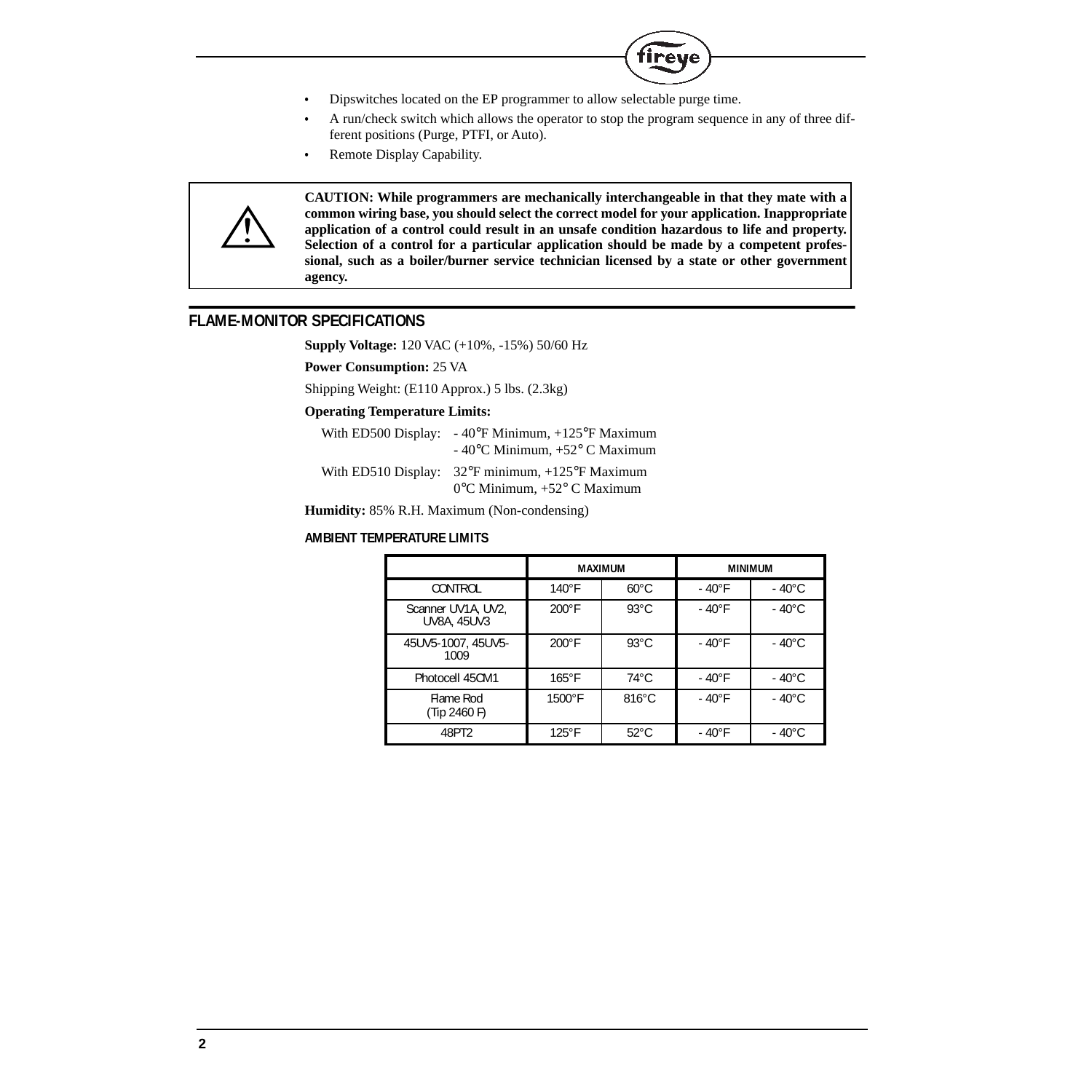

# **LOAD RATINGS**

| <b>TERMINAL</b>                                                                                                                                                                                                                           | <b>TYPICAL LOAD</b>                             | A. Maximum Rating @120V-50/60Hz<br>B. Alternate Rating @120-50/60Hz |                                                                                               |  |  |  |
|-------------------------------------------------------------------------------------------------------------------------------------------------------------------------------------------------------------------------------------------|-------------------------------------------------|---------------------------------------------------------------------|-----------------------------------------------------------------------------------------------|--|--|--|
| 5, 6 Individually or<br>Combined                                                                                                                                                                                                          | Pilot Valve(s) and Igni-<br>tion Transformer(s) | 50VA Pilot Duty (Solenoid Valves)<br>plus 500VA (Transformer)       | 125VA Pilot Duty Solenoid Valves plus<br>250VA (Transformer)                                  |  |  |  |
|                                                                                                                                                                                                                                           | Main Fuel Valve(s)                              | 250VA Pilot Duty (Solenoid Valve)                                   | 1250 VA Opening 500 VA Holding<br>(Motorized Valve) plus 65 VA Pilot Duty<br>(Solenoid Valve) |  |  |  |
| M                                                                                                                                                                                                                                         | <b>Burner/Blower Motor</b>                      | 9.8 F.L.A. * 58.8 L.R.A.                                            | 240 VA Pilot Duty (Motor Starter Coil)                                                        |  |  |  |
| $10-11-12-X$                                                                                                                                                                                                                              | Modulator                                       | 125 Pilot Duty                                                      |                                                                                               |  |  |  |
| A                                                                                                                                                                                                                                         | Alarm                                           | 50 VA Pilot Duty                                                    |                                                                                               |  |  |  |
| Terminal ratings may be selected from either column A or B: (select the rating from the column for each terminal which best applies to<br>the connected load on that terminal).<br>$*$ F.L.A. = full load amps L.R.A. = locked rotor amps |                                                 |                                                                     |                                                                                               |  |  |  |

**Maximum Simultaneous Connected Load:** 2000 VA

# **ELECTRICAL RATINGS**

*VA* ratings (not specified as pilot duty) permit the connection of transformers and similar devices whose inrush current is approximately the same as their running current.

*VA Pilot Duty* ratings permit the connection of relays, solenoid valves, lamps, etc. whose total operating load does not exceed the published rating and whose total inrush current does not exceed 10 times the rating.

*Running and locked rotor* ratings are intended for motors. VA and VA Pilot Duty loads may be added to a motor load provided the total load does not exceed the published rating.



**WARNING: This equipment is a Class B digital apparatus which complies with the Radio Interference Regulations, CRC c.1374.**

**CAUTION: Published load ratings assume that no contact be required to handle inrush current more often than once in 15 seconds. The use of control switches, solenoid, relays, etc. which chatter will lead to premature failure. It is important to run through a test operation (with fuel shut off) following the tripping of a circuit breaker, a blown fuse, or any known instance of chattering of any external current consuming devices.**

# **APPROVALS**

**Underwriters Laboratories Inc.:** Listed Guide MCCZ File MP1537 **Canadian Standards Association:** File #LR7989 **Acceptable by:** Industrial Risk Insurers (I.R.I.) Factory Mutual Approved

**Year 2000 Compliant in accordance with BSI document DISC PD2000-I:1998**



**WARNING: This equipment generates and can radiate radio frequency energy, and if not installed and used in accordance with the instruction manual may cause interference to radio communications. It has been tested and found to comply with the limits for a Class A computing device pursuant to Subpart J of part 15 of FCC Rules, which are designed to provide reasonable protection against such interference when operated in a commercial environment. Operation of this equipment in a residential area is likely to cause interference in which case the user, at his own expense, will be required to take whatever measures which may be required to correct the interference.**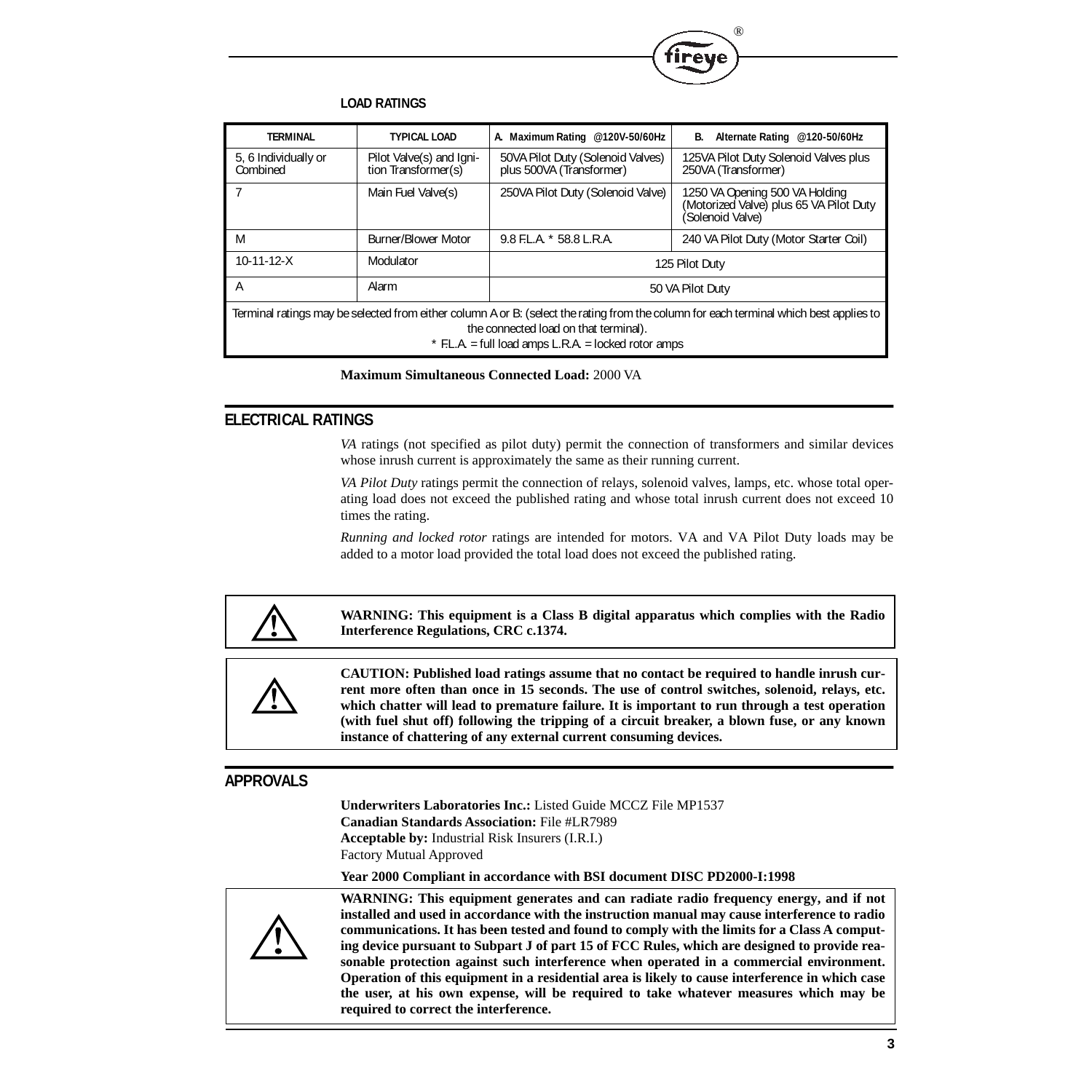

# **FLAME AMPLIFIER SELECTION**

| <b>FIREYE P/N</b> | <b>DESCRIPTION</b>                                                                            | <b>USE WITH SCANNER</b> |
|-------------------|-----------------------------------------------------------------------------------------------|-------------------------|
| EUV <sub>1</sub>  | Standard UV Amplifier                                                                         | UV1A, UV8A 45UV3, UV2   |
| E1R1              | Autocheck Infrared Amplifier                                                                  | 48PT2                   |
| E1R2              | Autocheck Infrared Amplifier (For special applications -<br>high sensitivity—consult factory) | 48PT2                   |
| E1R3              | Autocheck Infrared Amplifier. (Without oil fog rejection<br>spray circuitry.)                 | 48PT2                   |
| ERT <sub>1</sub>  | <b>Rectification Amplifier</b>                                                                | 45CM1, 69ND1            |
| EUVS4             | Self-Check UV Amplifier                                                                       | 45UV5-1007/1008/1009    |

# **SCANNER SELECTION**

| <b>FIREYE P/N</b>                                                           | <b>DESCRIPTION</b>                                                                                                                                                                                   | <b>USE WITH</b><br><b>SCANNER</b> | <b>BULLETIN</b> |
|-----------------------------------------------------------------------------|------------------------------------------------------------------------------------------------------------------------------------------------------------------------------------------------------|-----------------------------------|-----------------|
| 48PT2-1003<br>48PT2-9003<br>48PT2-1007<br>48PT2-9007                        | Infrared 1/2" straight mount 96" cable<br>Infrared 1/2" 90° angle mount 96" cable<br>Infrared 1/2" straight mount 48" cable<br>Infrared 1/2" 90° angle mount 48" cable                               | E1R1, E1R2,<br>or $E1R3$          | SC-103          |
| <b>UV1A3</b><br>UV <sub>1</sub> A6<br>UV8A<br>UV <sub>2</sub><br>45UV3-1050 | UV 1/2" straight 36" flex conduit<br>UV 1/2" straight 72" flex conduit<br>UV 1/2" 90° head 72" unshielded leads<br>UV 3/8" straight 36" flex conduit<br>UV 3/4" cast aluminum housing 8' cable       | EUV1                              | SC-102          |
| 45CM1-1000<br>45CM1-1000Y<br>69ND1-1000K4<br>69ND1-1000K6<br>69ND1-1000K8   | <b>Photocell Scanner with filter</b><br><b>Photocell Scanner without filter</b><br>Flame rod 12", $1/2$ " N.P.T. mount<br>Flame rod 18", $1/2$ " N.P.T. mount<br>Flame rod 24", $1/2$ " N.P.T. mount | ERT1                              | SC-103          |
| 45UV5-1007<br>45UV5-1008<br>45UV5-1009                                      | Self-check UV 1" British thread mounts, 230V<br>Self-check UV 1" British thread mounts, 120V<br>Self-check UV 1" N.P.T. threads, 120V                                                                | EUVS4                             | SC-101          |

# **FIREYE® FLAME-MONITOR™ Selection Guide**

#### 1. **SELECT CHASSIS** E110 FLAME-MONITOR

# 2. **SELECT PROGRAMMER**

EP Programmers provide selectable operation (e.g. extended purge time) EPD programmers have integral LED indicator display

| <b>Non-Recycle Operation</b><br><b>Recycle Operation</b>                                                                                                                |               | Description | Non-Modulation |                                            | Description |        |               |
|-------------------------------------------------------------------------------------------------------------------------------------------------------------------------|---------------|-------------|----------------|--------------------------------------------|-------------|--------|---------------|
| EP160                                                                                                                                                                   | <b>FPD160</b> | EP260       | <b>FPD260</b>  | 10 and 15 sec. TFI                         | EP380       | EPD380 | 30 sec. purge |
| EP161                                                                                                                                                                   | <b>FPD161</b> | EP261       | EPD261         | <b>Extended MTFI</b>                       | EP381       | EPD381 | 15 sec. purge |
| EP165<br>EP166                                                                                                                                                          | <b>EPD165</b> | EP265       | EPD265         | Pilot stabilization<br>Pilot stabilization | EP382       | EPD382 | 1 sec. purge  |
| EP170                                                                                                                                                                   | FPD170        | EP270       | EPD270         | Early spark termination                    | EP390       | EP390  | 90 sec. purge |
| NOTE: The EP programmers listed above are available in both Spanish and French languages.<br>Consult factory or your local Fireye distributor for ordering information. |               |             |                |                                            |             |        |               |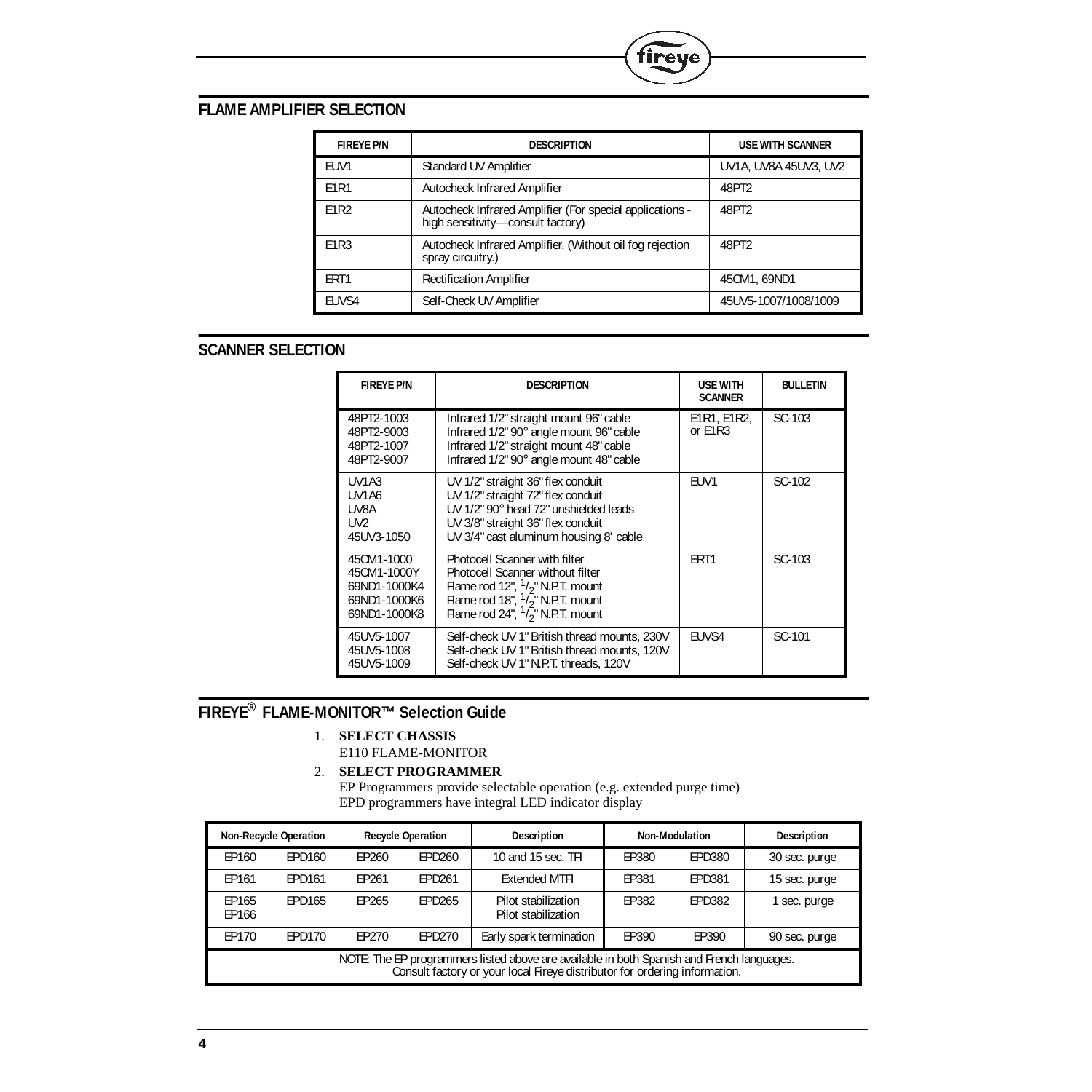

3. **SELECT DISPLAY** Required for EP Programmers, Optional for EPD programmers ED510 2 line x 16 character LCD display.

# 4. **SELECT AMPLIFIER** Requires appropriate flame scanner.

|                               | Description                                                        | Use with scanner       |
|-------------------------------|--------------------------------------------------------------------|------------------------|
| EUV <sub>1</sub>              | Standard ultra-violet amplifier                                    | UV1A, UV2, UV8A, 45UV3 |
| EUVS4                         | Self-check ultra-violet amplifier                                  | 45UV5-1007, 1008, 1009 |
| E1R1                          | Autocheck infra-red amplifier                                      | 48PT2                  |
| E1R2                          | Autocheck infrared amplifier (with high sensitivity circuitry)     | 48PT2                  |
| E <sub>1</sub> R <sub>3</sub> | Autocheck infrared amplifier (without oil fog rejection circuitry) | 48PT2                  |
| ERT <sub>1</sub>              | Flame rectification amplifier                                      | 69ND1, 45CM1           |

# 5. **SELECT WIRING BASE**

60-1386-2 Surface mount

Panel mount

6. **SELECT ACCESSORIES**

| <b>FIREYE P/N</b>     | <b>DESCRIPTION</b>                                                           | <b>BULLETIN</b> |
|-----------------------|------------------------------------------------------------------------------|-----------------|
| ED510                 | Display Module (2 line x 16 characters LCD Display)                          | ED5101          |
| $129-145-1, -2, -3$   | Remote Display Mounting Kit (for ED510) with 4', 8' or 2' cable respectively | E-8002          |
| ED500                 | Display Module (8 character LED Display)                                     | E-8101          |
| ED400                 | Remote display mounting kit (for ED500)                                      | E-8001          |
| ED550                 | Remote display cables (for ED500)                                            | E-8001          |
| E300                  | <b>Expansion Module</b>                                                      | $E - 3001$      |
| $E350-3, -6$          | Expansion Module cables in 3' and 6' lengths                                 | E-3001          |
| ED150-3, -6, -15, -25 | Remote Reset cables in 3', 6', 15' and 25' lengths                           | E-8001          |
| ED600                 | Multi-port Cable Adapter                                                     | E-8001          |
| ED610                 | Multi-port Adapter (for ED510 and RS485 communications)                      | E-8002          |
| E500-3                | Communication Interface (up to 6 Flame-Monitor controls)                     | E-5001          |
| E700                  | Software Program to Monitor E500 Operation. IBM Compatible                   | E-7001          |
| 60-2333               | Noise Line Filter                                                            | E-1021          |
| EC485                 | RS232 to RS485 converter for direct connect                                  | EC-4851         |
| ED512-2, -4, -8       | Communications interface cables in 2', 4' and 8' lengths                     | E-8002          |
| ED580-2, -4, -8       | Remote display cables in 2', 4' and 8' lengths                               | E-8002          |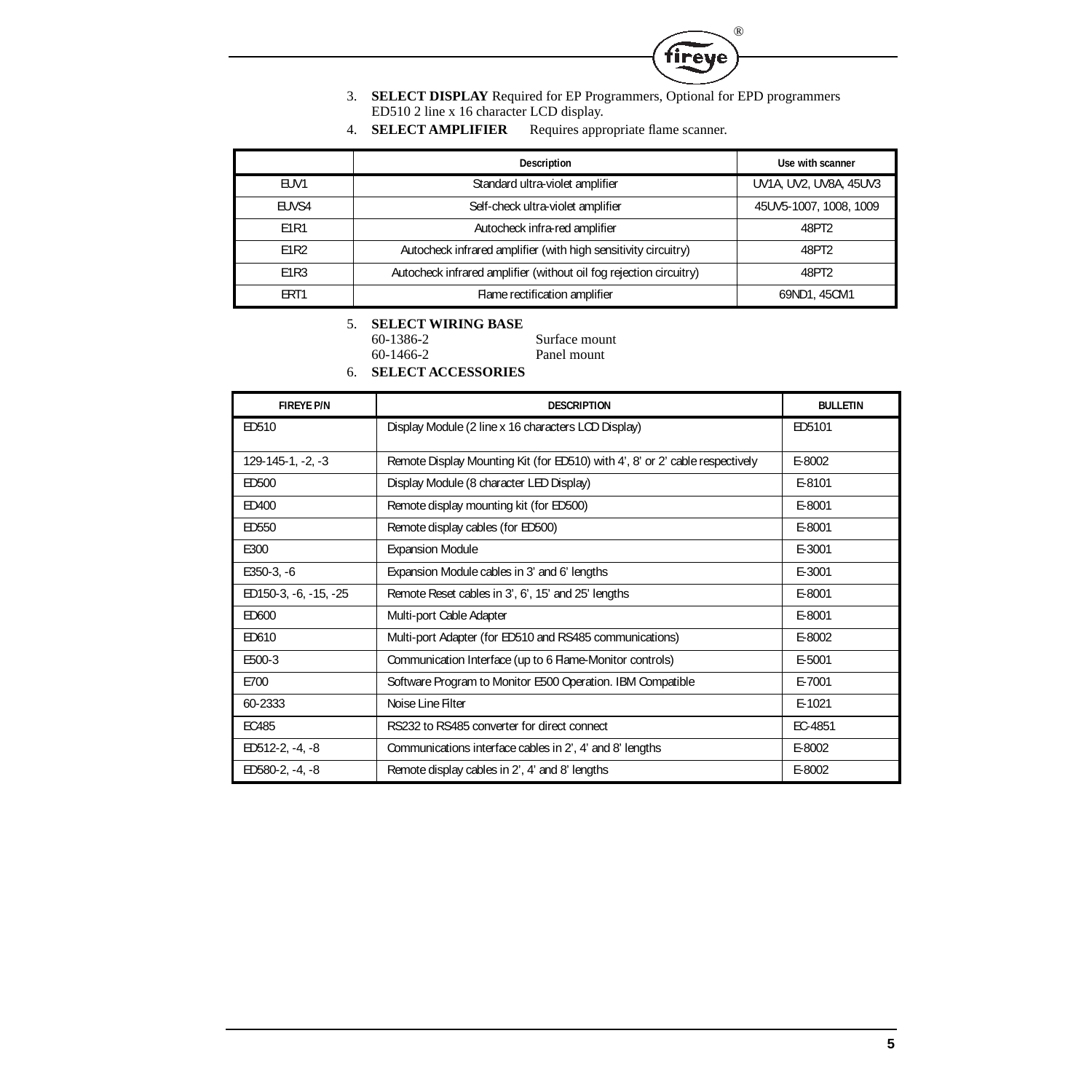

# **FLAME-MONITOR Ordering Information**

#### **E110 Flame-Monitor** (One required) **ED510 Display Module**

E110 consists of: EB700 Chassis EC600 Dust Cover Mounting Screw (48-1836)





EP programmers must have an Eng. code of 28 or later (e.g. 9414-28). EPD Programmers must have an Eng. code of 02 or later.

### **Amplifier Module** (One Required) **Wiring Base** (One Required)



60-1386-2 Surface Mount (shown)

60-1466-2 Cabinet Mount



**Programmer Module** (One Required)

#### **EP Programmer**



#### or **EPD Programmer**

EPD160 EPD161 EPD165 EPD170 EPD260 EPD261 EPD265 EPD270 EPD380 EPD381 EPD382 EPD390

EPD167

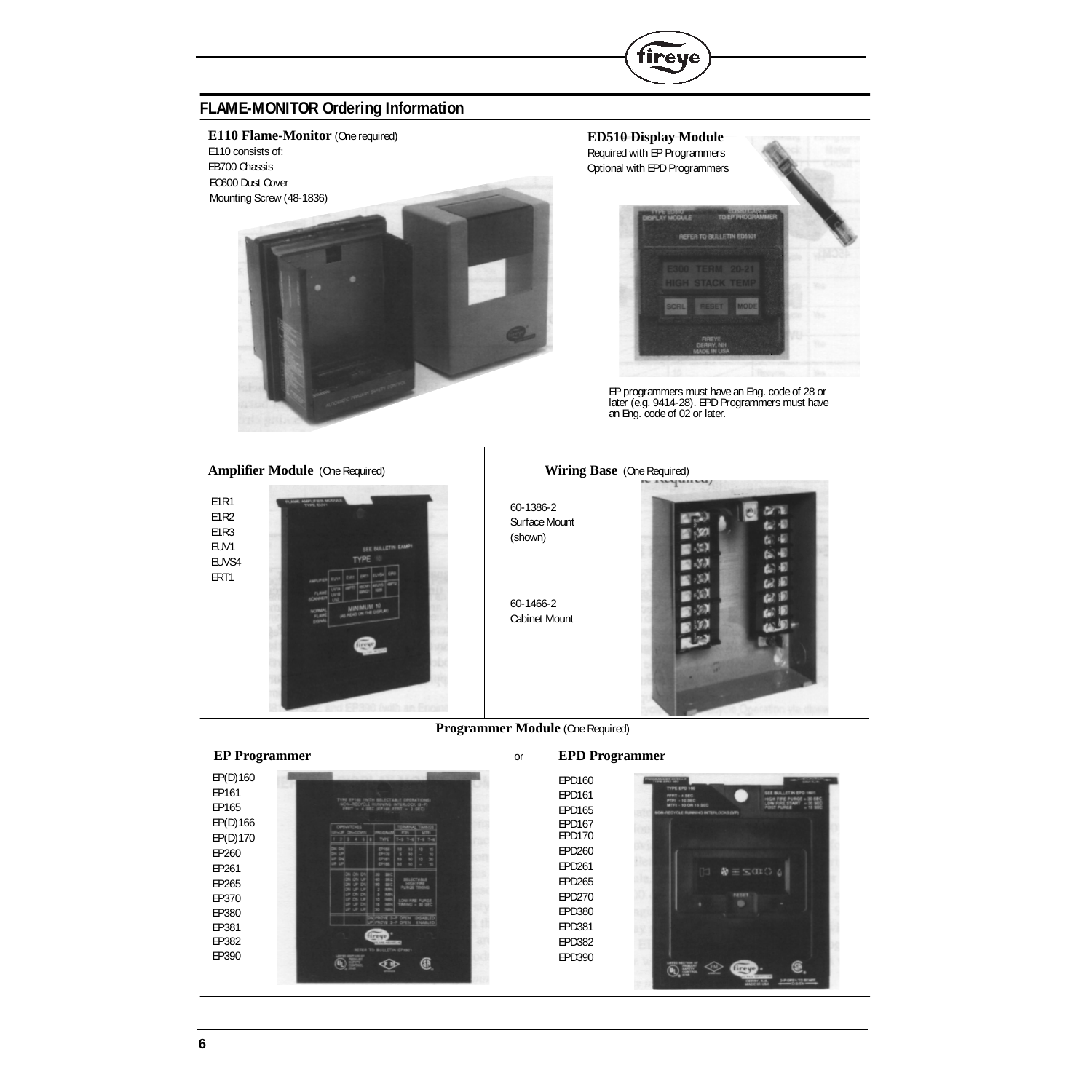# **FLAME SCANNERS**



**to be exercised. If component checking is required during burner operation for constantly fired burners, utilize the self-checking ultra-violet flame scanners (45UV5) with associated amplifier module (EUVS4), or the infrared flame scanner (48PT2) with associated Auto Check amplifier (E1R1, E1R2, E1R3).**

®

# **FLAME-MONITOR PROGRAMMER SELECTION**

All programmers for the Flame-Monitor Series are designated with the prefix "EP" or "EPD." The functional operation, flame failure response time, purge timings, firing rate motor circuit, trial for ignition timings, recycling function and display messages are determined by the programmer.

A chart of the most common programmers is found below. Refer to the appropriate product bulletin for a detailed description of the operation of each programmer.

Take note of the programming sequence chart for each programming module for the proper explanation of prepurge timings.



**WARNING: THE INAPPROPRIATE SELECTION OR APPLICATION OF A PROGRAM-MER MODULE COULD RESULT IN AN UNSAFE CONDITION HAZARDOUS TO LIFE AND PROPERTY. The various programmer modules (EP(D)160, EP(D)260 and EP(D)380) are interchangeable because they plug into a common chassis. Changing the dipswitches modifies the operation of each programmer module. Care should be taken to insure the proper dipswitch settings. Refer to the appropriate programmer bulletin for dipswitch settings. Selection of the programmer module and setting the dipswitches for a particular application should be made by a competent professional, such as a Boiler/Burner technician licensed by a state or government agency, engineering personnel of the burner, boiler or furnace manufacturer (OEM) or in the performance of duties based on the information from the OEM.**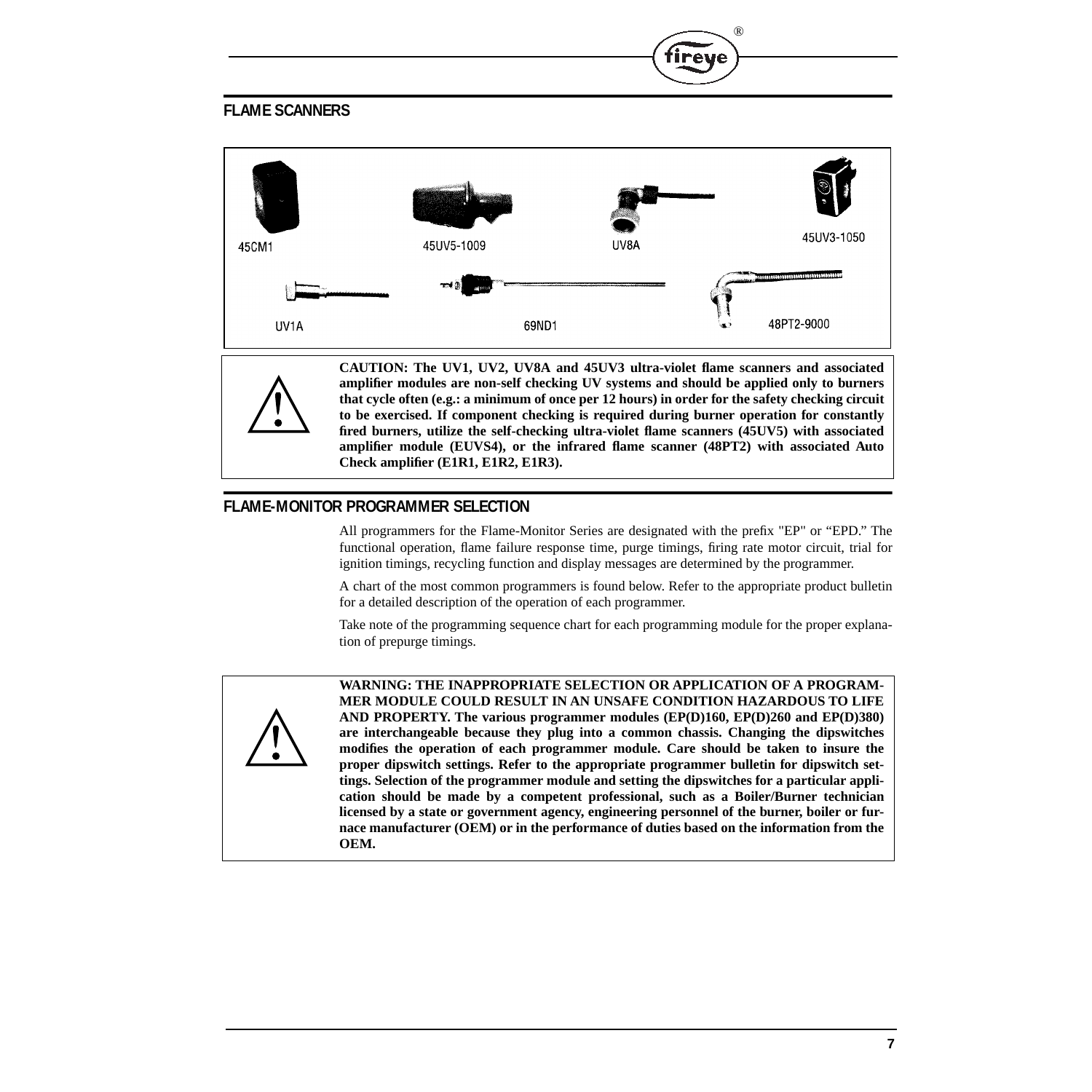| <b>FIREYE</b><br><b>PART</b><br><b>NUMBER</b> | Pre-purge<br>program-<br>ming<br>(Seconds) | Proven<br><b>High Fire</b><br>Purge<br>Interlock<br>$(D/8)$ Ckt) | Proven<br><b>Low Fire</b><br>Start<br>Interlock<br>(M/D Ckt) | Intermit-<br>tent Igni-<br>tion/Pilot | Interrupted<br>Ignition/<br>Pilot | <b>Early Spark</b><br>Termination | Pilot<br>Trail-for-Ignition<br>Term 5<br>Term 6 | Main<br>Trail-for-Ignition<br>Term 5<br>Term 6 | Running<br>Interlock<br>(3/P CKT) | <b>Firing Rate</b><br>Motor<br>Circuit |
|-----------------------------------------------|--------------------------------------------|------------------------------------------------------------------|--------------------------------------------------------------|---------------------------------------|-----------------------------------|-----------------------------------|-------------------------------------------------|------------------------------------------------|-----------------------------------|----------------------------------------|
|                                               | EPD/EP <sup>2</sup> PROGRAMMERS            |                                                                  |                                                              |                                       |                                   |                                   |                                                 |                                                |                                   |                                        |
| EPD160<br>EP160<br>EPD1678                    | 30 <sup>1</sup><br>Supervised              | Yes                                                              | Yes                                                          | <b>No</b>                             | Yes                               | <b>No</b>                         | 10<br>10                                        | 10<br>15                                       | Non Recycle                       | Yes                                    |
| EPD161<br>EP161                               | 30 <sup>1</sup><br>Supervised              | Yes                                                              | Yes                                                          | <b>No</b>                             | <b>Yes</b>                        | <b>No</b>                         | 10<br>10                                        | 10<br>30                                       | Non Recycle                       | Yes                                    |
| EPD165,<br>EP165 <sup>7</sup>                 | 30 <sup>1</sup><br>Supervised              | Yes                                                              | Yes                                                          | <b>No</b>                             | Yes                               | <b>No</b>                         | 10<br>10                                        | $10^6$                                         | Non Recycle                       | Yes                                    |
| EPD166,<br>EP1667                             | 30 <sup>1</sup><br>Supervised              | Yes                                                              | Yes                                                          | <b>No</b>                             | Yes                               | No                                | 10<br>10                                        | $15^{6}$                                       | Non Recycle                       | Yes                                    |
| EPD170<br>EP170                               | 30 <sup>1</sup><br>Supervised              | Yes                                                              | Yes                                                          | <b>No</b>                             | Yes                               | Yes                               | 5<br>10                                         | 10                                             | Non Recycle                       | Yes                                    |
| EPD260<br>EP260                               | 30 <sup>1</sup>                            | <b>No</b>                                                        | Yes                                                          | <b>No</b>                             | Yes                               | <b>No</b>                         | 10<br>10                                        | 10<br>15                                       | Recycle                           | Yes                                    |
| EPD261<br>EP261                               | 30 <sup>1</sup>                            | <b>No</b>                                                        | Yes                                                          | No                                    | Yes                               | <b>No</b>                         | 10<br>10                                        | 10<br>30                                       | Recycle                           | Yes                                    |
| EPD265<br>EP265                               | 30 <sup>1</sup>                            | <b>No</b>                                                        | Yes                                                          | <b>No</b>                             | Yes                               | <b>No</b>                         | 10<br>10                                        | $10^6$                                         | Recycle                           | Yes                                    |
| EPD270<br>EP270                               | 30 <sup>1</sup>                            | <b>No</b>                                                        | Yes                                                          | <b>No</b>                             | Yes                               | Yes                               | 5<br>10                                         | 10                                             | Recycle                           | Yes                                    |
| EPD380<br>EP380                               | 30                                         | <b>No</b>                                                        | Yes                                                          | Yes <sup>3</sup>                      | Yes                               | Yes <sup>4</sup>                  | 10<br>10                                        | 10<br>Intermittent                             | Recycle <sup>5</sup>              | None                                   |
| EPD381<br>EP381                               | 15                                         | <b>No</b>                                                        | Yes                                                          | Yes <sup>3</sup>                      | Yes                               | Yes <sup>4</sup>                  | 10<br>10                                        | 10<br>Intermittent                             | Recycle $5$                       | None                                   |
| EPD382<br>EP382                               | $\Omega$                                   | <b>No</b>                                                        | Yes                                                          | Yes <sup>3</sup>                      | Yes                               | Yes $4$                           | 10<br>10                                        | 10<br>Intermittent                             | Recycle <sup>5</sup>              | None                                   |
| EPD390<br>EP390                               | 90                                         | <b>No</b>                                                        | Yes                                                          | Yes <sup>3</sup>                      | Yes                               | Yes <sup>4</sup>                  | 10<br>10                                        | 10<br>Intermittent                             | Recycle <sup>5</sup>              | None                                   |

 $^{\circledR}$ 

All programmers have a maximum 4 second Flame Failure Response Time (FFRT) with the exception of the EP165, EP(D)166 and EP265 (2 sec. FFRT).

All EPD Programmers and EP Programmers have selectable 3-P Proven Open to Start feature via dipswitch.

<sup>1</sup> These programmers add a 30 second waiting period to the prepurge while the firing rate motor is driven to the low fire position.

<sup>2</sup> Purge timings can be extended via dipswitches.

<sup>3</sup> EP380, EP381, EP382, and EP390 have selectable intermittent or interrupted (15 sec. MTFI) operation of terminal 6 via dipswitch.

These programmers can use terminal "X" for spark termination. This requires jumpering terminals 5 and 10 on the wiring base. PTFI timing is 5 seconds on terminal "X." <sup>5</sup> EP380, EP381, EP382, and EP390 have selectable Recycle or Non-Recycle Operation via dipswitch.

During MTFI terminal 6 is energized for 5 seconds (pilot stabilization) before energizing terminal 7 for 10 seconds for EP165 and EP265 and 15 seconds for EP(D)166 only.

EP165 will lockout on power interruption.

The EPD167 waits indefinitely for the low fire start switch (M-D) to close.

# **PROGRAMMER AND DISPLAY MODULE COMPATIBILITY**

All programmers for the Flame-Monitor Series are designated with the prefix "EP" or "EPD." Two display modules are functional with the E110 Flame-Monitor control (ED510 and ED500).The ED510 is a 2 line by 16 character LCD with keypad to provide both current and historical information pertaining to the operation of the control. Refer to Bulletin ED-5101 for a complete description of the features and capabilities of the ED510 display module. The ED500 is an eight character LED display and was the predecessor to the ED510. The ED500 does not have the latest features of the ED510 display module. EP style programmers with an Engineering code of 28 or later (e.g. 9414-28) are compatible with both the ED510 and ED500 display module. EP style programmers with an Engineering code before 28 are only compatible with the ED500 display. The EPD style programmers (with an Engineering code 02 or later) are compatible with the ED510 display module as well.

*Note: The EPD style programmers do not require a display module to function.*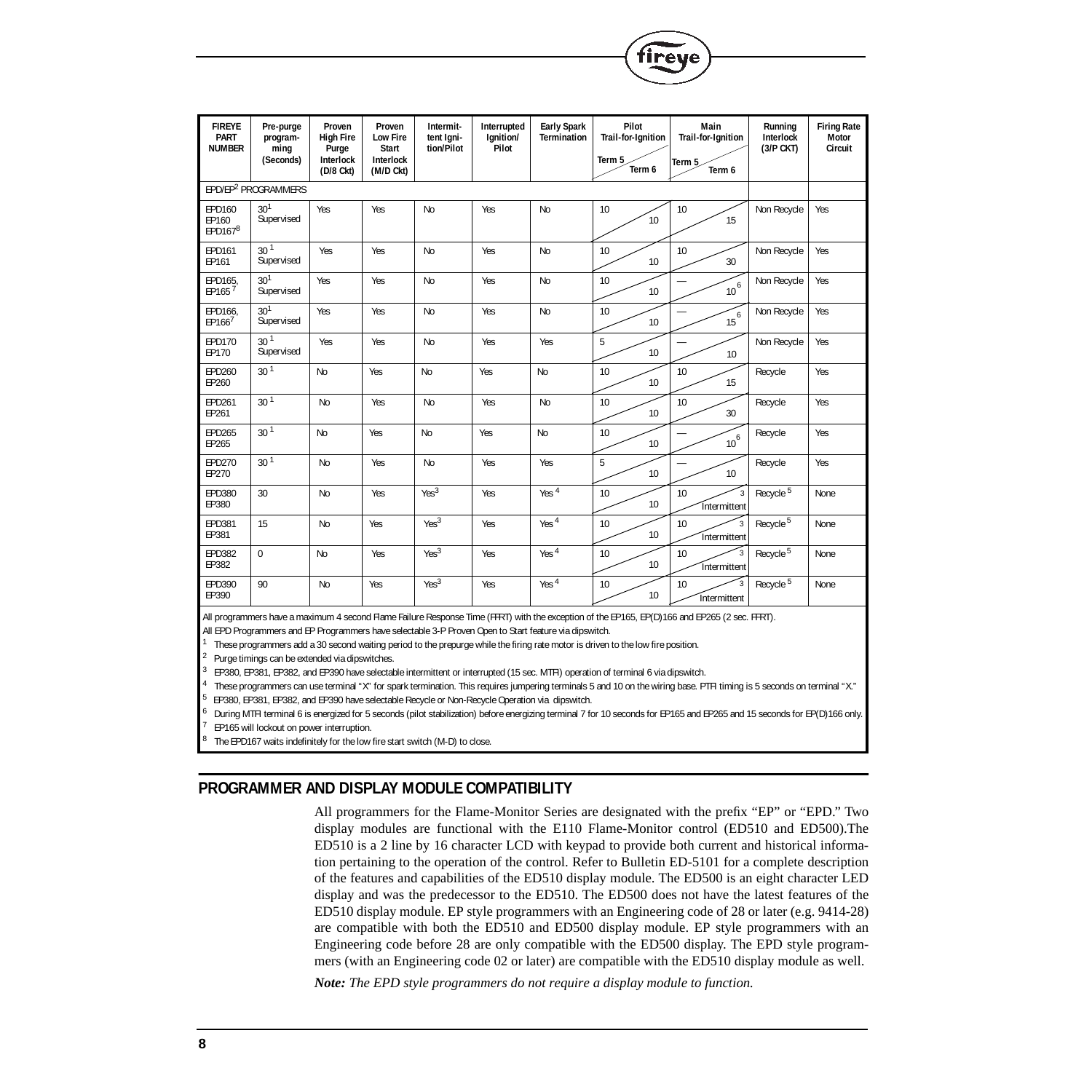

#### **For a complete system, choose one of each of the following:**

- Chassis Flame Detector
- Programmer Module Wiring Base

- Amplifier Module



**WARNING: Installer must be trained and qualified. Follow the burner manufacturers instructions, if supplied. Otherwise, proceed as follows:**

# **INSTALLATION OF CONTROL**

#### **Wiring Base**

Mount the wiring base on the burner or on a panel. The location should be free from excessive vibration and within the specifies ambient temperature rating. The base may be mounted in any angular position.

All wiring should comply with applicable electrical codes, regulations and local ordinances. Use moisture resistant wire suitable for at least 90 degrees C. Good electrical wiring practice should be followed to ensure an adequate ground system. Refer to Fireye Service Note 100 separately and General Grounding Rules, later in this document, for recommended grounding methods

A good ground system should be provided to minimize the effects of AC quality problems. A properly designed ground system meeting all the safety requirements will ensure that any AC voltage quality problems, such as spikes, surges and impulses have a low impedance path to ground. A low impedance path to ground is required to ensure that large currents involved with any surge voltages will follow the desired path in preferences to alternative paths, where extensive damage may occur to equipment.

Refer to suggested Wiring Diagram on page 30.



**WARNING: Controls require safety limits utilizing isolated mechanical contacts. Electronic limit switches may cause erratic operation and should be avoided.**

# **BEFORE INSTALLING THE CONTROL**



**CAUTION: Ensure that electric power is turned off. Refer to SN-100 for recommended grounding techniques.**

If either a ground or a short circuit is detected, it must be eliminated before the control is plugged into the wiring base and power turned on.

Test the electrical field wiring for short circuits and grounds. The recommended method requires the use of an ohmmeter set on its lowest resistance scale.

*Note: When using ultra-violet or infrared scanning, be sure to remove any jumpers on the wiring base which ground the S2 terminal.*

- 1. Touch the meter probes together and calibrate accurately to ensure a reliable test.
- 2. Disconnect the neutral wire (L2) from the control system at the power source. Clip one meter test lead to the grounded green terminal on the lower right side of the wiring base and with the other probe touch each other terminal. At no time should the meters show continuity or read 0 ohms.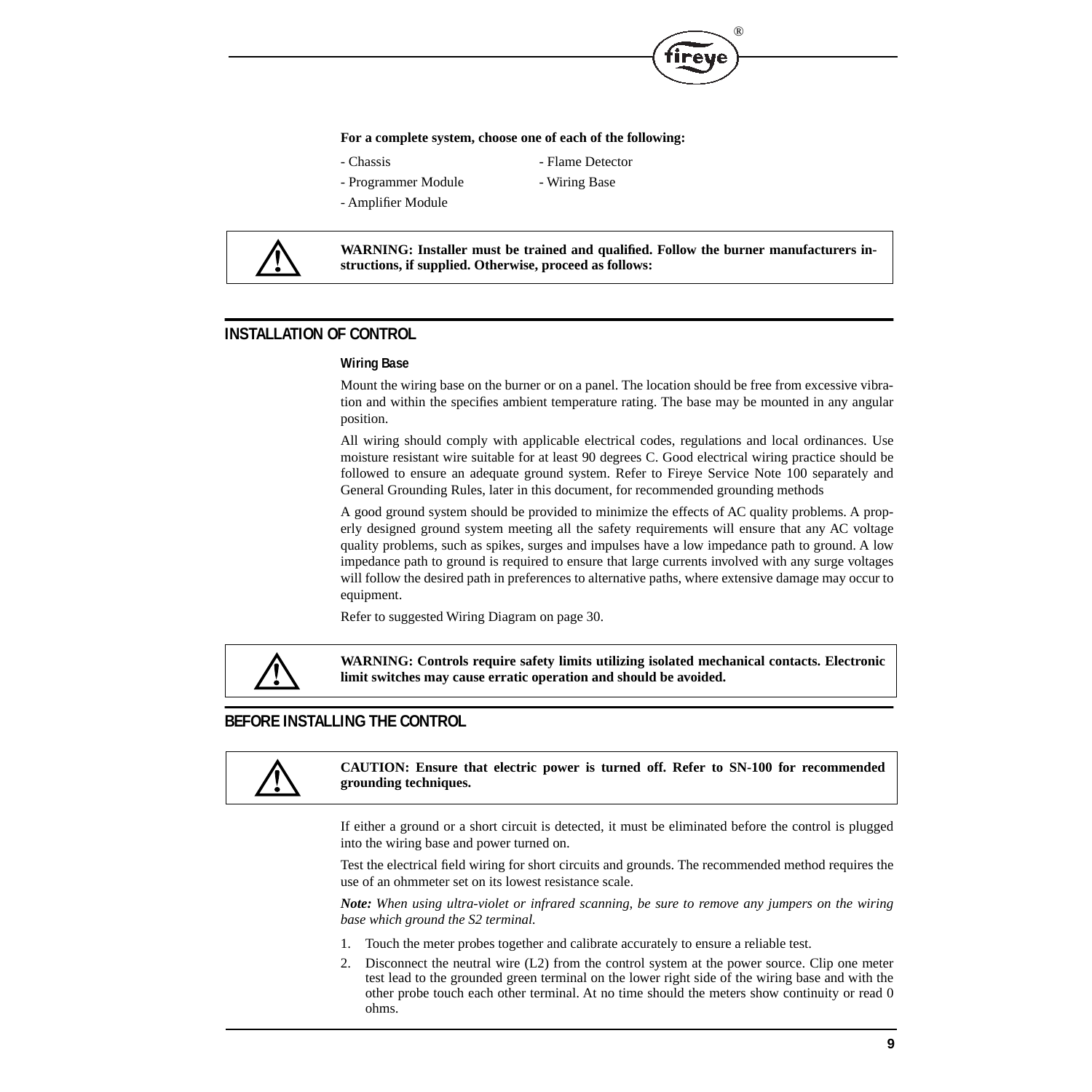

3. Reconnect the neutral wire (L2) at the power source. Remove the test probe from the grounded terminal and reconnect it to Terminal L2 in the wiring base. With the other probe, touch each other terminal. It is normal to obtain a resistance reading on the meter at some terminals during this test as there are resistive loads (coils, transformers, lamps, etc.) connected whose normal DC resistance may be less than 5 ohms. However, at no time should the test meter read zero ohms.



#### **CAUTION: Restore power for the following test.**

4. With Flame-Monitor removed, measure voltage from L2 to all other terminals. Reading should be zero on all terminals except Ll.

## **INSTALLING THE CONTROL**



#### **CAUTION: Electric power must be turned off during installation.**

1. Check the electrical tabs on the bottom of the chassis—if they are bent out of position, reposition them with your fingers so that they are in line as shown here.



- 2. Select the appropriate programmer and amplifier modules for your application. Remove the dust cover from the chassis. Insert the amplifier module into the slot marked Flame Amplifier Module and gently push the module into position. Insert the programmer module into the slot marked Programmer Module and gently push the module into position. Attach the display to the program module and plug ED580-1 into RJ45 connections.
- 3. Slide the slots at the bottom of the assembled control over the tabs on the wiring base. Push the control into position. Insert a screwdriver through the hole in the top of the control and tighten the retaining screw.
- 4. Electric power may now be turned on.

# **OPERATION**

The programmer module determines the functional operation of the E110 control (e.g. purge timing, trial for ignition timings, recycle or non-recycle operation, etc.). For purposes of illustration, we will be looking at the EP160/EPD160 Programmer functions and messages associated with the ED510 display module in this bulletin. **Because the messages change depending upon which EP style programmer is being used, it is necessary to check the bulletin covering the specific programmer for exact details.** Refer to the suggestions shown in this bulletin before proceeding to power the Fireye E110 Flame-Monitor system. Items such as scanner installation, short circuit tests and safety information should be reviewed.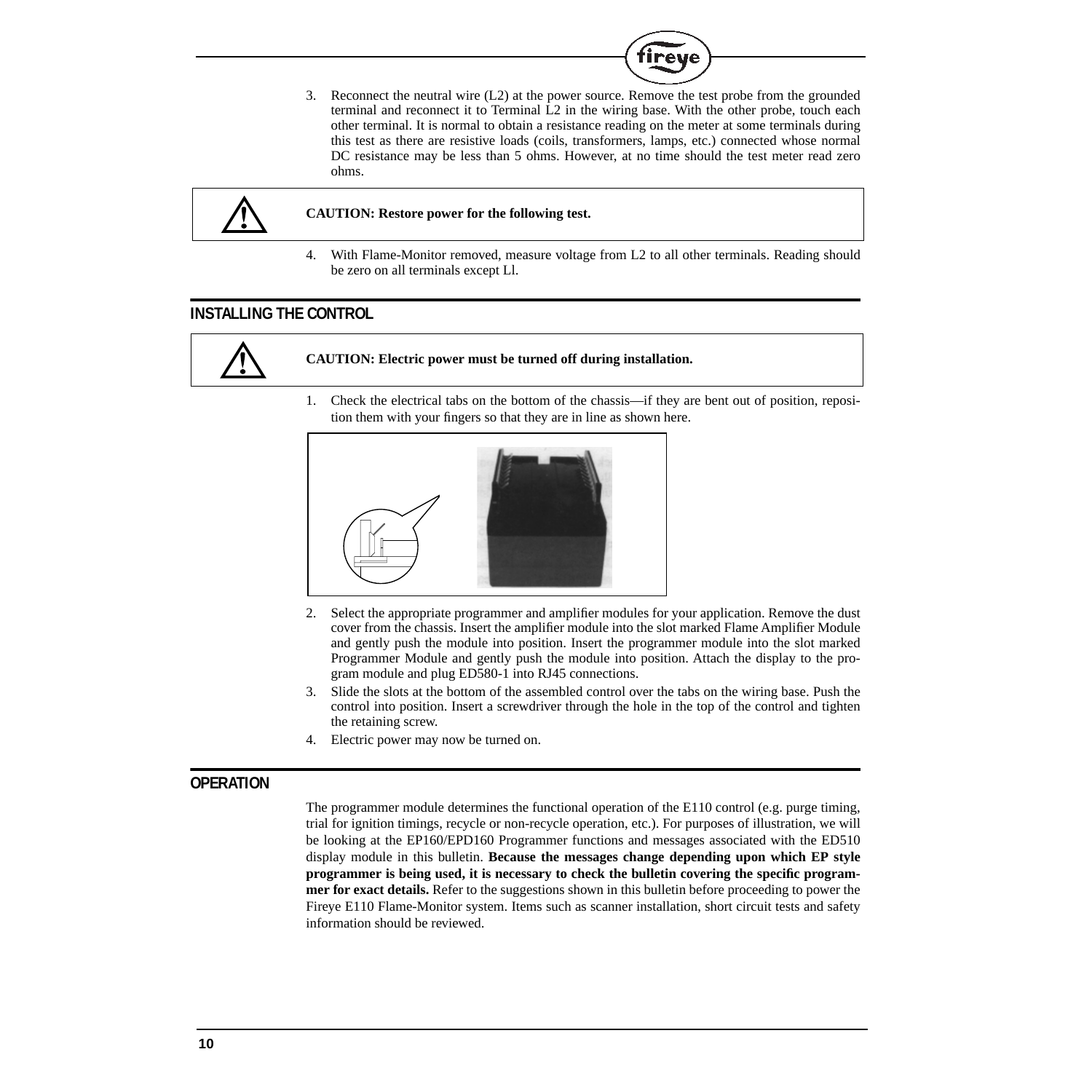<span id="page-10-0"></span>



**CAUTION: On initial power-up and on restarts following a power failure, the control will perform self-test diagnostics for 15 seconds.**

®

# **Start-Up (Normal Cycle)**

*Note: For direct spark ignited oil burners, substitute the words Main-Oil Valve for Pilot Valve.*

- 1. Constant 120 VAC should be available to the Ll-L2 terminals only on the wiring base.
- 2. The operating control circuits (Ll-13) will close, signaling the burner to start its firing sequence.
- 3. If the fuel valve end switch (13-3) is closed, the burner/blower motor (terminal M) circuit is energized. The running interlock (limit) circuit (3-P) will close (e.g.\ all limits, interlocks, etc. are proven).
- 4. The firing rate motor (Modulator Motor) is driven toward the high purge open damper position (10-X circuit made).
- 5. When the firing rate motor reaches its open damper position, the Hi Purge switch closes (D-8) and the prepurge interval of 30<sup>\*</sup> seconds is initiated. The ED510 will display:



If the D-8 circuit does not close, the program will hold in this position for ten minutes waiting for it to close. If it does not, the control will lockout.

6. When the prepurge is completed, the firing rate motor is driven toward the low purge damper position (10-12 ckt. made). The ED510 will display:



7. Following the minimum 30 second delay (to permit the firing rate motor to get to the low fire position), the control will wait for the low fire switch (M-D) to close. When it closes, the trial for ignition sequence will start. If after ten minutes, the M-D circuit is not closed, the control will lockout. The EPD167 will wait indefinitely for the M-D circuit to close.

\* Prepurge timing is selectable via dipswitches.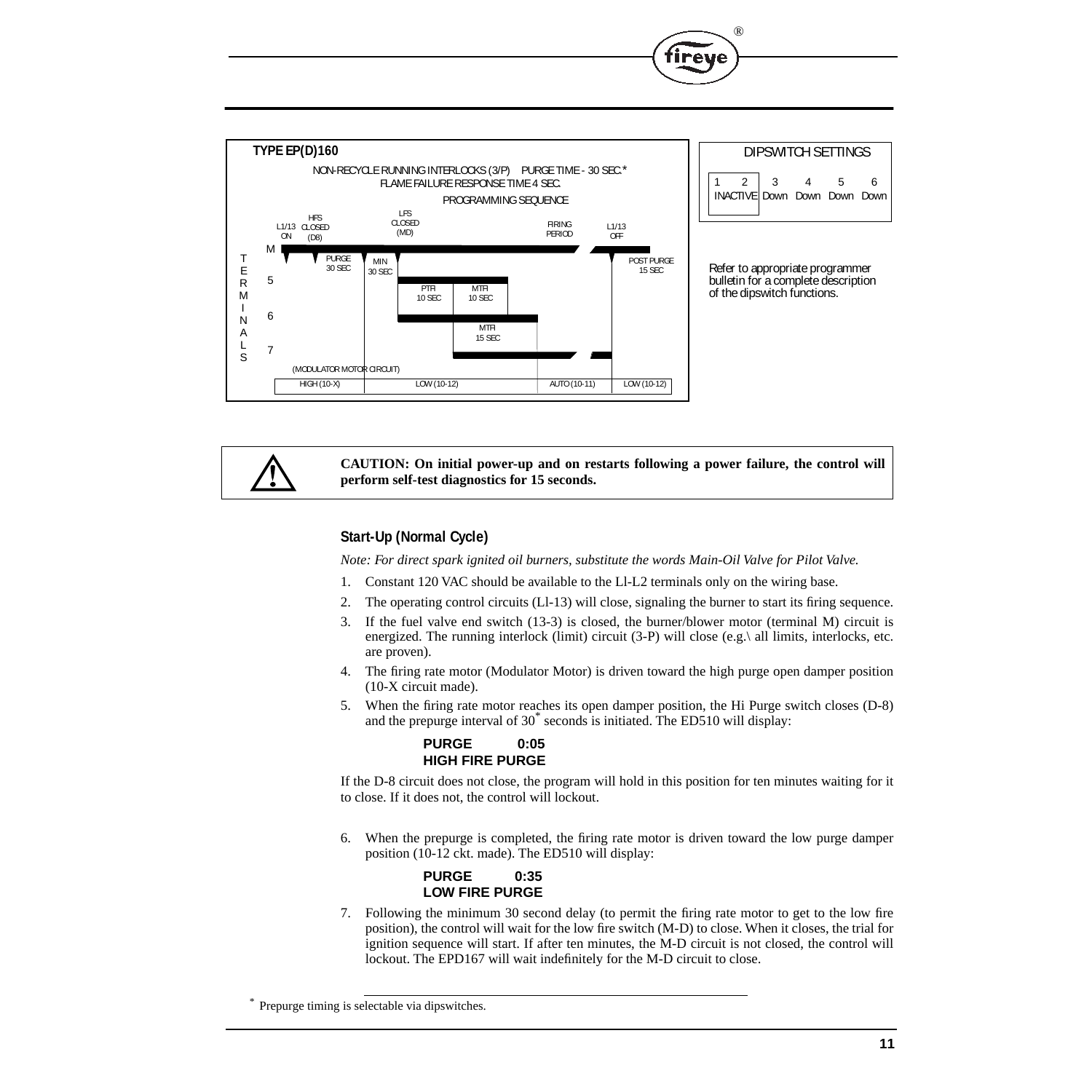

 $^{\circledR}$ 

#### **PTFI 0:02 IGNITION TIMING**

This period is ten seconds in duration. If no flame is detected after ten seconds, the control will deenergize Terminals 5 and 6 and lockout. When flame is detected during this 10 second period, the ED510 will display

> **PTFI 20 FLAME SIGNAL**

| <b>FLAME SIGNAL</b> |                    |
|---------------------|--------------------|
| $0 - 9$             | NOT ACCEPTABLE     |
| 10                  | MINIMUM ACCEPTABLE |
| 20-80               | NORMAL             |

9. With flame proven at the end of PTFI, the main flame trial for ignition (MTFI) period begins. Terminal 7 is energized. The ED510 will display:

| MTFI | 35                  |
|------|---------------------|
|      | <b>FLAME SIGNAL</b> |

Terminal 5 is de-energized 10 seconds later and Terminal 6 is de-energized after another 5 seconds.

10. The firing rate motor is now sent to the auto position (10-11 ckt made) and is under the command of the proportional controller. The ED510 will display:

#### **AUTO 40 FLAME SIGNAL**

*NOTE: Trial-for-Ignition timings depend on the programmer selected. The timing charts on pages [11](#page-10-0) and 4 point out the differences in the EP(D)160, EP161, EP165, and EP(D)170.*

#### **Normal Shutdown**

- 1. When the operating control circuit (L1-13) opens, the main fuel valve is de-energized. The firing rate motor is driven to the low purge position (10-12 ckt mode).
- 2. Following a 15 second post purge, the burner/blower motor is de-energized.
- 3. The burner is now off and the ED510 will display

#### **STANDBY L1-13 OPEN**

Burner history can be displayed by using ED510 keypad. See bulletin E-5101.

# **BACKLIT DISPLAY**

The ED510 display has a two (2) line by sixteen (16) character backlit LCD display. The backlit function is energized when power is applied to the FLAME MONITOR.

**Contrast Control:** The contrast for the LCD display is factory set. If the contrast must be adjusted for any reason (e.g.: remote mounting), a potentiometer is provided on the back of the ED510 display board. Refer to bulletin ED-5101 for detailed information.

# **LOCKOUTS**

When a safety shutdown occurs, the control will display a message indicating LOCKOUT and the reason for the lockout. The alarm circuit (Terminal "A") will be energized. The non-volatile memory will remember the status of the control even if a power failure occurs. By momentarily depressing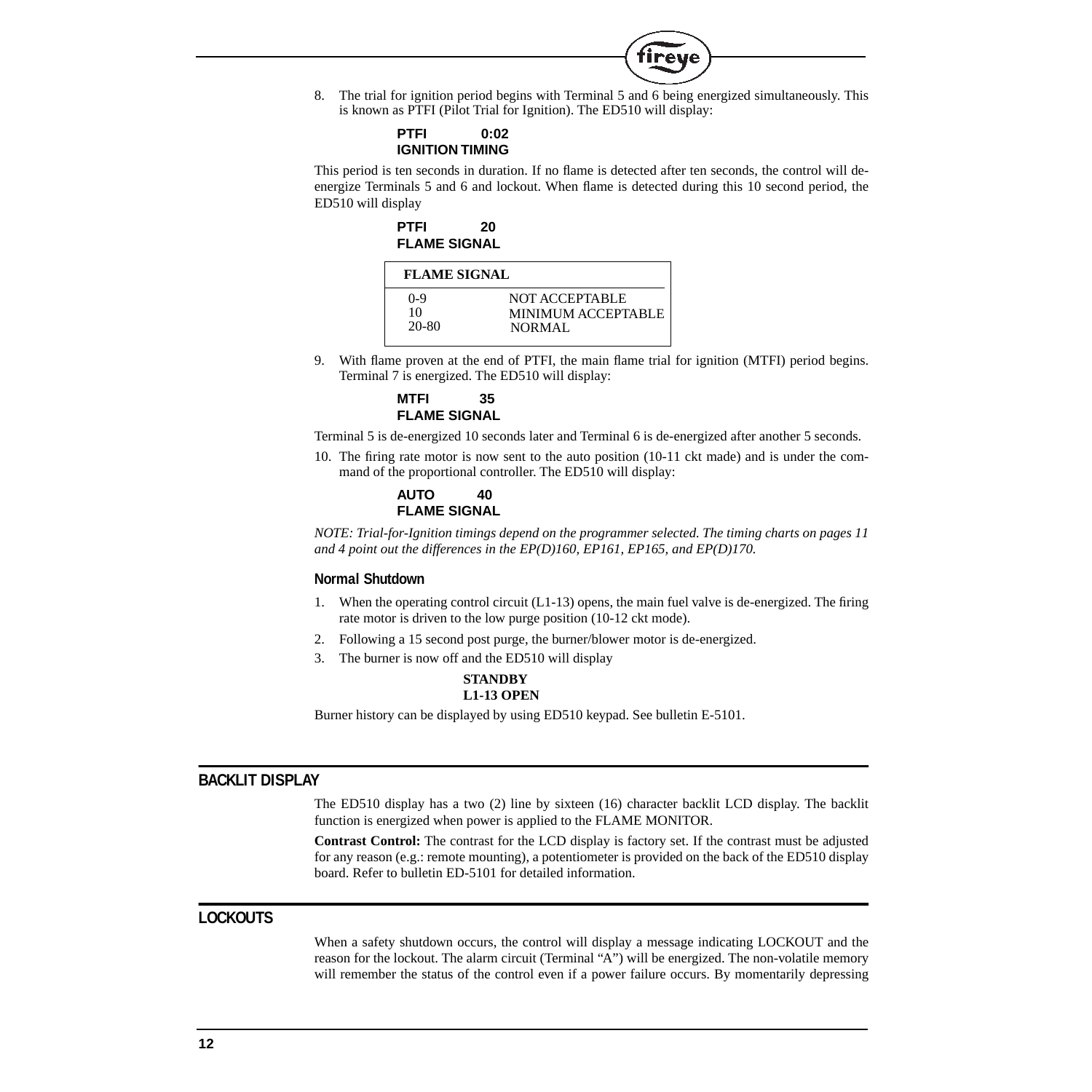

the reset button on the display, the control can be reset. The button must be held down for one second and then released. Very little force is required to do this. Do not press hard.

#### **Safety Shutdown**

- 1. If the running interlock circuit does not close, the control will lockout and the blower motor will be de-energized. If the interlock circuit opens during a start-up or firing period, all fuel valves will be de-energized and the control will lockout.
- 2. If the proven high fire circuit (D-8) has not closed after a ten (10) minute "Hold" period at the start of prepurge, the control will lockout.
- 3. If the low fire start circuit (M-D) has not closed after a ten (10) minute "Hold" period at the end of prepurge, the control will lockout.
- 4. If dipswitch 6 is in the "Up" position (3-P prove open to start-enabled), and the 3-P circuit is closed at the start of the operating cycle, the control will hold for one (1) minute waiting for the 3-P circuit to open. If, after one (1) minute, the 3-P circuit does not open, the control will lockout.
- 5. If pilot flame is not detected during the 10 second trial for ignition period, the pilot valve and ignition transformer will be de-energized and the control will lockout on safety.
- 6. If main flame is not detected at the end of the main flame trial for ignition period, all fuel valves will be de-energized and the control will lockout on safety.
- 7. If the main flame fails during a firing cycle, all fuel valves will be de-energized within 4 seconds maximum, after loss of flame signal and the control will lockout on safety.
- 8. The EP165and EP(D)166 programmers will lockout on a power interruption.
- 9. If flame is detected when the operating control  $(L1-13)$  is open, the control will wait sixty (60) seconds and then lockout if flame is still present. If the operating control closes and flame is detected during purge, the blower motor (term M) remains energized and the purge sequence is put on hold. If the flame signal goes away within sixty (60) seconds, the control will proceed with a normal start-up. If flame signal is still present after sixty (60) seconds, the control will lockout.

*NOTE: Manual Reset is required following any safety shutdown.*

*NOTE: Depressing and releasing the reset button during a cycle will cause the control to shut the burner down and recycle.*

# **DESCRIPTION OF FUNCTIONS OF OPERATING CONTROLS**

- 1. **Operating Controls:** Generally pressure or temperature activated, the operating control closes, causing the burner start-up sequence to begin. When the operating control opens, the burner shuts off. The operating control is connected in the L1-13 circuit on the wiring base.
- 2. **Limit Switches**: These are generally pressure, water level or temperature activated

a. Recycle —when it is desired to stop the burner when the limit switch opens and restart it when the limit switch reclosed, they are connected between Terminals L1 and 13.

b. Non-Recycle —when it is necessary to stop the burner when the limit switch opens and prevent it from starting until both the limit switch recloses and the manual reset is activated, they are connected between terminals 3 and P.\*

3. **Fuel Valve End Switch Interlock**: This is generally an integral switch mounted on the main fuel valve and activated by the valve stem. It is connected between Terminal  $3 \& 13$ . The fuel valve end switch interlock prevents a burner start-up if the valve stem is not in the "valve closed" position.

<sup>\*</sup> Refer to programmer selection on page 8 to determine which programmers offer non-recycle operation of the running interlock circuit (ckt. 3-P).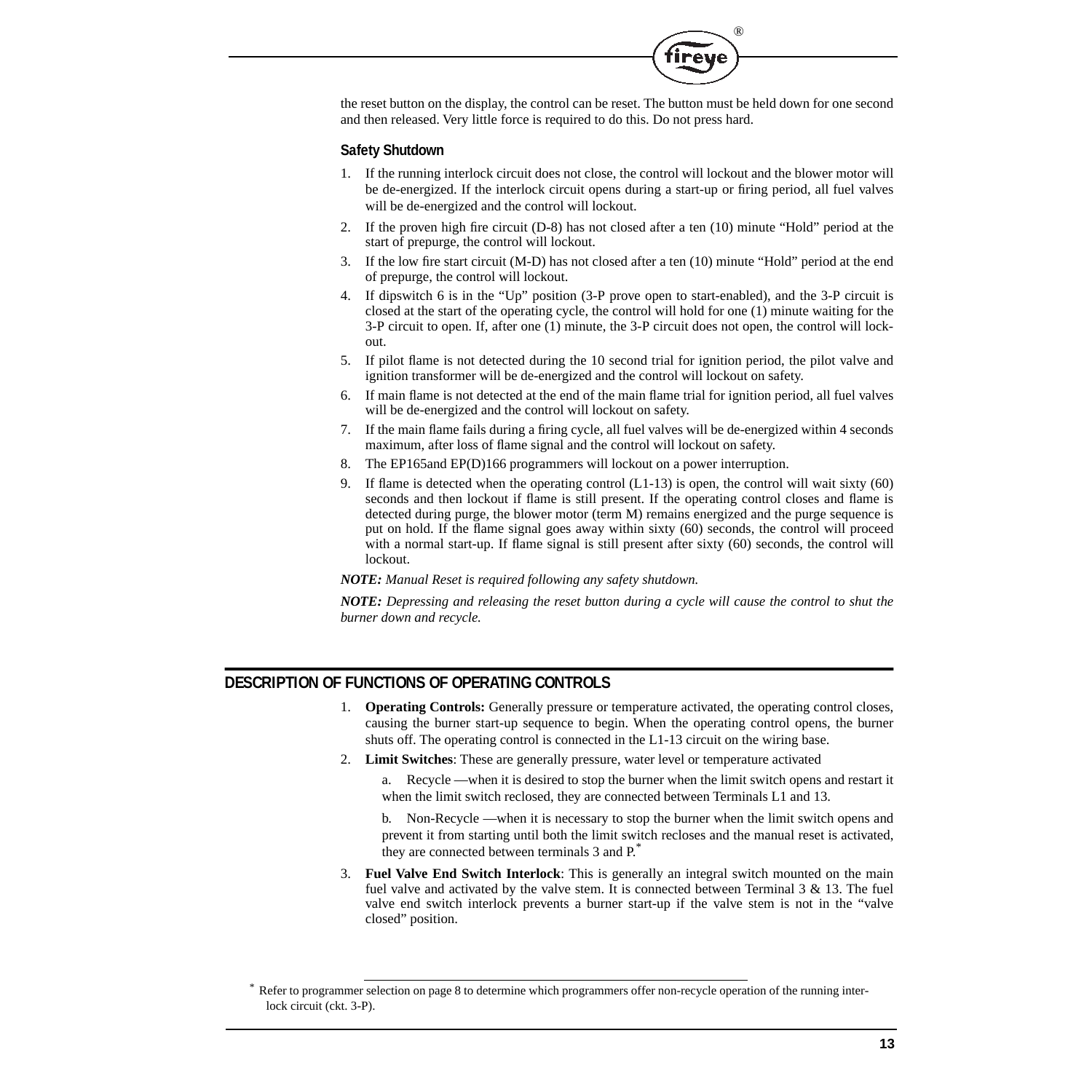4. **Purge Interlock**: Generally a firing rate motor linkage position switch or a differential air-pressure switch, that proves a maximum purge air flow rate. It is connected between Terminals D and 8. The purge interlock proves that the purge air flow rate is at maximum during the purge.

**间** 

tireu

- 5. **Running Interlocks**: These generally are air flow switches, high and low fuel pressure switches, oil temperature switches, atomizing media pressure switches, and excess smoke density controls. These interlocks prove proper conditions for normal operation of the burner. They are wired in series and connected between Terminals 3 and P.
- 6. **Low Fire Start Interlock**: Generally a firing rate motor linkage position switch or a damper position switch, will prove both the linkage and dampers are in their proper positions to begin burner light off. This switch is connected between Terminals M and D.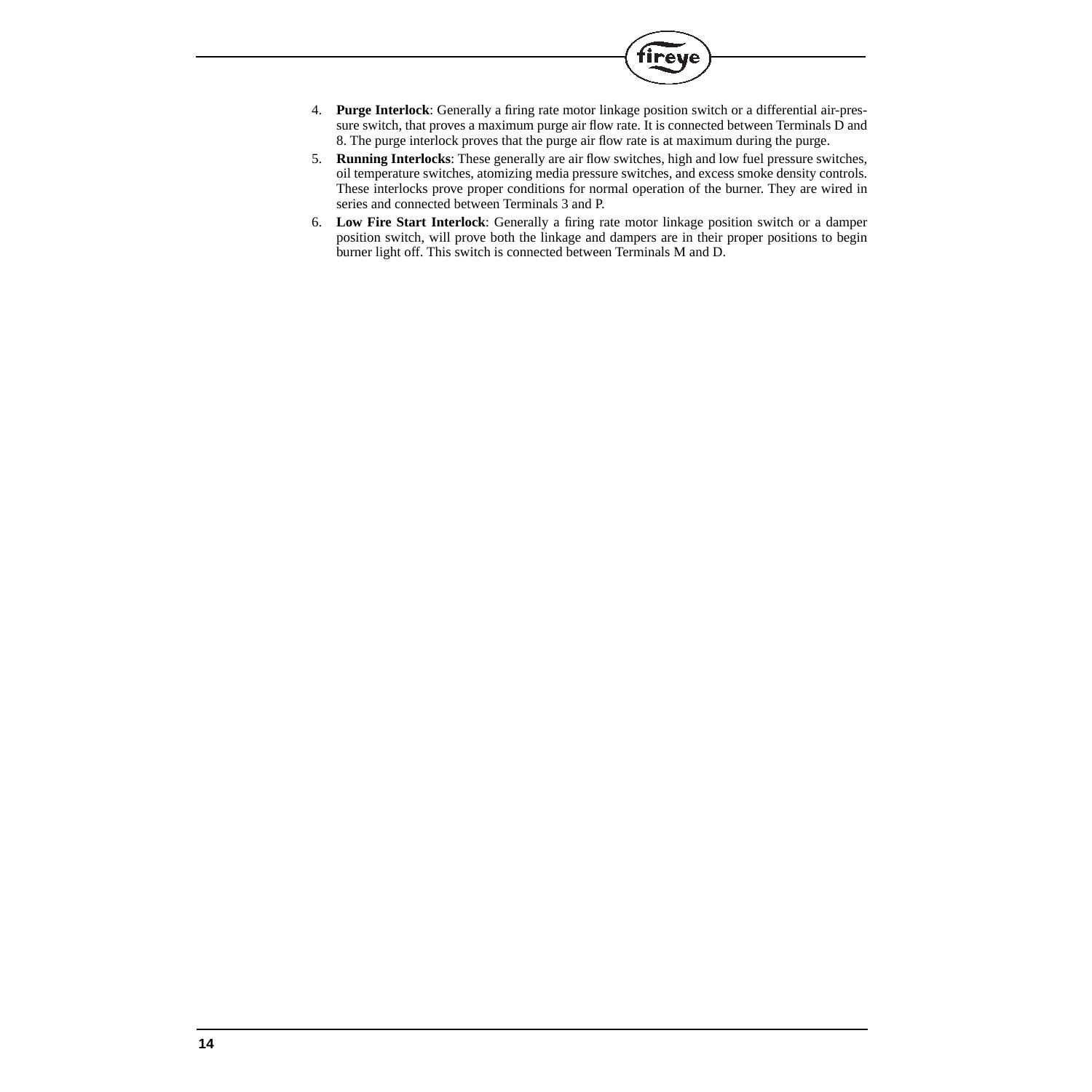

®

**EP(D)160 LOGIC FLOW DIAGRAM NORMAL CYCLE**

+ LOCKOUT AND HOLD MESSAGES ARE EXPLAINED IN THE FOLLOWING PAGES.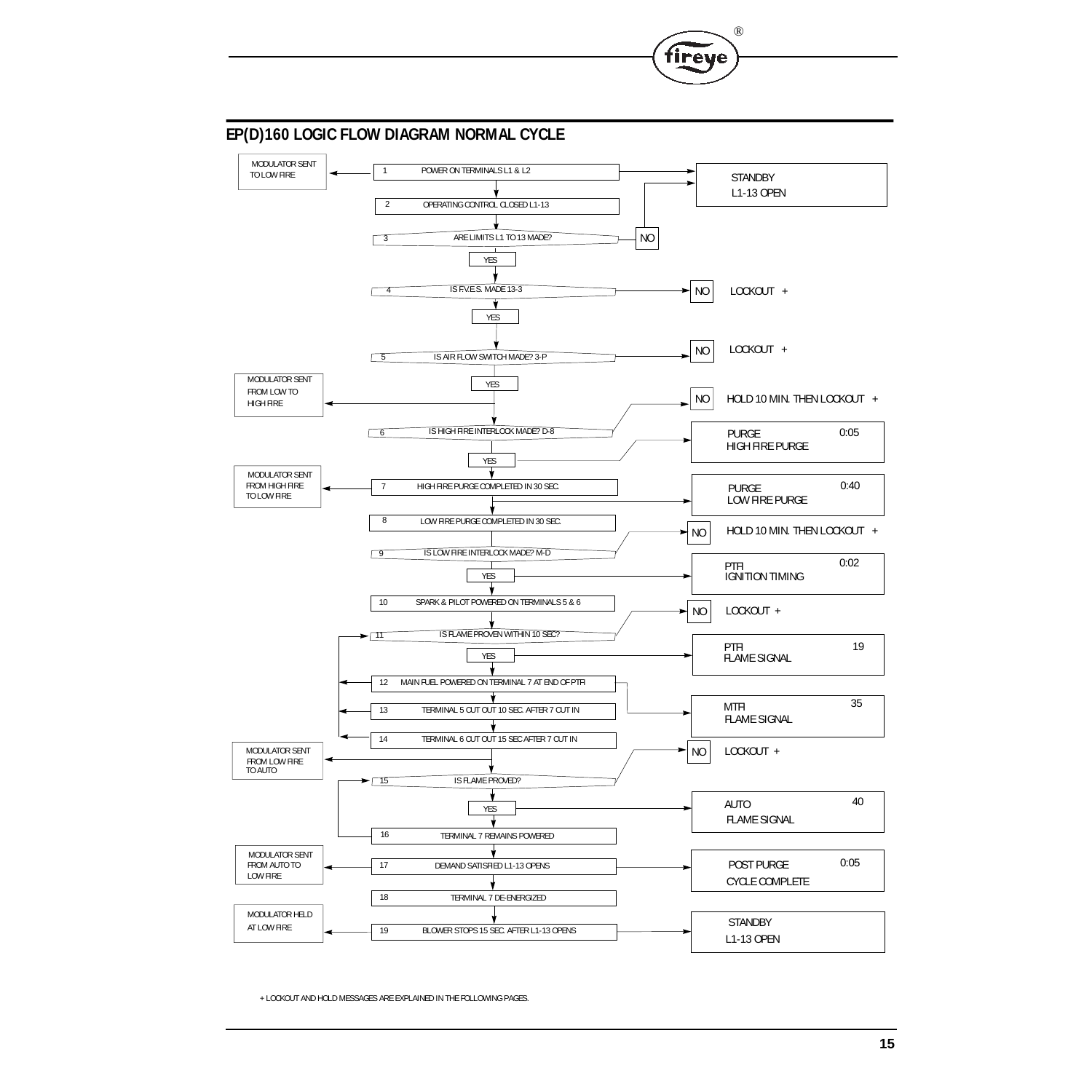# **ED510 MESSAGES**

#### **RUN MESSAGES**

| <b>STANDBY</b><br>L1-13 OPEN           |      | The operating control of the FLAME-MONITOR (terminals L1-13) is open.                                                   |
|----------------------------------------|------|-------------------------------------------------------------------------------------------------------------------------|
| <b>PURGE</b><br><b>HIGH FIRE PURGE</b> | 0:05 | Firing rate motor sent to high fire (term. 10-X made), purge timing displayed upper<br>right hand corner.               |
| <b>PURGE</b><br>LOW FIRE PURGE         | 0:35 | Firing rate motor sent to low fire (term. 10-12 made), purge timing displayed in<br>upper right hand corner.            |
| <b>PTFI</b><br><b>IGNITION TIMING</b>  | 0:02 | PTFI timing started. Pilot not proven yet. PTFI timing displayed in upper right<br>hand corner.                         |
| <b>PTFI</b><br><b>FLAME SIGNAL</b>     | 19   | Pilot flame proven during PTFI. Flame signal strength displayed in upper right<br>hand corner.                          |
| MTFI<br><b>FLAME SIGNAL</b>            | 25   | Main flame proven during MTFI. Flame signal strength displayed in upper right<br>hand corner.                           |
| <b>AUTO</b><br><b>FLAME SIGNAL</b>     | 40   | Modulator motor sent to auto position (term 10-11 made). Flame signal strength<br>displayed in upper right hand corner. |
| POST PURGE<br><b>CYCLE COMPLETE</b>    | 0:05 | Demand satisfied. L1-13 open. Blower motor de-energized 15 seconds after L1-13<br>opens.                                |

# **HOLD MESSAGES**

| <b>HOLD STANDBY</b><br>3-P INTLK CLOSED      | 0:23 |  |
|----------------------------------------------|------|--|
|                                              |      |  |
| <b>HOLD PURGE</b><br>D-8 LIMIT OPEN          | 0:00 |  |
|                                              |      |  |
| <b>HOLD PURGE</b><br><b>D-8 LIMIT CLOSED</b> | 0:00 |  |
|                                              |      |  |
|                                              |      |  |
|                                              |      |  |
| <b>HOLD PURGE</b><br>M-D LIMIT CLOSED        | 0:30 |  |

Dipswitch #6 (3-P Proven Open to Start) is set in the Up position (Enabled). At the start of the cycle, the 3-P circuit was closed. It will hold in this position for 60 seconds and then lockout if the 3-P circuit does not open.

 $^{\circledR}$ 

The control has driven the firing rate motor to high purge (term. 10-X made) and is waiting for the high fire switch (term. D-8) to close. It will hold this position for ten (10) minutes and then lockout if the D-8 circuit does not close. **Applies to EP(D)160, EP(D)161, EP165, EP166, EPD167 and EP(D)170 programmers.**

Dipswitch #6 (3-P Proven Open to Start) is set in the up position (enabled). At the start of a cycle the D-8 circuit was closed. It will hold in this position for 30 seconds and the lockout if the D-8 circuit does not open. Possible solution is to remove jumper from D-8 circuit or properly set the firing rate motor and switches. **Applies to EP(D)160, EP(D)161, EP165, EP166, EPD167 and EP(D)170 programmers** 

Dipswitch #6 (3-P Proven Open to Start) is set in the up position (enabled). At the end of high fire purge and beginning of low fire start, the M-D circuit is closed. It will hold in this position for 30 seconds and then lockout if the M-D circuit does not open. The solution is to remove jumper from the M-D circuit or properly set the firing rate motor and switches. **Applies to EP(D)160, EP(D)161, EP165, EP166, EPD167 and EP(D)170 programmers**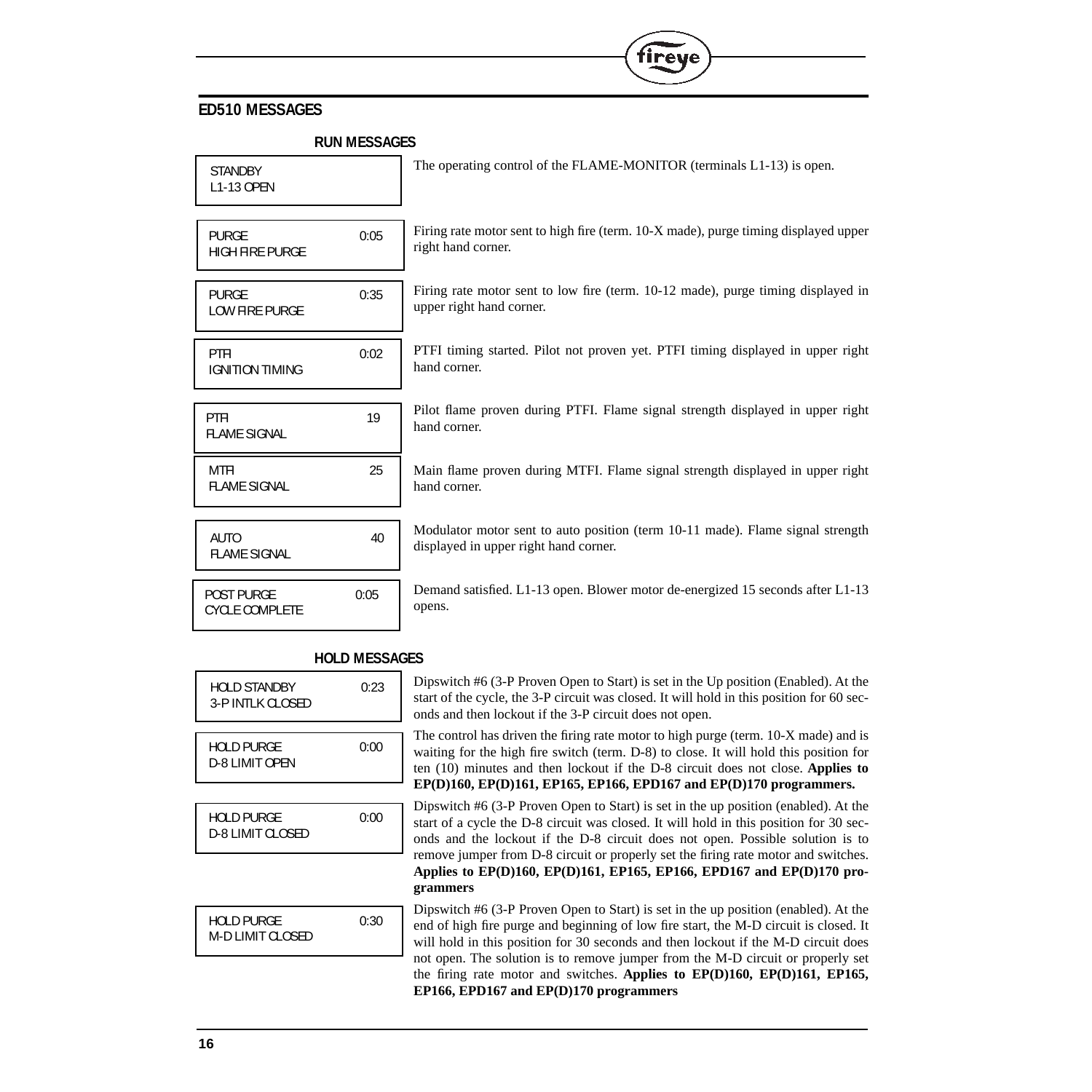| HOLD PURGE<br>M-D LIMIT OPEN              | 0:00 |
|-------------------------------------------|------|
| <b>HOLD PURGF</b><br>3-P INTI K OPEN      | 0:10 |
| <b>HOLD STANDBY</b><br><b>FALSE FLAME</b> | 25   |

The control has finished purge and the firing rate motor is driving to the low fire position (term. 10-12 made) waiting for the low fire start switch (term. M-D) to close. It will hold this position for ten (10) minutes and then lockout if the M-D circuit does not close, excluding the EPD167.

®

The running interlock circuit (3/P) has not closed within the first ten (10) seconds of purge. The control will hold for ten (10) minutes and then lockout. **Applies to recycle programmers only.**

Flame has been sensed during the burner off time (term. L1-13 open) or during the purge period. This message will hold for sixty (60) seconds and then lockout if flame is still present. Flame signal strength is displayed in the upper right hand corner.

# **LOCKOUT MESSAGES**

| <b>LOCKOUT STANDBY</b><br>3-P INTLK CLOSED | Dipswitch #6 (3-P Proven Open to Start) is set in the Up position (Enabled). At the<br>start of the cycle, the 3-P circuit was closed, and the control has waited 60 seconds<br>for the 3-P circuit to open.                                                                         |
|--------------------------------------------|--------------------------------------------------------------------------------------------------------------------------------------------------------------------------------------------------------------------------------------------------------------------------------------|
| LOCKOUT PURGE<br>D-8 LIMIT OPEN            | The control has held for more than 10 minutes waiting for the high fire switch (D-<br>8) to close. Applies to EP(D)160, EP(D)161, EP165, EP166, EPD167 and<br>EP(D)170 programmers.                                                                                                  |
| LOCKOUT PURGE<br>D-8 LIMIT CLOSED          | Dipswitch #6 (3-P proven open to start) is set in the up position (enabled). The D-<br>8 circuit has been closed for 30 seconds at the start of cycle. Applies to EP(D)160,<br>EP(D)161, EP165, EP166, EPD167 and EP(D)170 programmers                                               |
| LOCKOUT PURGE<br>M-D LIMIT CLOSED          | Dipswitch #6 (3-P proven open to start) is set in the up position (enabled). The M-<br>D circuit has been closed for 30 seconds at the end of high purge or at the begin-<br>ning of low fire start. Applies to EP(D)160, EP(D)161, EP165, EP166, EPD167<br>and EP(D)170 programmers |
| <b>LOCKOUT PURGE</b><br>3-P INTLK OPEN     | The running interlock circuit (3-P) has opened during the purge period or failed to<br>close within the first 10 seconds of purge on non-recycle programmers or has not<br>closed within 10 minutes on recycle programmers.                                                          |
| LOCKOUT STANDRY                            | The fuel valve end switch wired between terminals 13 and 3 opened during purge                                                                                                                                                                                                       |

or at start up.

LOCKOUT STANDBY 13-3 FUEL VALVE END SWITCH

LOCKOUT PURGE M-D LIMIT OPEN

LOCKOUT PTFI 3-P INTLK OPEN

LOCKOUT MTFI 3-P INTLK OPEN

LOCKOUT AUTO 3-P INTLK OPEN The control has held for more than 10 minutes waiting for the low fire switch (M-D) to close. This does not apply to the EPD167.

The running interlock circuit (3-P) has opened during the pilot trial for ignition period. **Applies to non-recycle programmers only.**

The running interlock circuit (3-P) has opened during the main trial for ignition period. **Applies to non-recycle programmers only.**

The running interlock circuit (3-P) has opened during the main burner on period. **Applies to non-recycle programmers only.**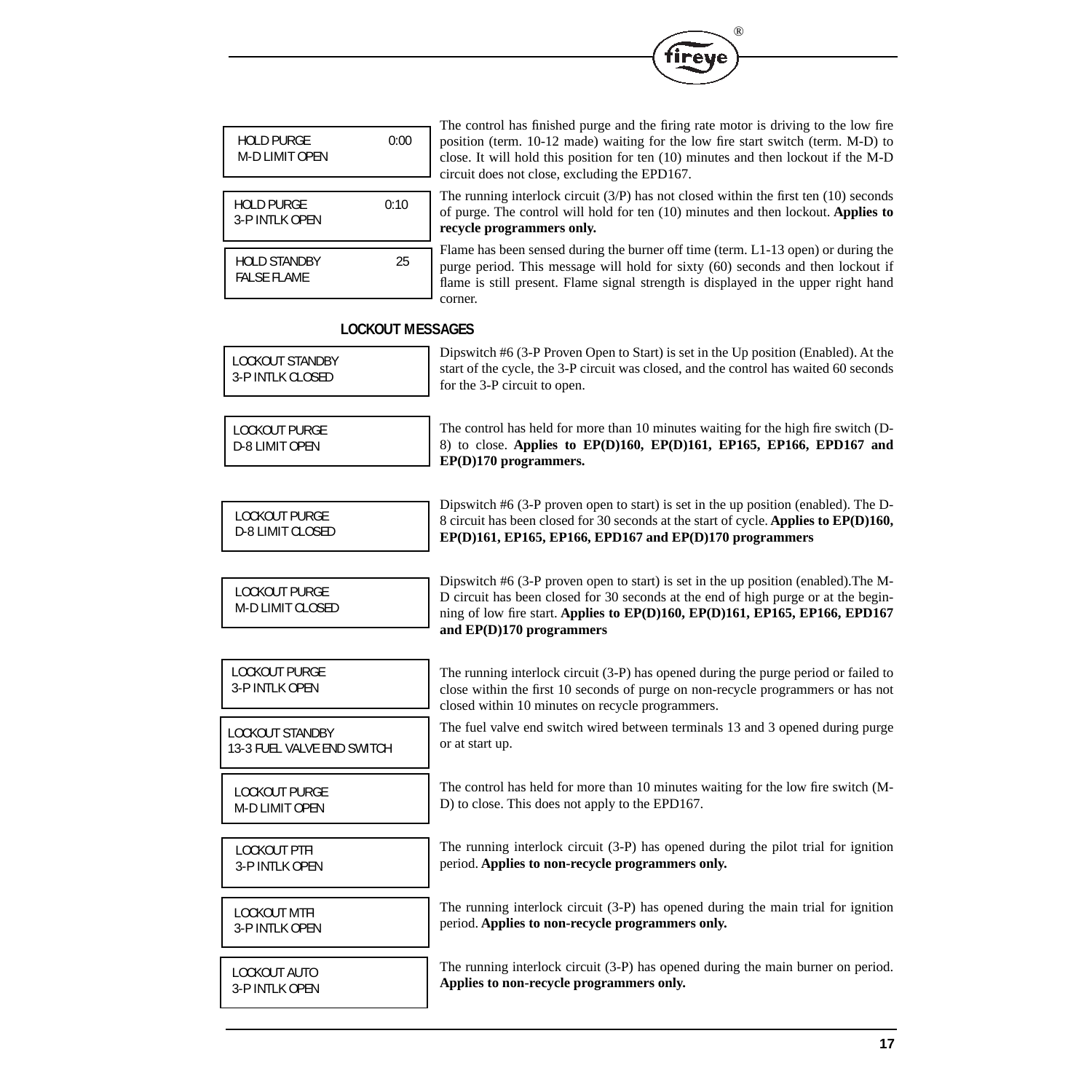|                                                  | ireye                                                                                                                                                                                                                                                                                                                                 |
|--------------------------------------------------|---------------------------------------------------------------------------------------------------------------------------------------------------------------------------------------------------------------------------------------------------------------------------------------------------------------------------------------|
| <b>LOCKOUT STANDBY</b><br><b>FALSE FLAME</b>     | Flame has been sensed during the burner off time (term. L1-13 open) or during the<br>purge period for sixty (60) seconds.                                                                                                                                                                                                             |
| <b>LOCKOUT PTFI</b><br><b>FLAME FAIL</b>         | A flame failure occurred during the pilot trial for ignition period.                                                                                                                                                                                                                                                                  |
| <b>LOCKOUT MTFI</b><br><b>FLAME FAIL</b>         | A flame failure occurred during the main trial for ignition period.                                                                                                                                                                                                                                                                   |
| LOCKOUT AUTO<br><b>FLAME FAIL</b>                | A flame failure occurred during the main burner on period.                                                                                                                                                                                                                                                                            |
| LOCKOUT PTFI<br><b>SCANNER NOISE</b>             | This message appears because of ignition cable noise. Reroute scanner wires away<br>from high voltage ignition cables. Check for proper spark gap or cracked porce-<br>lain. Check for proper grounding of wiring base and power supply. Replace worn<br>ignition cable and/or faulty connections.                                    |
| <b>LOCKOUT PURGE</b><br>SHORT CIRCUIT TERM 5,6,7 | Excessive current or short circuit detected on terminals 5, 6, or 7 during PTFI,<br>MTFI, or Auto. The control will lockout upon sensing this condition on two con-<br>secutive cycles.                                                                                                                                               |
| <b>LOCKOUT PTFI</b><br>FUEL VALVE STATE CHANGE   | During pilot trial for ignition period, voltage sensed on terminal 7 is different from<br>the previous cycle. (e.g.: jumper added or removed between term. 7 and 5 or 6).                                                                                                                                                             |
| LOCKOUT AUTO<br>LINE FREQUENCY NOISE DETECTED    | Electrical noise detected on terminals L1 and L2.                                                                                                                                                                                                                                                                                     |
| LOCKOUT<br><b>AC POWER FAIL</b>                  | A power interruption to terminals L1 and L2 has caused the control to lockout.<br>Applies to EP165 and EP166 programmers only.                                                                                                                                                                                                        |
| <b>CHECK MESSAGES</b>                            |                                                                                                                                                                                                                                                                                                                                       |
| <b>CHECK PURGE</b><br>0:15<br>D-8 HI LIMIT       | The "Run-Check" switch has been placed in the Check position during purge and<br>will hold indefinitely. The firing rate motor is being driven to the high purge posi-<br>tion.                                                                                                                                                       |
| <b>CHECK PURGE</b><br>0:45<br>M-D LOW LIMIT      | The "Run-Check" switch has been placed in the Check position after high fire<br>purge and will hold indefinitely. The firing rate motor is being driven to the low fire<br>position.                                                                                                                                                  |
| CHECK PTFI<br>19<br><b>FLAME SIGNAL</b>          | The "Run-Check" switch has been placed in the Check position during the pilot<br>trial for ignition period. Flame signal strength is displayed in the upper right hand<br>position. The control will lockout on safety only when no flame signal is sensed for<br>a continuous 30 seconds while the control is in the Check position. |

 $^\circledR$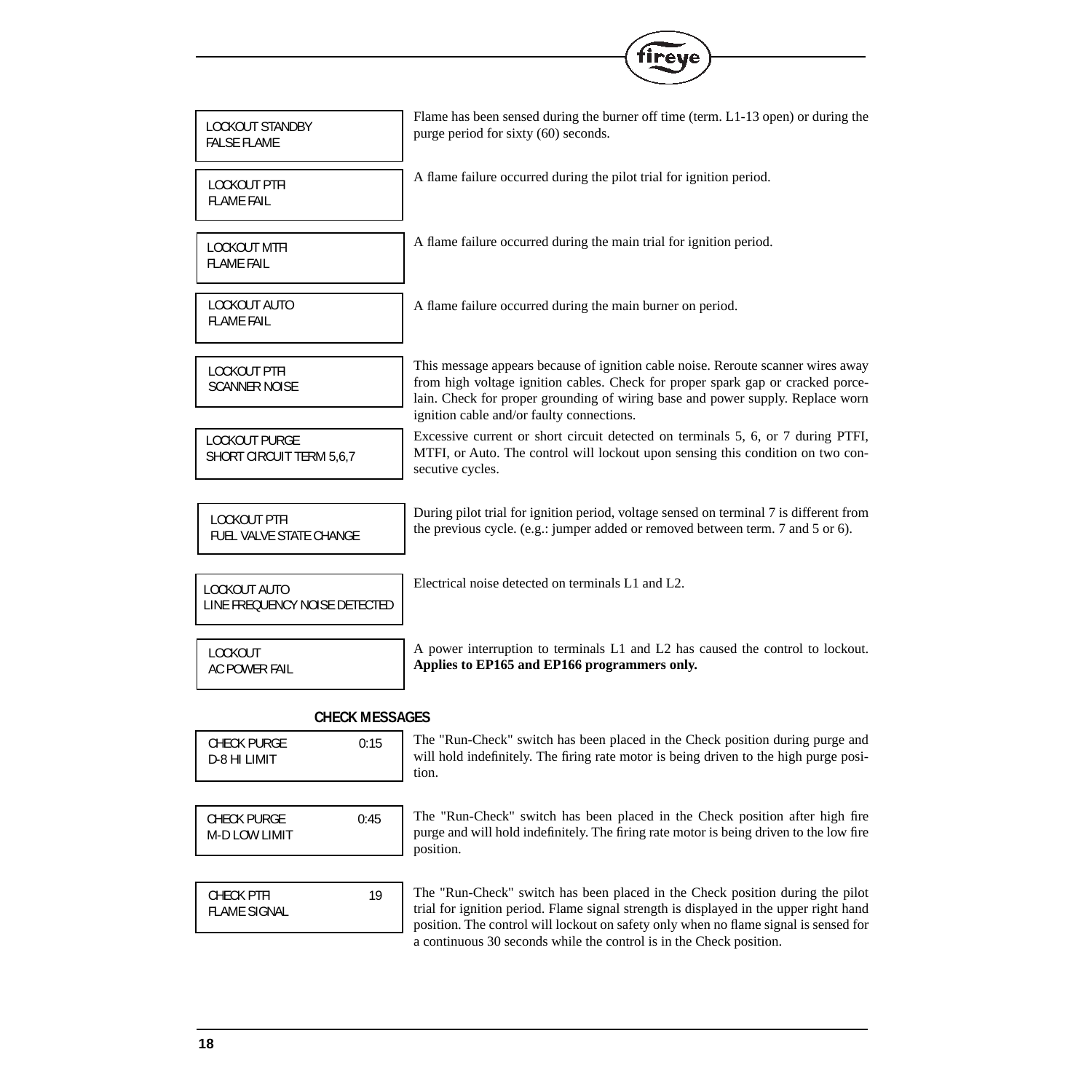| 25<br>CHECK AUTO<br>LOW FIRE SIGNAL             | The "Run-Check" switch has been placed in the Check position during the main burner on<br>period. and the firing rate motor is driven to the low fire position. Flame signal strength is<br>displayed in the upper right hand corner.                                                                      |                                                                                                                               |  |  |  |
|-------------------------------------------------|------------------------------------------------------------------------------------------------------------------------------------------------------------------------------------------------------------------------------------------------------------------------------------------------------------|-------------------------------------------------------------------------------------------------------------------------------|--|--|--|
| <b>CHECK STANDBY</b><br>00<br>UNIT ADDRESS      | The "Check-Run" switch has been placed in the Check position with the operating control<br>circuit (L1-13) open. Every time the Reset button is depressed and held for one second will<br>increment the Unit Address by one. Refer to programmer bulletin for additional informa-<br>tion on Unit Address. |                                                                                                                               |  |  |  |
| <b>DIAGNOSTIC MESSAGES</b>                      |                                                                                                                                                                                                                                                                                                            |                                                                                                                               |  |  |  |
|                                                 |                                                                                                                                                                                                                                                                                                            |                                                                                                                               |  |  |  |
| LOCKOUT AUTO<br>CHECK AMPLIFIER                 | <b>POSSIBLE CAUSE</b><br>- High electrical noise                                                                                                                                                                                                                                                           | <b>SOLUTION</b><br>- Check for proper ground on power supply.<br>- Install noise suppressor on power supply<br>(P/N 60-2333). |  |  |  |
|                                                 | - Defective field wiring.                                                                                                                                                                                                                                                                                  | - Make sure line phase on interlock circuit is<br>the same as found on L1/L2 power supply to<br>E100/E110.                    |  |  |  |
|                                                 | - Defective amplifier.                                                                                                                                                                                                                                                                                     | - Replace amplifier.                                                                                                          |  |  |  |
|                                                 | - Defective IR scanner.                                                                                                                                                                                                                                                                                    | - Replace IR cell.                                                                                                            |  |  |  |
| <b>LOCKOUT PTFI</b><br><b>CHECK CHASSIS</b>     | - Voltage on terminal 7 at<br>improper time.<br>- Defective Chassis.<br>- Defective Programmer.                                                                                                                                                                                                            | - Check wiring to terminal 7.<br>- Replace Chassis (EB700).<br>- Replace Programmer.                                          |  |  |  |
| <b>LOCKOUT PURGE</b><br><b>CHECK PROGRAMMER</b> | - Voltage on terminal 5 or 6 at improper<br>time.                                                                                                                                                                                                                                                          | - Check wiring to terminals 5 and 6.                                                                                          |  |  |  |
|                                                 | - High Electrical Noise.                                                                                                                                                                                                                                                                                   | - Install noise suppressor on power<br>supply                                                                                 |  |  |  |
|                                                 | - Failed Programmer.<br>- Worn Chassis.                                                                                                                                                                                                                                                                    | - Re-route scanner wires away from high<br>voltage wiring.<br>- Replace Programmer.<br>- Replace Chassis.                     |  |  |  |
| LOCKOUT AUTO<br><b>CHECK SCANNER</b>            | - Flame signal detected during shutter<br>close time on 45UV5 scanner.                                                                                                                                                                                                                                     | - Stuck scanner shutter. Replace 45UV5<br>scanner.                                                                            |  |  |  |
| LOCKOUT AUTO<br>CHECK EXPANSION MODULE          | - The E300 Expansion Module has a<br>defective optocoupler.                                                                                                                                                                                                                                                | - Replace E300 Expansion Module.                                                                                              |  |  |  |
| LOCKOUT AUTO<br>AUTO CHECK AMPLIFIER FAIL       | - Amplifier has failed diagnostic checks.                                                                                                                                                                                                                                                                  | - Replace amplifier.                                                                                                          |  |  |  |
|                                                 |                                                                                                                                                                                                                                                                                                            |                                                                                                                               |  |  |  |
| FIREYE ED510<br><b>SYSTEM ERROR</b>             | - Defective programmer.                                                                                                                                                                                                                                                                                    | - Replace programmer.                                                                                                         |  |  |  |

®

fireve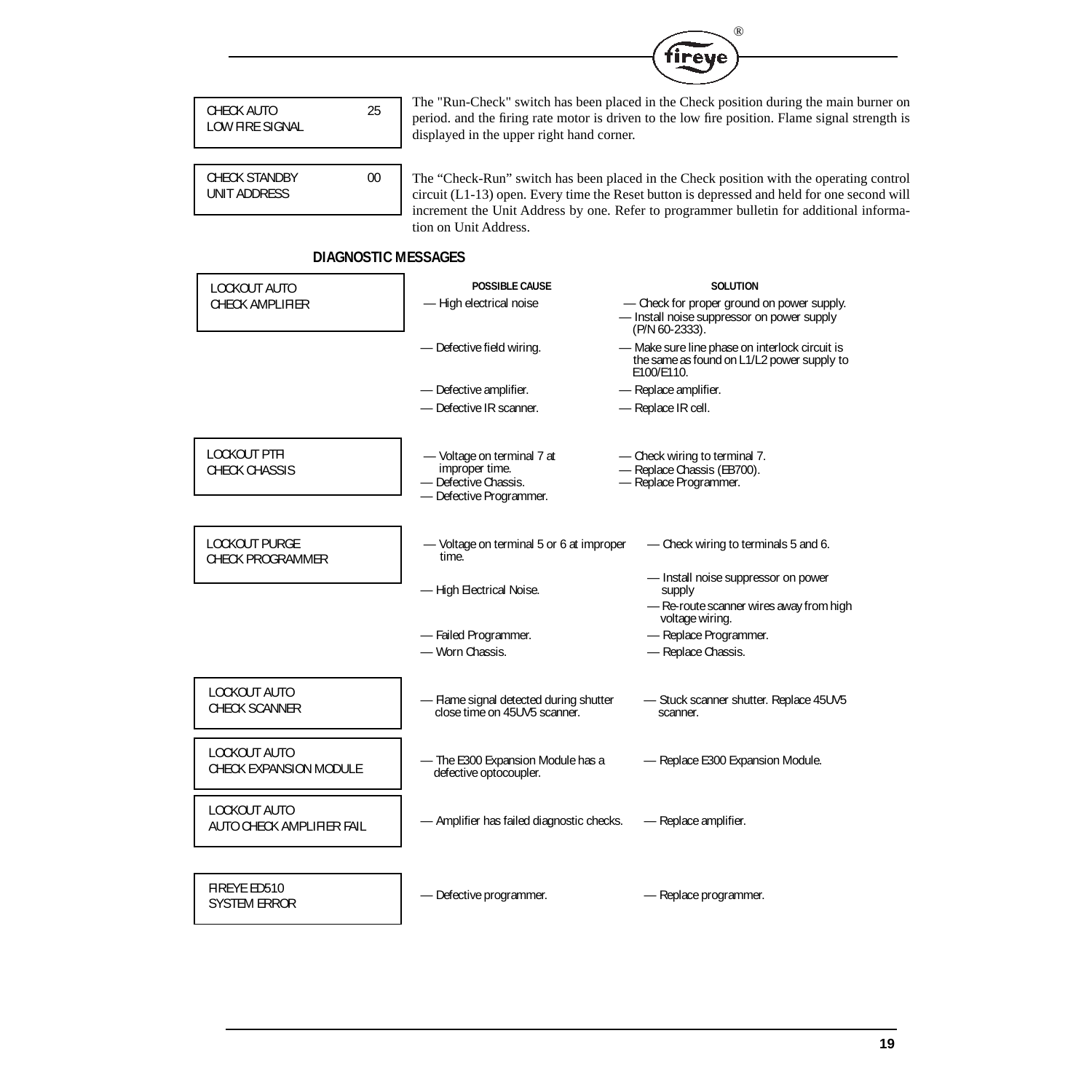# **HISTORICAL INFORMATION /SYSTEM SUB-MENUS**

At any time the control is powered, the SCRL key will scroll through and display the total number of burner cycles, burner lockouts, and system hours on the bottom line of the ED510 display. The top line will continue to show the current run mode of the control (e.g. PURGE, AUTO, etc.). Following the historical information, the SCRL key will display four (4) System Sub-menus providing the following information and/or functions:

 $^{\circledR}$ 

ret

- Lockout History (with burner cycle and burner hour time stamp).
- E300 Message Select (to program messages associated with the E300 Expansion Module.
- Program Setup (to display programmer type, purge timing, FFRT timing, etc.).
- System Information (status of M-D circuit, average pilot flame signal, etc.).

The system sub-menus require the MODE key to gain access to the information associated with each sub-menu. An arrow is displayed in the lower right hand corner of the display to indicate a system sub-menu. Every time the SCRL key is pressed the information is displayed as follows:

| <b>AUTO</b><br><b>BNR HOURS</b>       | 40<br>823  | Number of hours Terminal 7 (main fuel) is energized.*                                                                                           |
|---------------------------------------|------------|-------------------------------------------------------------------------------------------------------------------------------------------------|
| <b>AUTO</b><br><b>BNR CYCLES</b>      | 40<br>385  | Number of burner operating cycles. (L1-13 closed).*                                                                                             |
| <b>AUTO</b><br><b>BNR LOCKOUTS</b>    | 40<br>21   | Number of burner lockouts.*                                                                                                                     |
| <b>AUTO</b><br><b>SYS HOURS</b>       | 40<br>1233 | Number of hours the control has been powered.*                                                                                                  |
| <b>AUTO</b><br><b>LOCKOUT HISTORY</b> | 40         | Sub-menu to display the cause of the last 15 lockouts. The MODE key is required<br>to display the actual lockouts.                              |
| <b>AUTO</b><br>E300 MSG SELECT        | 40         | Sub-menu to program the messages associated with the operation of the E300<br>expansion module. The MODE key is required to enter the sub-menu. |
| <b>AUTO</b><br>PROGRAM SETUP          | 40         | Sub-menu to display various operating parameters of the programmer and ampli-<br>fier. The MODE key is required to enter the sub-menu.          |
| <b>AUTO</b><br><b>SYSTEM INFO</b>     | 40         | Sub-menu to display information pertaining to the operation of the control. The<br>MODE key is required to enter the sub-menu.                  |

\* Refer to SYSTEM INFO to reset value to zero.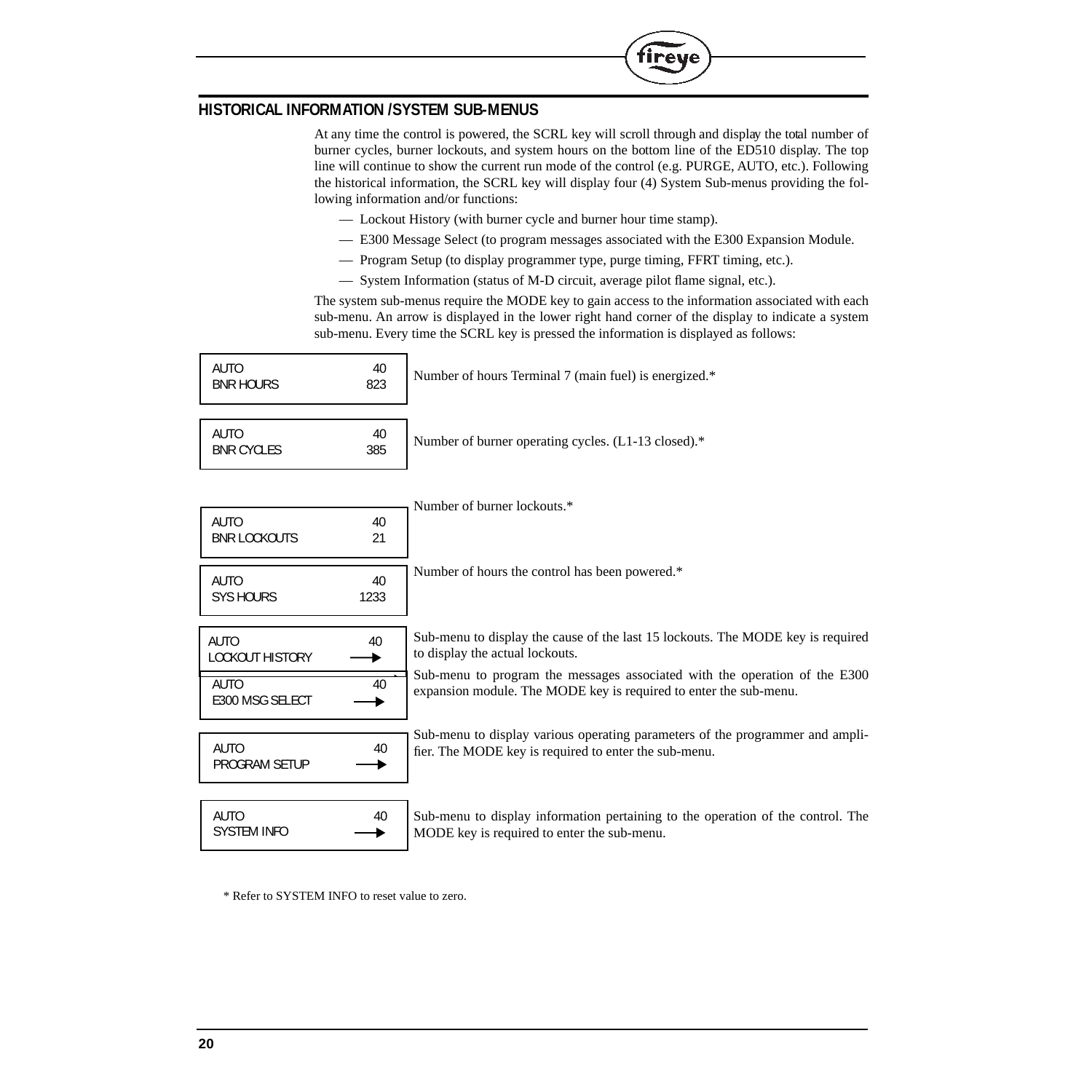# **LOCKOUT HISTORY**

The sub-menu "LOCKOUT HISTORY" will display the last six (6) lockouts, along with the burner cycle and burner hour when the lockout occurred. When the MODE key is pressed, the screen will display the most recent lockout condition and the number of that lockout (e.g. LO #127 represents the 127th lockout of that control). The SCRL key will display the Burner Hour, followed by the Burner Cycle when the lockout occurred. The SCRL key will advance to the next lockout, and repeat the sequence listed above. The MODE key will exit the sub-menu.

®

| <b>PRESS</b> | <b>SCREEN DISPLAYS</b>                         | <b>DESCRIPTION</b>                                                                                                       |
|--------------|------------------------------------------------|--------------------------------------------------------------------------------------------------------------------------|
| <b>SCRL</b>  | 45<br>AUTO<br><b>LOCKOUT HISTORY</b><br>$\geq$ | Scrolling through the historical information. Control has released to auto<br>modulation, flame signal strength = $45$ . |
| MODE         | 10#158<br>PURGE<br>D-8 LIMIT OPEN              | The last (most recent) lockout condition. This is the 158th lockout of the<br>control.                                   |
| SCRL         | 10#158<br>PURGE<br>@ BNR HOURS 136             | The last lockout occurred after 136 hours of burner operation.                                                           |
| <b>SCRL</b>  | LO #158<br>PURGE<br>@ BNR CYCLE 744            | The last lockout occurred on the 744 burner cycle.                                                                       |
| <b>SCRL</b>  | 10#157<br>AUTO<br>3-P INTLK OPEN               | The next to last lockout condition. This is the 157th lockout of the control.                                            |
| MODE         | AUTO<br>45<br><b>FLAME SIGNAL</b>              | Screen has returned to the run message. Control has released to auto<br>modulation, flame signal strength = $45$ .       |

# **E300 MESSAGE SELECT**

The sub-menu "E300 MSG SELECT" will allow the user to modify the lockout alarm messages associated with the operation of the E300 Expansion Module. The various safety limits had to be wired in the exact order that was shown in the E3001 Product Bulletin for the E300. For example, the low water cutoff had to be wired between terminals 23 and 24 of the 60-1950 wiring base of the E300. With the EP style programmers (Engineering code 28 or later), the user will now be able to select which message applies to the individual terminals. The messages associated with the E300 are divided into four (4) groups: Recycle, Non-recycle, Gas Select, and Oil Select.

The **Recycle** group pertains to the limits that are connected between terminals L1 and 13 of the E100/ E110 Flame-Monitor. These are terminals 20-21, 21-22, and 22-13. Note: Refer to Bulletin E-3001 for a wiring diagram of the E300 terminals.

The **Non-Recycle** group pertains to limits connected between terminals 3 and P of the E100/E110 FLAME-MONITOR. These are terminals 3-23, 23-24, 30-31, 31-32, 32-33, 33-34, 34-35, and 35-P.

The **Gas Select** group pertains to the terminals associated with the gas interlocks of the E300. These are terminals 25-27, 27-30.

The **Oil Selec**t group pertains to the terminals associated with the oil interlocks of the E300. These are terminals 26-28, 28-29, and 29-30.

The lockout messages associated with the above terminals can be modified via the ED510 Display. The selection of available messages are dependent on each group. For example, the message "Low Oil Pressure" is a selection only for the Oil Select group. The default message for a particular interlock is the standard message for those terminals as indicated in the E-3001 bulletin. For example, the default message for terminals 20-21 is "L1-13 AUX #1 OPEN."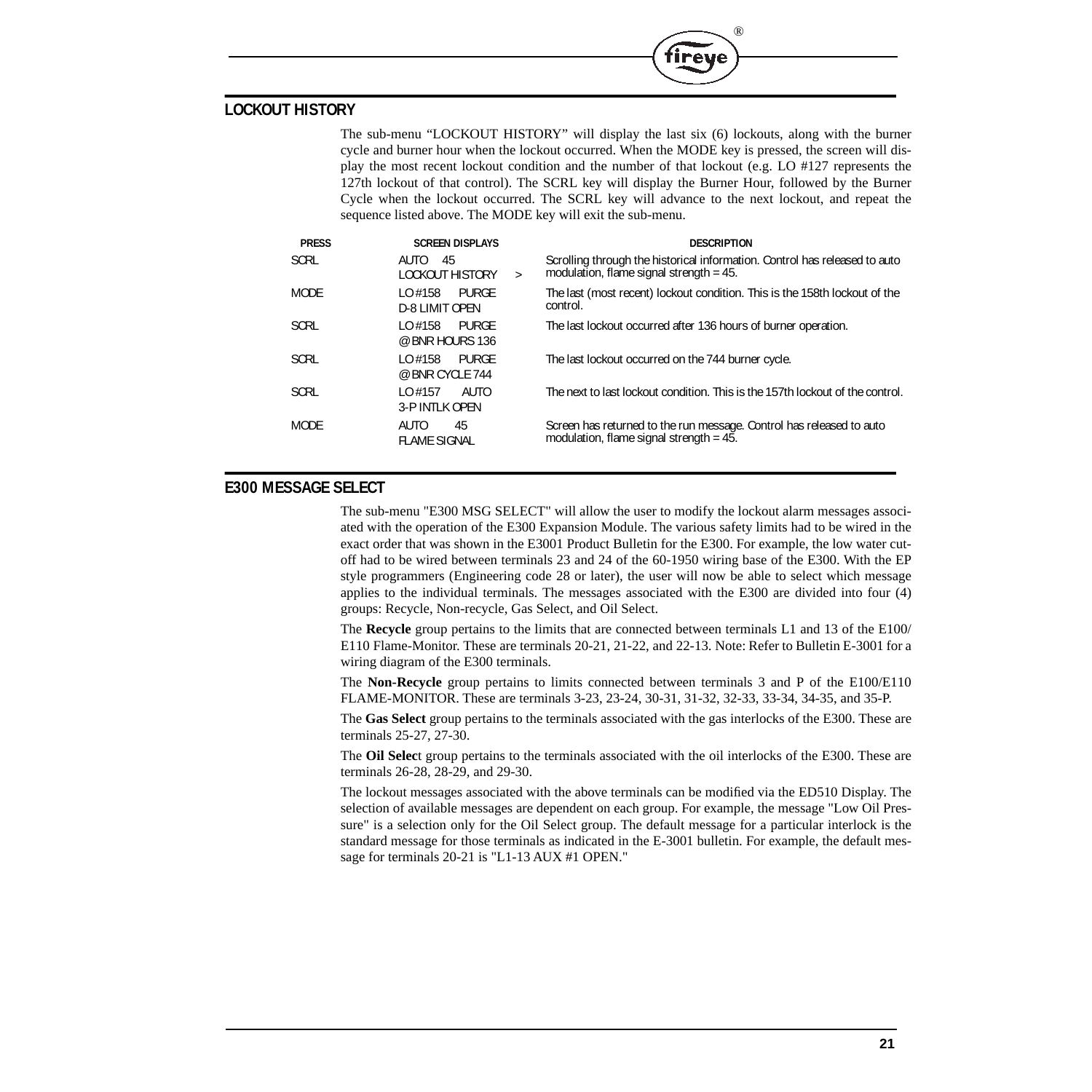#### **TO MODIFY THE E300 MESSAGES**

All three keys: Mode, Reset and Scroll, are used to modify the E300 messages. The Mode key is used to enter or exit the sub-menu associated with the E300 messages. The Scroll key is used to advance through the various terminals or selectable messages. The Reset key is used to modify a terminal message and select a new message. To modify the E300 messages:

 $^{\circledR}$ 

Press the Scroll key until the ED510 displays

**E300 MSG SELECT.**

Press the Mode key and the screen displays:

**E300 TERM #20-21 L1-13 AUX#1 OPEN** or programmed message. Press the Scroll key and the screen displays:

**E300 TERM #21-22**

**L1-13 AUX#2 OPEN** or programmed message.

To change the message, press and hold the Reset key for one (1) second. When the Reset key is released, the screen displays:

**MDFY TERM #21-22 L1-13 AUX#2 OPEN** 

Press the Scroll key to display the available messages for the particular group being modified. See attached List of available messages for each group.

When the messages displayed is appropriate for the terminals, press and hold the Reset key for one (1) second. When the Reset key is released, the screen displays:

**E300 TERM #21-22**

**LOW WATER** or programmed message.

Press the Mode key to exit the E300 Message Sub-menu.

#### **AVAILABLE E300 MESSAGES**

The following messages are available for each of the four E300 terminal groups:

| <b>GROUP 1 - RECYCLE</b>        |                         |                           |
|---------------------------------|-------------------------|---------------------------|
| E340 OP CNTL OPEN               | HIGH WATER              | CONTROL PANEL SWITCH OPEN |
| DAMPER POSITION END SWITCH OPEN | BLOWER MOTOR INTLK      | HIGH GAS PRESSURE         |
| COMBUSTION AIR END SWITCH OPEN  | HIGH STACK TEMPERATURE  | <b>LOW GAS PRESSURE</b>   |
| LOW WATER                       |                         |                           |
| <b>GROUP 2 - OIL SELECT</b>     |                         |                           |
| LOW OIL PRESSURE                | LOW OIL TEMPERATURE     | LOW ATOMIZING MEDIA       |
| HIGH OIL PRESSURE               | HIGH OIL TEMPERATURE    |                           |
| <b>GROUP 3 - GAS SELECT</b>     |                         |                           |
| HIGH GAS PRESSURE               | LOW GAS PRESSURE        |                           |
| <b>GROUP 4 - NON-RECYCLE</b>    |                         |                           |
| E340 SAFETY INTLK OPEN          | <b>HIGH TEMPERATURE</b> | <b>BLOWER MOTOR INTLK</b> |
| HIGH WATER                      | AIR FLOW OPEN           | I.D. FAN INTLK            |
| LOW WATER                       | OIL GUN END SWITCH OPEN | F.D. FAN INTLK            |
| <b>HIGH PRESSURE</b>            | HIGH STACK TEMPERATURE  |                           |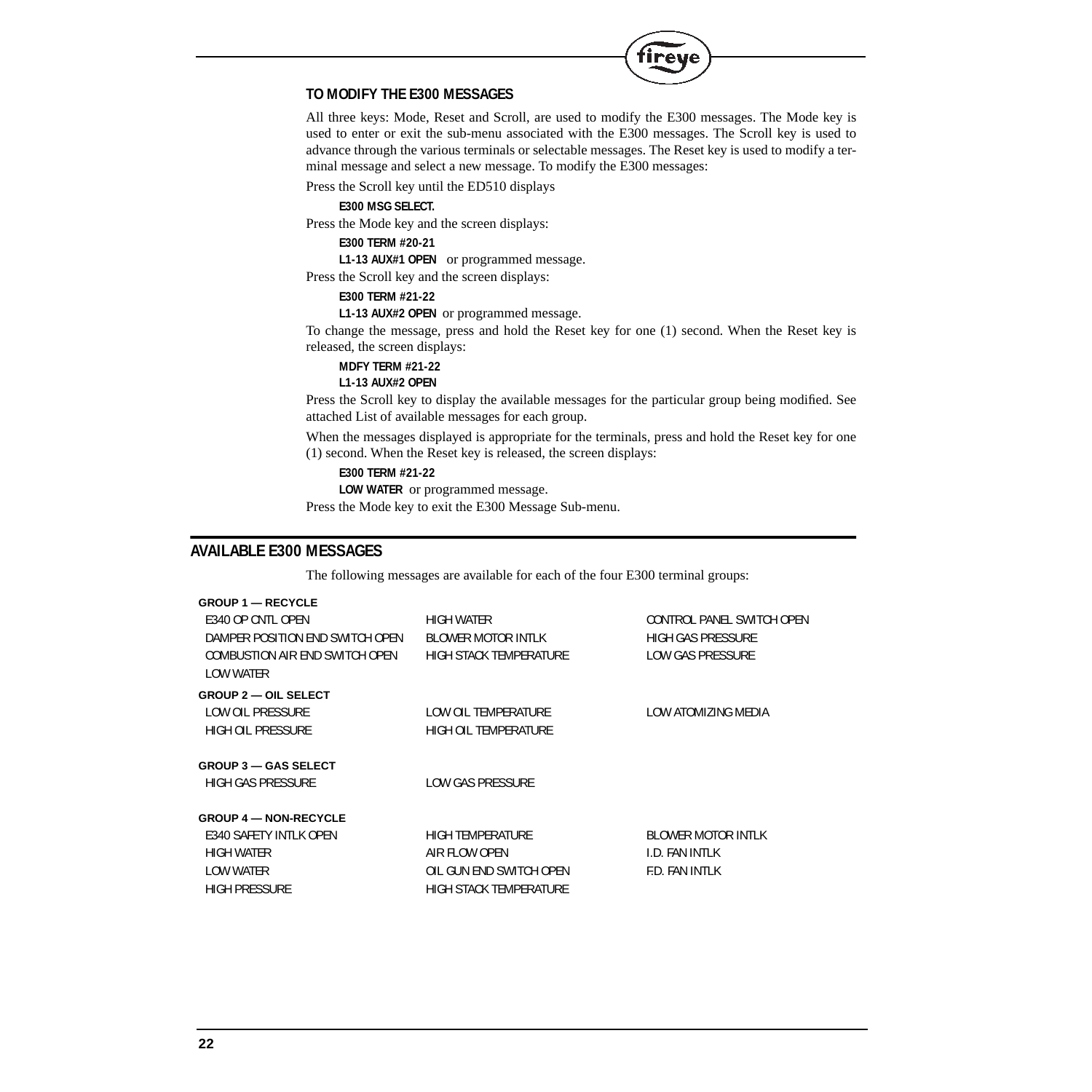# **USER PROGRAMMED E300 MESSAGES**

In addition to selecting the lockout alarm messages for the E300 Expansion Module from a menu selection via the ED510 display, the user can also program any message (up to 40 characters in length) for the individual terminals of the E300 using a dumb terminal (or PC with communication software) and the appropriate interface cables. Refer to bulletin E-3001 for complete details.

®

fireye

# **PROGRAM SETUP**

|              |                                                | The sub-menu "PROGRAM SETUP" allows the user to review the various operational settings of<br>the programmer module (e.g. programmer type, purge timing, etc.). The MODE key is used to enter<br>the "PROGRAM SETUP" sub-menu, and the SCRL key is used to advance through the sub-menu. |
|--------------|------------------------------------------------|------------------------------------------------------------------------------------------------------------------------------------------------------------------------------------------------------------------------------------------------------------------------------------------|
| <b>Press</b> | <b>Screen Displays</b>                         | <b>Description</b>                                                                                                                                                                                                                                                                       |
| <b>SCRL</b>  | <b>AUTO</b><br>45                              | SCRL key advances through the historical information until                                                                                                                                                                                                                               |
|              | <b>PROGRAM SETUP &gt;</b>                      | "Program Setup" is displayed. Control has released to auto<br>modulation, flame signal strength $= 45$ .                                                                                                                                                                                 |
| <b>MODE</b>  | <b>AUTO</b><br>45<br>PROGRAMMER EP(D)160       | Programmer Type is an EP(D)160.                                                                                                                                                                                                                                                          |
| <b>SCRL</b>  | <b>AUTO</b><br>45<br><b>ENGR CODE NO. 28</b>   | Software Engineering code of the programmer module is code 28.                                                                                                                                                                                                                           |
| <b>SCRL</b>  | <b>AUTO</b><br>45<br>$AMP = EUV1 OR ERT1$      | Amplifier module is an EUV1 or an ERT1.                                                                                                                                                                                                                                                  |
| <b>SCRL</b>  | <b>AUTO</b><br>45<br>PURGE TIME 0:30           | Purge timing (selected by the dipswitches) is 30 seconds.                                                                                                                                                                                                                                |
| <b>SCRL</b>  | <b>AUTO</b><br>45<br>PROVE 3-P OPEN=N          | Proven 3-P Open To Start is disabled (selected by dipswitches).                                                                                                                                                                                                                          |
| <b>SCRL</b>  | <b>AUTO</b><br>45<br><b>FLAME FAIL TIME 4s</b> | Flame Failure Response Time (FFRT) = $4$ seconds (maximum).                                                                                                                                                                                                                              |
| <b>SCRL</b>  | <b>AUTO</b><br>45<br><b>UNIT ADDRESS #00</b>   | Unit Address is 00. Refer to programmer bulletin to modify Unit<br>Address.                                                                                                                                                                                                              |
| <b>MODE</b>  | <b>AUTO</b><br>45<br><b>FLAME SIGNAL</b>       | MODE key returns to run message.                                                                                                                                                                                                                                                         |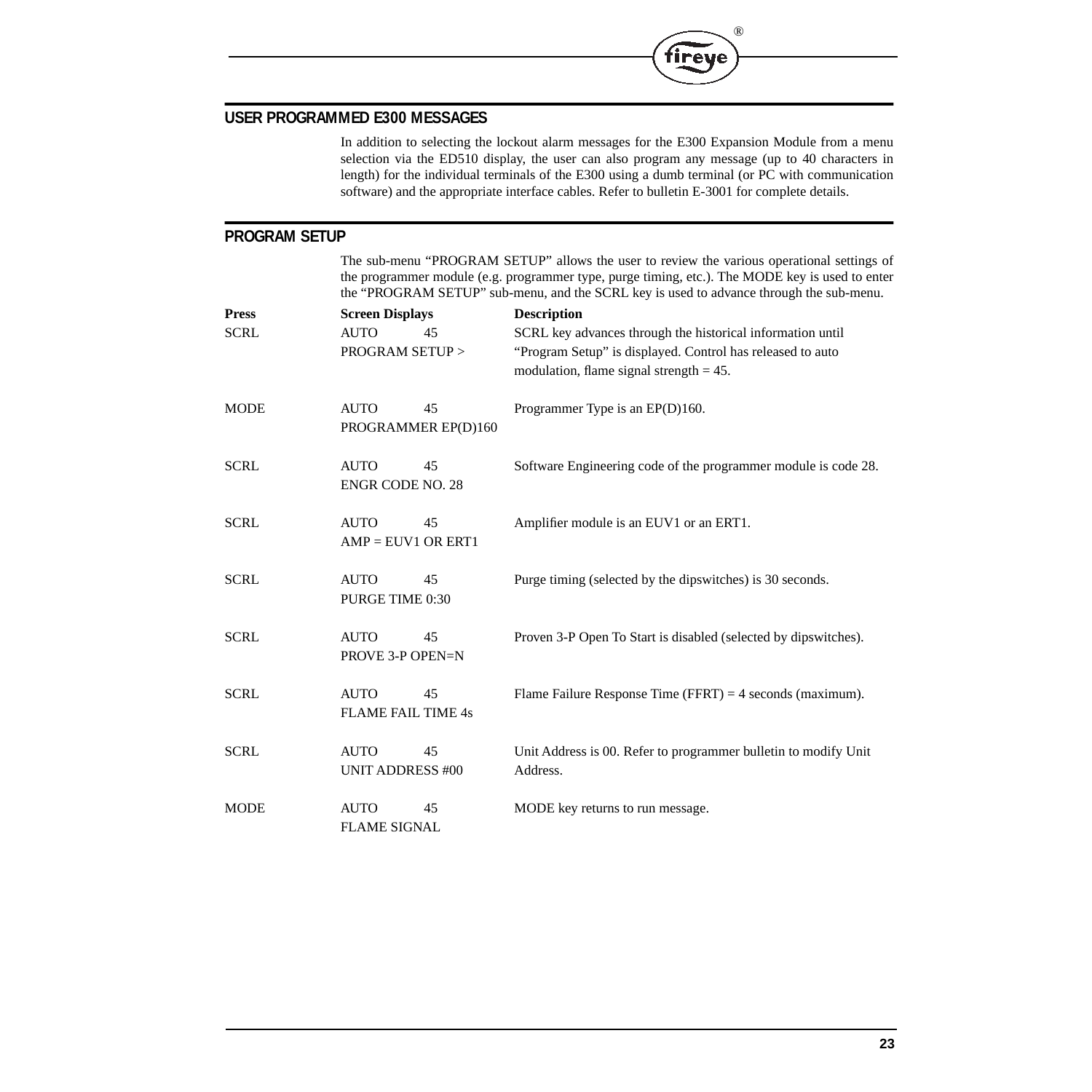# **SYSTEM INFO**

The sub-menu "SYSTEM INFO" allows the user to review information pertaining to the operation of the control (e.g. average main flame signal strength, status of the high fire and low fire end switches, etc.). This information can be very helpful when setting the damper linkages on the firing rate motor. The MODE key is used to enter the "PROGRAM SETUP" sub-menu, and the SCRL key is used to advance through the sub-menu.

 $^{\circledR}$ 

| <b>Press</b><br><b>SCRL</b> | <b>Screen Displays</b><br><b>AUTO</b><br>45<br><b>SYSTEM INFO</b><br>$\rightarrow$ | <b>Description</b><br>SCRL key advances through the historical information until<br>"System Info" is displayed. Control has released to auto<br>modulation, flame signal strength $= 45$ .       |
|-----------------------------|------------------------------------------------------------------------------------|--------------------------------------------------------------------------------------------------------------------------------------------------------------------------------------------------|
| <b>MODE</b>                 | <b>AUTO</b><br>45<br>AVG. PILOT FLM 22                                             | The average flame signal strength of the pilot flame $= 22$                                                                                                                                      |
| <b>SCRL</b>                 | <b>AUTO</b><br>45<br>AVG. MAIN FLM 40                                              | The average flame signal strength of the main flame $= 40$ .                                                                                                                                     |
| <b>SCRL</b>                 | <b>AUTO</b><br>45<br><b>SHORT CKTS. 0</b>                                          | The total number of short circuits (excessive current) detected on<br>terminals 5, 6, and 7. The short circuit condition must be sensed<br>twice consecutively to be considered a short circuit. |
| <b>SCRL</b>                 | <b>AUTO</b><br>45<br><b>D-8 LIMIT CLOSED</b>                                       | The status of the high fire end switch (D-8) is closed.                                                                                                                                          |
| <b>SCRL</b>                 | <b>AUTO</b><br>45<br><b>M-D LIMIT CLOSED</b>                                       | The status of the low fire end switch (M-D) is closed.                                                                                                                                           |
| <b>SCRL</b>                 | PRESS RESET TO<br><b>CLEAR HISTORY</b>                                             | While the control is in STANDBY position (L1-13 OPEN)<br>pressing and releasing the RESET key will clear current burner<br>hours, cycles and lockout history.                                    |
| <b>MODE</b>                 | <b>AUTO</b><br>45                                                                  | MODE key returns to run message.                                                                                                                                                                 |

**The EP(D) programmer updates the messages to the ED510 display at least once every 8 seconds. If the ED510 display does not receive information from the EP(D) programmer within 10 seconds the ED510 will display:**

#### **FIREYE ED510 WAITING FOR DATA**

**This can be the result of a defective connection between the programmer and display, defective cable, defective drivers in the programmer or display, or an electrical noise transient causing the EP(D) programmer to cease communication.** 

**Removing and restoring power should be executed to recover proper operation. Refer to bulletin SN-100 for recommended techniques for display installation.**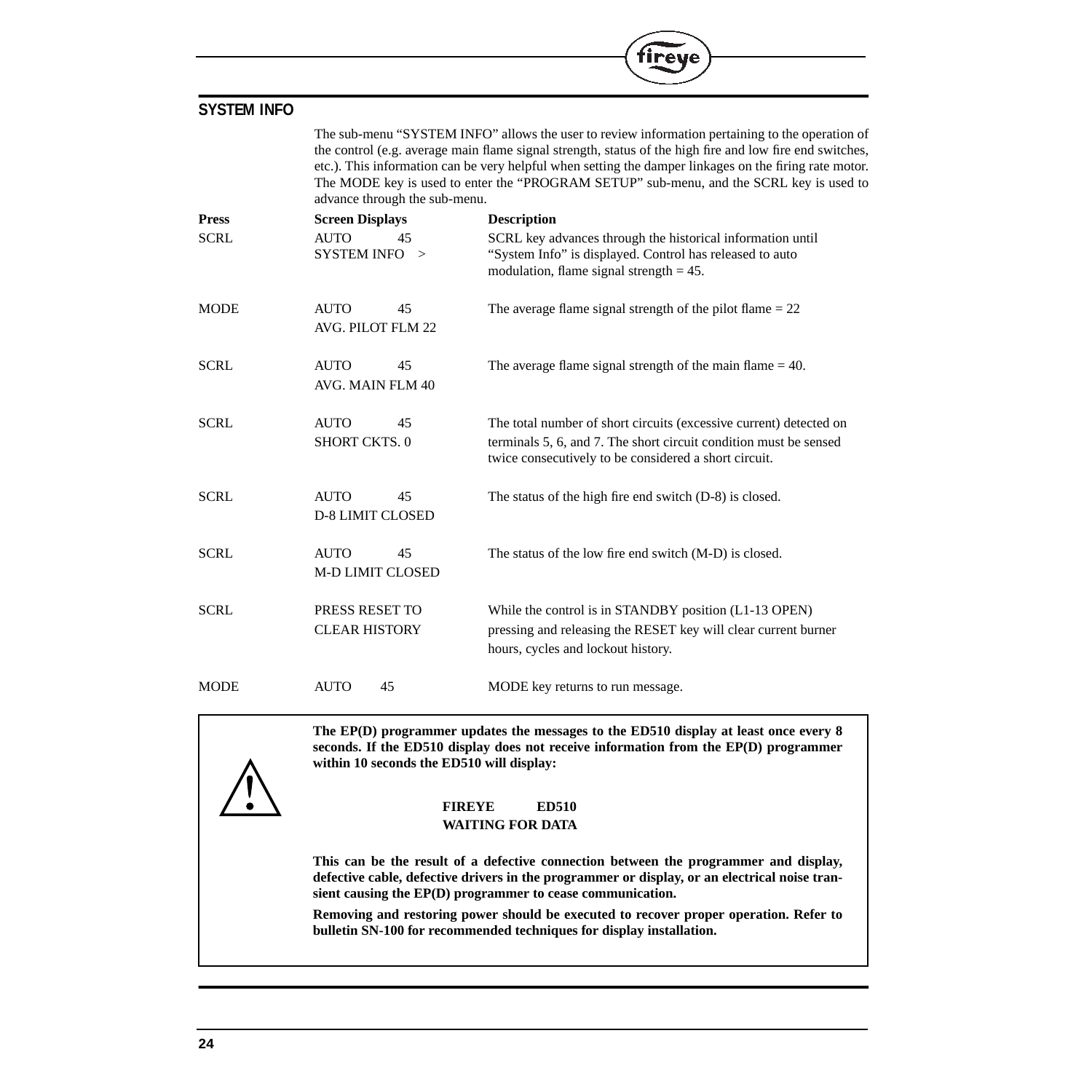# **COMMUNICATIONS**

The protocol to be used is Modbus RTU. This is implemented by the master (PC, PLC, etc.) issuing a poll to the slave (Flame-Monitor) and the slave responding with the appropriate message.

®

A typical format of a poll request is as follows:

| <b>DCT</b><br>י ب | <b>FNC</b> | ADR    | ה ה<br>ADF | DAT     | DAT          | CRC<br>- - - - | $\cap \cap$<br>しれし |
|-------------------|------------|--------|------------|---------|--------------|----------------|--------------------|
|                   |            | .<br>. | $-\circ$   | Ш<br>пι | --<br>$\sim$ |                | Ш<br>пι            |

DST refers to the logical address of the slave.

FNC is the function being requested. FNC 03 is a read request.

ADR is the message number or register number of the data being requested. In Modbus, register addresses begin at 40001 but is interpreted as address 00.

DAT is the number of words being requested. A word is an integer consisting of 2 bytes.

The normal response from a slave is as follows:

| <b>DOT</b><br><u>ບ∪ เ</u> | ™C | <b>DBC</b> | DATA       | CDC<br>いいし | $\sim$ $\sim$ $\sim$<br>CRC |
|---------------------------|----|------------|------------|------------|-----------------------------|
|                           |    |            | .<br>HI/L0 | $-\circ$   | .                           |

DBC is the data byte count being returned. It must be two times the DAT number from the poll request.

DATA is the data returned and is always a series of 2 byte integers. If 4 words were requested then DBC would be 8 and there would be 8 data bytes or 4 data words containing the requested data.

The format of the data is 4800,N,8,1 meaning 4800 baud, no parity, and 1 stop bit.

Below is a table of currently available messages provided by the Flame-Monitor programmers, followed by a description where necessary, EP engineering code 38 or greater and EPD engineering code 4 or greater.

| <b>MESSAGE</b><br><b>ADDRESS</b> | <b>WORD</b><br><b>REQUESTED</b> | <b>RESPONSE</b>        | <b>VALUE</b>                                             |
|----------------------------------|---------------------------------|------------------------|----------------------------------------------------------|
| $00\,$                           | $1-6$                           | <b>STATUS</b>          | $83 (053H) = RUN;$                                       |
|                                  |                                 |                        | $202$ (OCAH) = LOCKOUT                                   |
| 01                               | 1                               | <b>MSGN</b>            | Current message being displayed<br>(see Table 1)         |
| 02                               |                                 | <b>GSTAT</b>           | Defines Timer Type                                       |
| $\overline{03}$                  |                                 | timer                  | Time, Flame, Address                                     |
| 04                               |                                 | <b>FLAME</b>           | <b>Flame Signal</b>                                      |
| 05                               | $1 - 3$                         | <b>LOGSTAT</b>         | Current logic module, PURGE,<br>PTFI, AUTO (See Table 2) |
| 06                               |                                 | <b>INPUTS</b>          | Input limits state                                       |
| $\overline{07}$                  |                                 | <b>OUTPUTS</b>         | Output relays state                                      |
| $\overline{08}$                  | $\overline{2}$                  | <b>SYSMINS</b>         | System on minutes                                        |
| $\overline{10}$                  | $\overline{2}$                  | <b>BNRMINS</b>         | <b>Burner on minutes</b>                                 |
| $\overline{12}$                  | $\overline{2}$                  | <b>CYCLES</b>          | <b>Completed Burner Cycles</b>                           |
| $\overline{14}$                  |                                 | <b>LOCKOUT COUNT</b>   | <b>Stored Lockout Count</b>                              |
| $\overline{15}$                  | $1-6$                           | <b>LOCKOUT HISTORY</b> | Last 6 Lockouts, first word is<br>most current lockout   |
| $\overline{21}$                  | $1 - 2$                         | <b>DEVTYP</b>          | Programmer device type, 5=EP,<br>6=EPD, 7=MicroM         |
| $\overline{22}$                  |                                 | <b>AMPTYP</b>          | Amplifier Type; EUVS4=0C0H;                              |
|                                  |                                 |                        | $EIR1 = OAOH$                                            |
|                                  |                                 |                        | ERT1, EUV1=090H;                                         |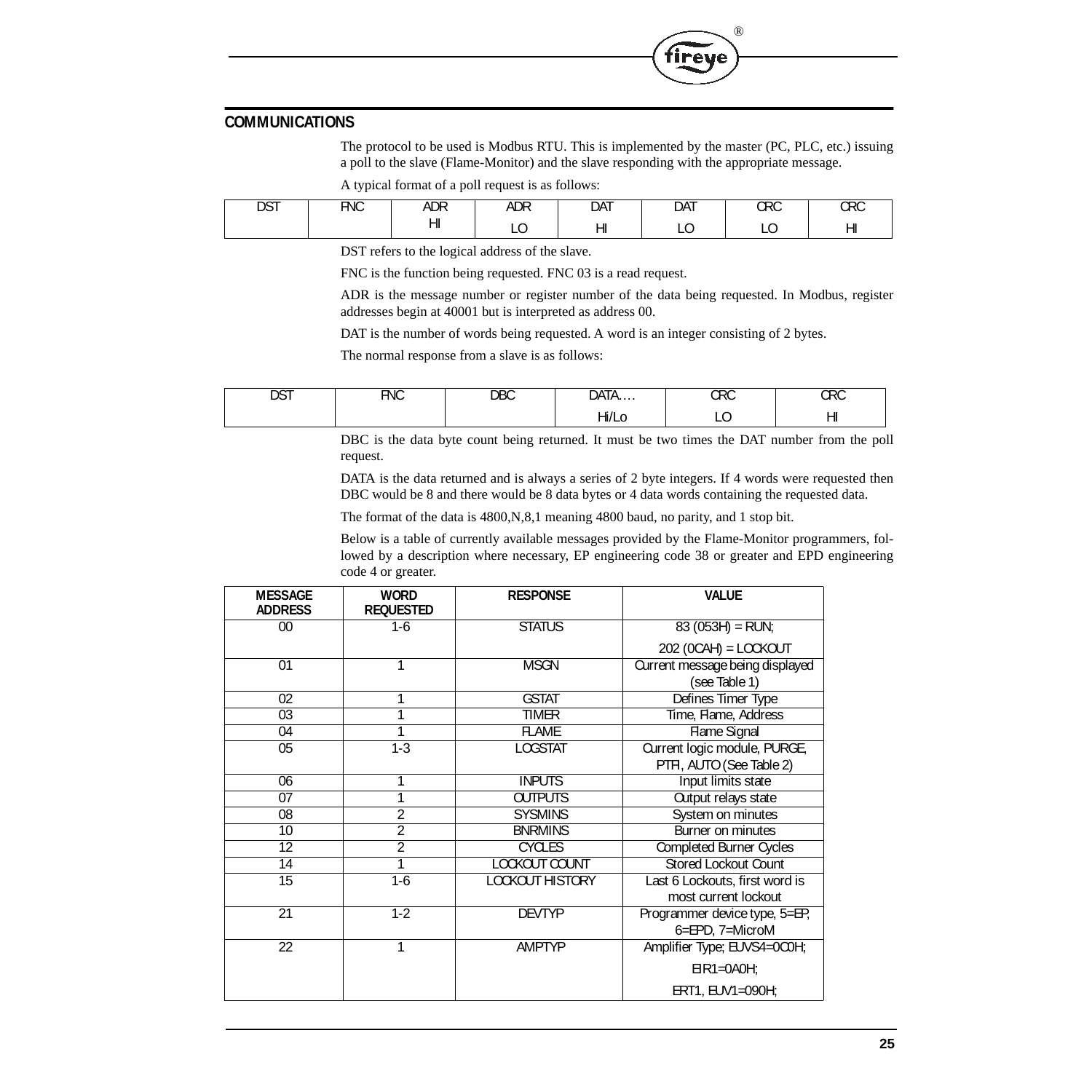

Message 00 and message 05 are unique in that a limited number of successive registers can be combined with these requests. For example, a request to message 00 can contain up to 6 data words. The response to this would contain STATUS, MSGN, GSTAT, TIMER, FLAME and LOGSTAT. If the requested data word count (DAT) were to be 2 then the response would contain STATUS and MSGN only.

The MSGN being transmitted is a numerical value and must be interpreted by the communicating device, which actually is an advantage since this can be made to be whatever message text the end user wants. In other words, it allows for programming custom messages without actually changing the message in the programmer. Refer to the message table for a complete description.

The Flame-Monitor stores its burner on time and system on time (L1 powered) in minutes. The programmer normally converts this to hours for display purposes. The information being supplied by Modbus will be the actual time in minutes and it is up to the communicating device to do the conversion. Since the maximum value stored in the Flame-Monitor is 9,999,999 minutes, the maximum value in hex therefore is 98967FH and comprises two data words. The maximum cycle count is 999,999 decimal or F423FH, still two data words.

All values are represented in a HEX or base 16 format.

GSTAT determines the type of value TIMER represents. TIMER can be a running timer such as is used in purge, a flame signal or meaningless. Only the lower nibble of GSTAT has any value. If this value is 0 then the TIMER value has no meaning. The value in TIMER is a background minute timer in the Flame-Monitor and should be ignored. If GSTAT is between 4 and 7, the TIMER represents the current value flame signal. If GSTAT is a 1, 2, or 3 then TIMER represents a running timer value.

The baud rate of the Flame-Monitor is fixed at 4800 bits per second. The format of the data is 8 data bits, no parity and 1 stop bit. Due to the RS485 format, the communication format is considered halfduplex. That is, only one user is permitted on the communication lines at a time.

The information contained in INPUTS and OUTPUTS represents the status of the interlocks and relays respectively. For the INPUTS, a 1 in the interlock position defines the interlock as being on or energize where the 1 in any bit position in the OUTPUT register signifies the relay as being energized.

| Геrm Р   | Term 5/6 | Term D   |     | Term 8    | erm.      | Term 3                             | Term 13 |
|----------|----------|----------|-----|-----------|-----------|------------------------------------|---------|
| Air Flow | Ignition | ∟ow Fire | Ref | High Fire | Main Fuel | <b>FVES or</b><br>P <sub>O</sub> C | Op Ctrl |

#### **INPUTS**

# **A '1' in the opto-coupler position indicates the opto-coupler is on or interlock closed.**

| Ferm 11    | Term M      | Term 6            |           | Term 5        | Term              | Term A     | Term X            |
|------------|-------------|-------------------|-----------|---------------|-------------------|------------|-------------------|
| Auto (RA1) | Blower (RB) | Ignition<br>(RA2) | FVES (RV) | Pilot<br>(RP) | Main Fuel<br>(RF) | Alarm (RL, | High Fire<br>(RH) |

#### **OUTPUTS**

LOGSTAT is an indication of what logic module the control is currently in during its operating sequence and is used for diagnostic purposes only. The message displayed corresponds to the current logic module. The range of values are 4FH for Standby, 47H for PostIdle through 4DH for Shut down 2. Note that the above values are represented in hexadecimal format.

It is suggested that repeated polling interval not be less than 200 mSec per request. Requesting data such as burner minutes, system minutes and burner cycles should be kept at a minimum due to the amount of processing time required to gather that data.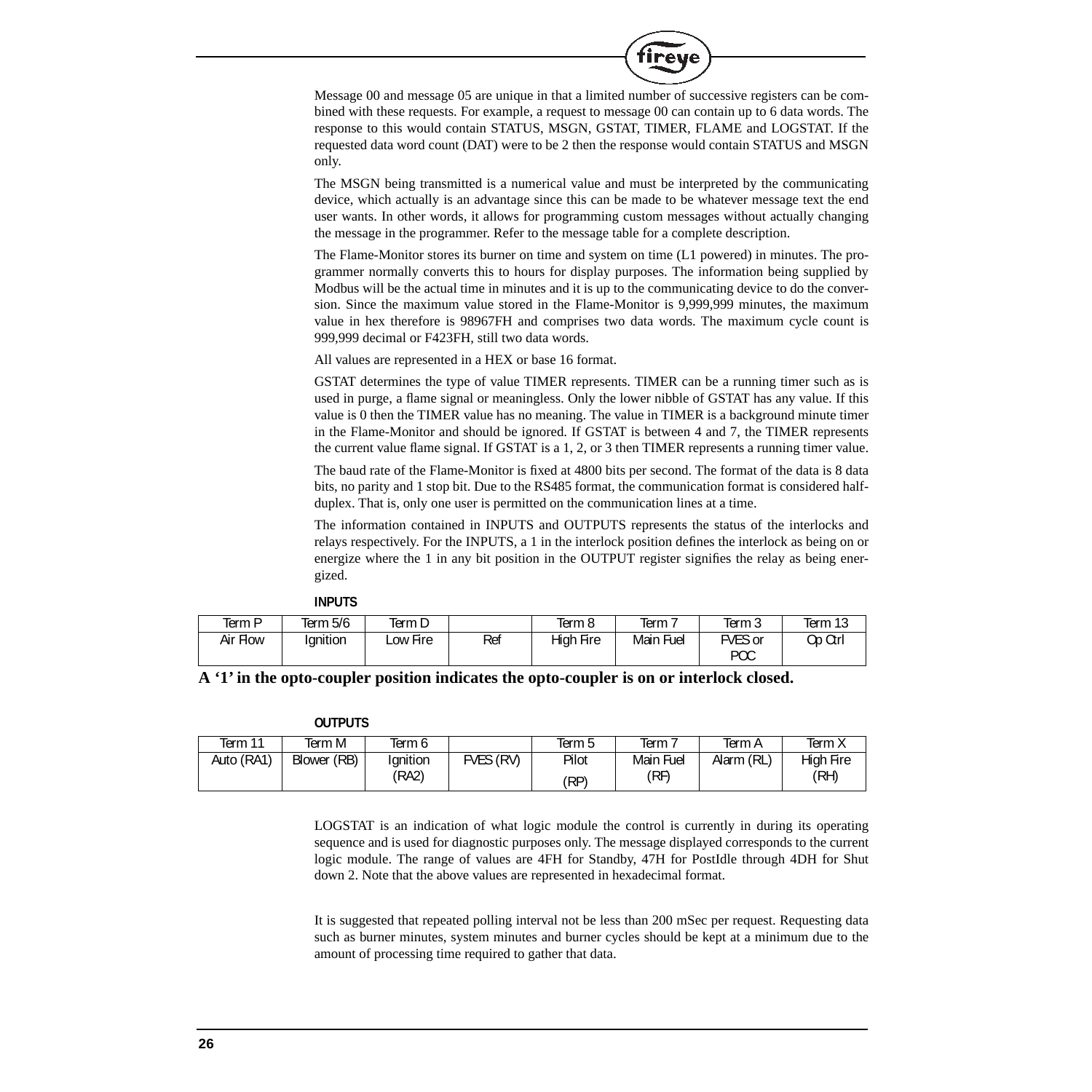

#### **Table 2**

| <b>LOGIC DISPATCHER</b> |                      |  |  |  |
|-------------------------|----------------------|--|--|--|
| VALUE (hex)             | <b>FLAME-MONITOR</b> |  |  |  |
|                         |                      |  |  |  |
| 45H                     | <b>MPOSTIDLE</b>     |  |  |  |
| 46H                     | MPREPURGE1           |  |  |  |
| 47H                     | <b>MPURGE</b>        |  |  |  |
| 48H                     | <b>MPOSTPURGE</b>    |  |  |  |
| 49H                     | MTFI                 |  |  |  |
| 4AH                     | <b>MTFMF</b>         |  |  |  |
| 4BH                     | <b>MAUTO</b>         |  |  |  |
| 4CH                     | MSHTDWN1             |  |  |  |
| 4DH                     | MSHTDWN2             |  |  |  |
| 4FH                     | midi f               |  |  |  |

Logstat represents the current software module the Flame-Monitor is currently executing. They are named as close to the logic module the actual burner sequence is in. For instance, in the Flame-Monitor, MPURGE represents High Fire Purge where MPOSTPURGE represents the low fire start period where the mod motor is sent to the low fire position in preparation for pilot light-off. MSHUTDWN1 represents the post purge period after a complete cycle or the cool down period after a lockout.

®

MIDLE or STANDBY is the period of time where the operating control is open or the control is in lockout waiting for reset. On instances of false flame during the purge period, the control algorithm forces the control back to STANDBY until false flame ceases or lockout occurs.

MPREPURGE1 is the period of time prior to PURGE where the control checks the status of the air flow interlocks or the high fire proving switch (D-8). If either switch is found open, the control will remain in this state until the respective switch closes or lockout occurs.

MTFI represents the pilot trial for ignition stage of a burner sequence. MTFMF represents the main trial for main flame period where main fuel is introduced along with pilot and igniter.

MAUTO is the run period of the burner sequence.

MPOSTIDLE and MSHTDWN2 are small periods of time where certain internal tests are conducted and general cleanup before and after a cycle is performed.

The Flame-Monitor outputs the current displayed message as well as the historical lockout messages as numbers. The table that follows correlates the message number with the actual displayed test message.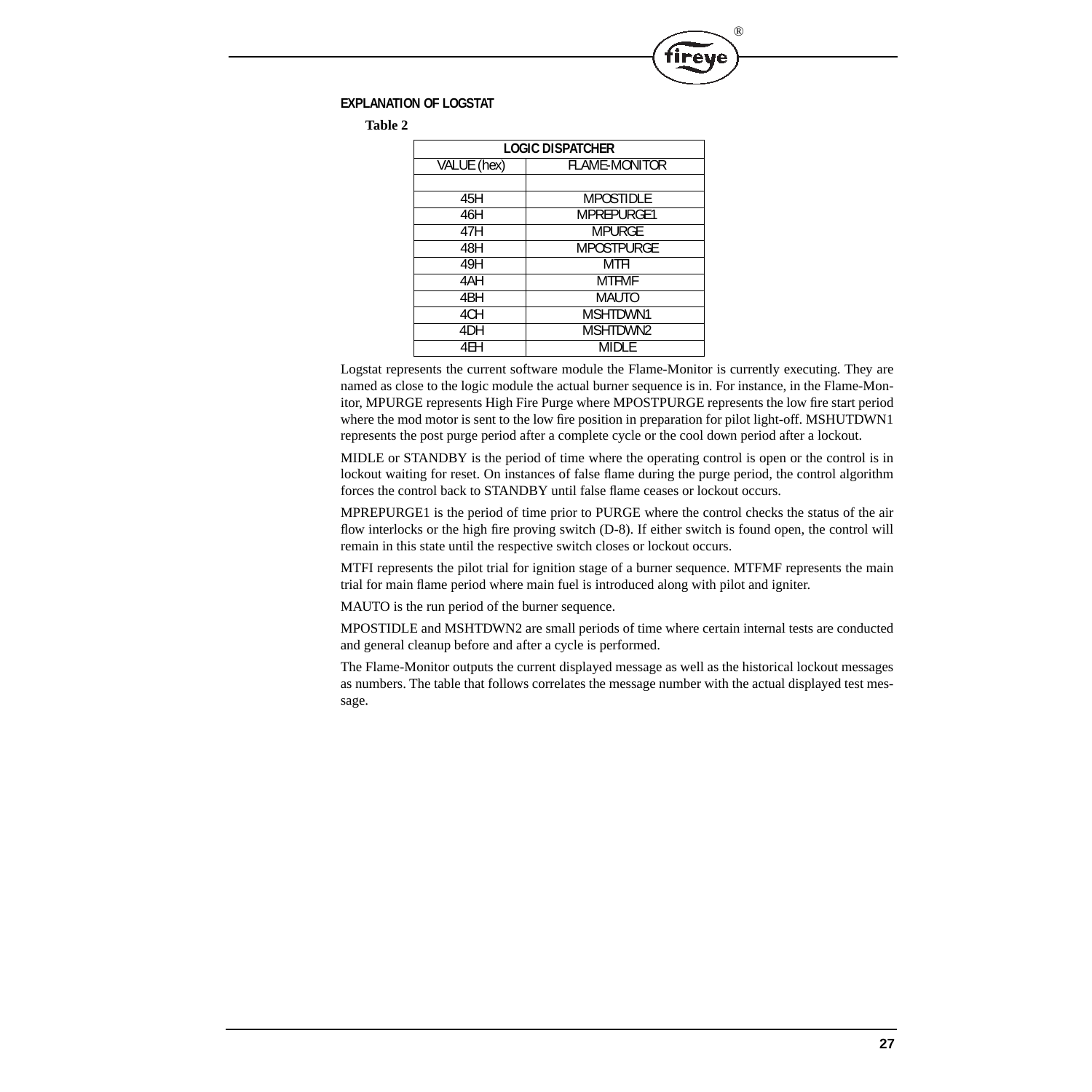|                                        | <b>Table 1</b>                     |                                                           |  |  |  |
|----------------------------------------|------------------------------------|-----------------------------------------------------------|--|--|--|
| <b>DEC</b>                             | <b>HEX</b>                         | <b>FLAME-MONITOR</b>                                      |  |  |  |
| 1                                      | 1                                  | <b>L1-13 OPEN</b>                                         |  |  |  |
| $\overline{2}$                         | $\overline{2}$                     | <b>FALSE FLAME</b>                                        |  |  |  |
| $\overline{3}$                         | $\overline{3}$                     | <b>LOW FIRE PURGE</b>                                     |  |  |  |
| 4                                      | 4                                  | <b>D-8 LIMIT OPEN</b>                                     |  |  |  |
| $\overline{5}$                         | $\overline{5}$                     | 3-P AIR FLOW OPEN                                         |  |  |  |
| 6                                      | 6                                  | LOCKOUT LINE FREQUENCY NOISE DETECTED                     |  |  |  |
| 7                                      | 7                                  | <b>FLAME FAIL</b>                                         |  |  |  |
| 8                                      | 8                                  | <b>UNIT ADDRESS</b>                                       |  |  |  |
| 9                                      | 9                                  | <b>M-D LIMIT OPEN</b>                                     |  |  |  |
| $\overline{10}$                        | Α                                  | <b>IGNITION TIMING</b>                                    |  |  |  |
| $\overline{11}$                        | B                                  | <b>MTFI</b>                                               |  |  |  |
| $\overline{12}$                        | $\overline{\mathbb{C}}$            | <b>FLAME SIGNAL</b>                                       |  |  |  |
| $\overline{13}$                        | D                                  | <b>CYCLE COMPLETE</b>                                     |  |  |  |
| $\overline{14}$                        | E                                  | <b>L1-13 OPEN</b>                                         |  |  |  |
| $\overline{15}$                        | F                                  | <b>LOCKOUT AC POWER FAIL (COEN)</b>                       |  |  |  |
| $\overline{16}$                        | $\overline{10}$                    | <b>LOCKOUT SHORT CIRCUIT TERMINAL 5,6 or 7</b>            |  |  |  |
| $\overline{17}$                        | 11                                 | <b>D-8 LIMIT OPEN</b>                                     |  |  |  |
| $\overline{18}$                        | 12                                 | <b>M-D LIMIT OPEN</b>                                     |  |  |  |
| $\overline{19}$                        | 13                                 | <b>LOCKOUT FLAME FAIL - MTFI</b>                          |  |  |  |
| $\overline{20}$                        | 14                                 | <b>FALSE FLAME</b>                                        |  |  |  |
| $\overline{21}$                        | $\overline{15}$                    | LOCKOUT 3-P INTLK OPEN (PURGE)                            |  |  |  |
| $\overline{22}$                        | $\overline{16}$                    | <b>3-P INTLK CLOSED</b>                                   |  |  |  |
| $\overline{23}$                        | 17                                 | <b>3-P INTLK CLOSED</b>                                   |  |  |  |
| $\overline{24}$                        | 18                                 | <b>HIGH FIRE PURGE</b>                                    |  |  |  |
| $\overline{25}$                        | $\overline{19}$                    | <b>PLEASE WAIT</b>                                        |  |  |  |
| $\overline{26}$                        | $\overline{1A}$                    | <b>LOCKOUT 3-P INTLK OPEN</b>                             |  |  |  |
| $\overline{27}$                        | 1B                                 | <b>LOCKOUT 3-P INTLK OPEN (MTFI)</b>                      |  |  |  |
| $\overline{28}$                        | $\overline{1C}$                    | LOCKOUT 3-P INTLK OPEN (PTFI)                             |  |  |  |
| $\overline{29}$                        | 1 <sub>D</sub>                     | <b>LOCKOUT 13-3 FVES OPEN</b>                             |  |  |  |
| $\overline{30}$                        | $\overline{1E}$                    | <b>FALSE FLAME (PURGE)</b>                                |  |  |  |
| $\overline{31}$                        | $\overline{1}$ F                   | <b>FLAME SIGNAL</b>                                       |  |  |  |
| $\overline{32}$                        | $\overline{20}$                    | D-8 HI LIMIT (CHECK)                                      |  |  |  |
| $\overline{33}$                        | $\overline{21}$                    | M-D LOW LIMIT (CHECK)                                     |  |  |  |
| $\overline{34}$                        | $\overline{22}$                    | <b>FLAME SIGNAL</b>                                       |  |  |  |
| $\overline{35}$                        | $\overline{23}$                    | LOW FIRE SIGNAL (CHECK)                                   |  |  |  |
| $\overline{36}$                        | $\overline{24}$                    | <b>FLAME SIGNAL</b>                                       |  |  |  |
| $\overline{37}$                        | $\overline{25}$                    | <b>LOCKOUT FLAME FAIL (AUTO)</b><br><b>3-P INTLK OPEN</b> |  |  |  |
| $\overline{38}$<br>$\overline{39}$     | $\overline{26}$<br>$\overline{27}$ | <b>FUEL VALVE STATE CHANGE</b>                            |  |  |  |
|                                        |                                    |                                                           |  |  |  |
| E300 EXPANSION MODULE LOCKOUT MESSAGES |                                    |                                                           |  |  |  |
| 40<br>41                               | $\overline{28}$<br>$\overline{29}$ | 3-P AIR FLOW OPEN                                         |  |  |  |
| $\overline{42}$                        | $\overline{2A}$                    | 3-P high water<br>3-P low water                           |  |  |  |
| 43                                     | $\overline{2B}$                    | 3-9 high gas pressure                                     |  |  |  |
| 44                                     | $\overline{2C}$                    | 3-P low gas pressure                                      |  |  |  |
| 45                                     | 2D                                 | 3-P low oil pressure                                      |  |  |  |
| 46                                     | 2E                                 | 3-P low oil temperature                                   |  |  |  |
| $\overline{47}$                        | $\overline{2F}$                    | 3-P low atomizing media                                   |  |  |  |
| 48                                     | $\overline{30}$                    | 3-P high steam pressure                                   |  |  |  |
| 49                                     | $\overline{31}$                    | 3-P high temperature                                      |  |  |  |
| 50                                     | $\overline{32}$                    | 3-P aux #4 open                                           |  |  |  |
| $\overline{51}$                        | $\overline{33}$                    | 3-P aux #5 open                                           |  |  |  |
| $\overline{52}$                        | $\overline{34}$                    | 3-P aux #6 open                                           |  |  |  |
|                                        |                                    |                                                           |  |  |  |

 $^{\circledR}$ 

fireye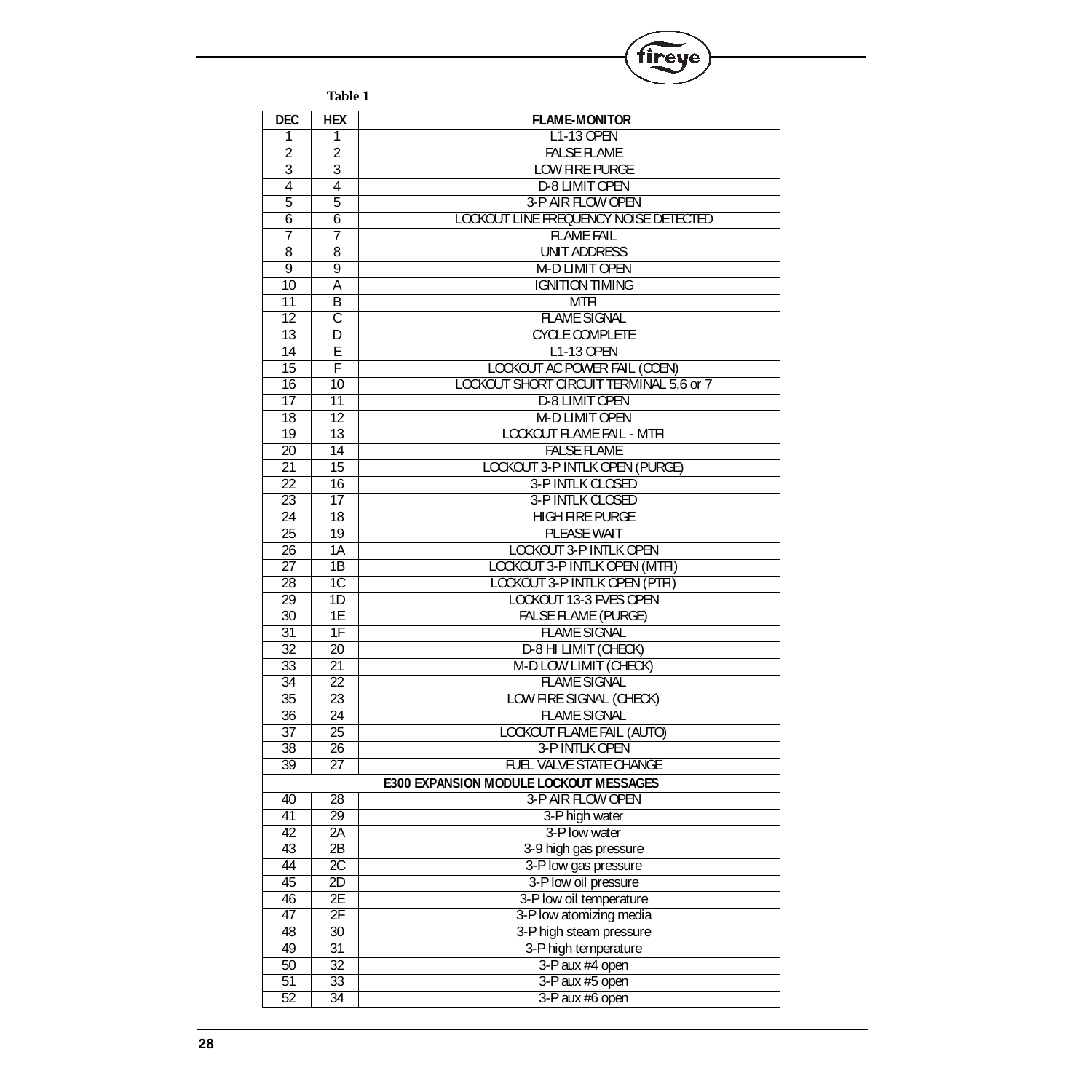| <b>SYSTEM DIAGNOSTIC MESSAGES</b> |                 |                                            |  |  |  |
|-----------------------------------|-----------------|--------------------------------------------|--|--|--|
| $\overline{53}$                   | $\overline{35}$ | 3-P Fuel Select                            |  |  |  |
| $\overline{54}$                   | $\overline{36}$ | <b>LOCKOUT CHECK CHASSIS</b>               |  |  |  |
| $\overline{55}$                   | $\overline{37}$ | <b>LOCKOUT CHECK PROGRAMMER</b>            |  |  |  |
| $\overline{56}$                   | $\overline{38}$ | <b>LOCKOUT CHECK AMPLIFIER</b>             |  |  |  |
| $\overline{57}$                   | $\overline{39}$ | <b>LOCKOUT CHECK EXPANSION MODULE</b>      |  |  |  |
| $\overline{58}$                   | $\overline{3A}$ | <b>LOCKOUT AMPLIFIER AUTO CHECK FAIL</b>   |  |  |  |
| $\overline{59}$                   | $\overline{3B}$ | <b>LOCKOUT SCANNER NOISE</b>               |  |  |  |
|                                   |                 | <b>E300 EXPANSION MODULE HOLD MESSAGES</b> |  |  |  |
| 60                                | $\overline{3C}$ | L1-13 AUX #1 OPEN (TERMINAL 20)            |  |  |  |
| 61                                | 3D              | L1-13 AUX #2 OPEN (TERMINAL 21)            |  |  |  |
| 62                                | $\overline{3E}$ | L1-13 AUX #3 OPEN (TERMINAL 22)            |  |  |  |
| 63                                | $\overline{3F}$ | 3-P HIGH WATER (TERMINAL 23)               |  |  |  |
| 64                                | 40              | 3-P LOW WATER (TERMINAL 24)                |  |  |  |
| 65                                | $\overline{41}$ | <b>3-P HIGH GAS PRESSURE</b>               |  |  |  |
| 66                                | $\overline{42}$ | <b>3-P LOW GAS PRESSURE</b>                |  |  |  |
| 67                                | $\overline{43}$ | <b>3-P LOW OIL PRESSURE</b>                |  |  |  |
| 68                                | 44              | 3-P LOW OIL TEMPERATURE                    |  |  |  |
| 69                                | 45              | <b>3-P LOW ATOMIZING MEDIA</b>             |  |  |  |
| $\overline{70}$                   | 46              | 3-P HIGH PRESSURE (TERMINAL 31)            |  |  |  |
| $\overline{71}$                   | $\overline{47}$ | 3-P HIGH TEMPERATURE (TERMINAL 32)         |  |  |  |
| $\overline{72}$                   | 48              | 3-P AUX #4 OPEN (TERMINAL 33)              |  |  |  |
| $\overline{73}$                   | $\overline{49}$ | 3-P AUX #5 OPEN (TERMINAL 34)              |  |  |  |
| $\overline{74}$                   | 4A              | 3-P AUX #6 OPEN (TERMINAL 35)              |  |  |  |
| $\overline{75}$                   | $\overline{AB}$ | <b>3-P FUEL SELECT</b>                     |  |  |  |
| PURGE INTERLOCK RELATED MESSAGES  |                 |                                            |  |  |  |
| $\overline{76}$                   | 4 <sup>C</sup>  | <b>LOCKOUT CHECK SCANNER</b>               |  |  |  |
| $\overline{77}$                   | 4D              | <b>HOLD D-8 LIMIT CLOSED</b>               |  |  |  |
| $\overline{78}$                   | 4E              | <b>LOCKOUT D-8 LIMIT CLOSED</b>            |  |  |  |
| 79                                | 4F              | <b>HOLD M-D LIMIT CLOSED</b>               |  |  |  |
| $\overline{80}$                   | $\overline{50}$ | <b>LOCKOUT M-D LIMIT CLOSED</b>            |  |  |  |
| $\overline{81}$                   | $\overline{51}$ | LOCKOUT 13-3 POC CLOSED (CB ONLY)          |  |  |  |
| $\overline{82}$                   | $\overline{52}$ | DYNAMIC CHECK (CB ONLY)                    |  |  |  |

®

fireye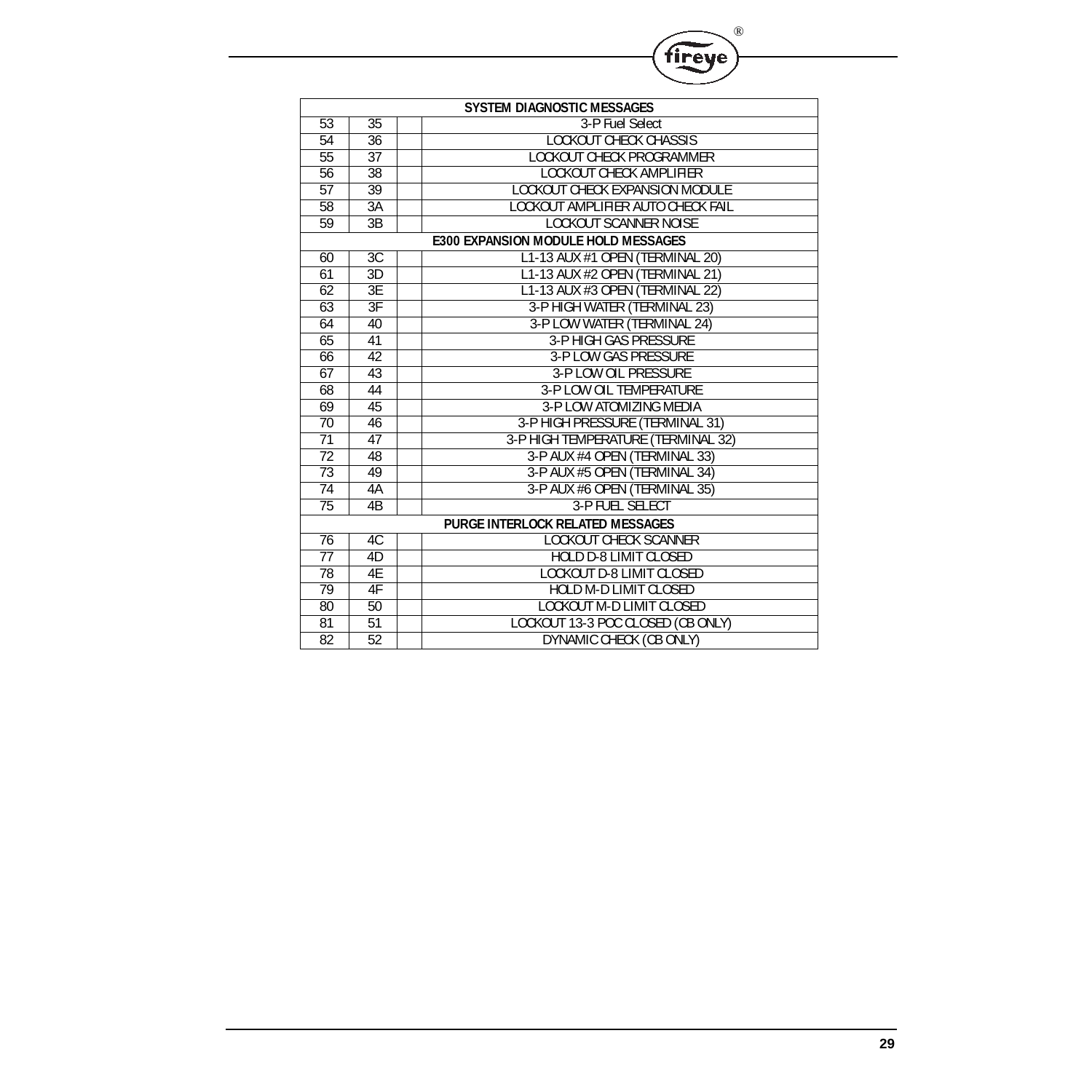

**SUGGESTED WIRING DIAGRAM FOR EP(D)160, EP161, AND EP(D)170 PROGRAMMERS**



\* EP165 AND EP166 INCLUDE 5 SECOND PILOT STABILIZATION PERIOD. \*\*ALL FLAME-MONITOR INTERLOCK INPUTS MUST BE THE SAME AC PHASE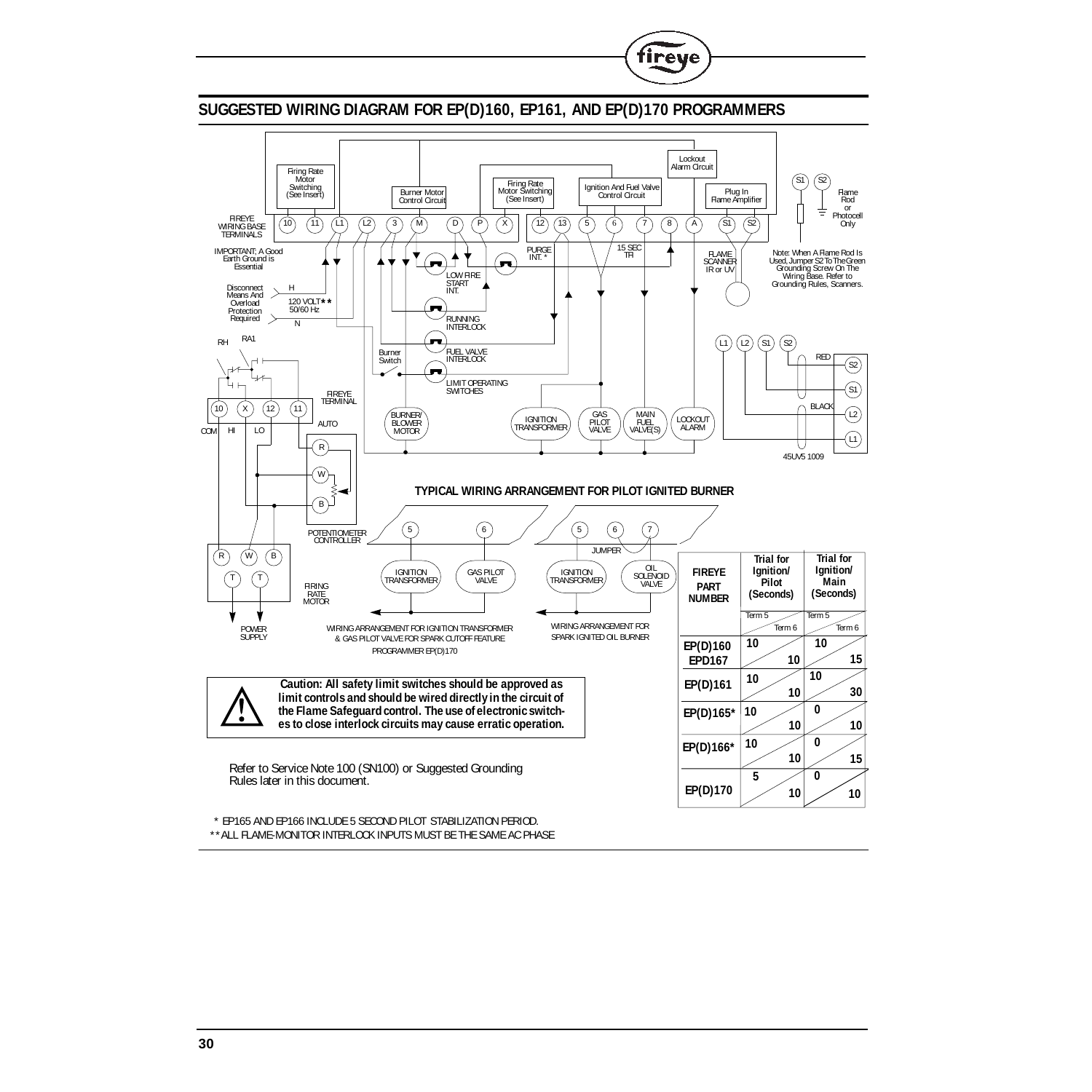# **EXTENDED PREPURGE**

With EPD programmers, it may be necessary to extend the pre-purge timing on the Flame Safeguard Control to greater than 30 seconds. This can be accomplished by adding a time delay relay in the L2/ M and D/8 circuit and wired in the following manner:

®

The maximum extended purge time will be 10 minutes. The maximum time delay setting should be  $9^{1/2}$  minutes. If the time delay relay does not close the D-8 circuit within 10 minutes of the start, the Flame-Monitor control will LOCKOUT and the message will be LOCKOUT D-8 HI PURGE OPEN.



EP-style programmers provide this feature via dipswitches 3, 4, and 5.

#### **Auxiliary Device in M-D-8 Circuit at Flame Monitor Control**

**The function of the low fire start and high fire purge interlock circuits internally in a new Fireye Flame Monitor unit is accomplished by highly reliable solid state electronic circuitry. This prohibits the connection of power consuming devices (i.e. lamps, annunciators, relays, timers, etc.) to the D or 8 terminals.**

# **COMBINATION FUEL BURNERS**

*Note: An important safety feature of the FLAME-MONITOR system is the ability to monitor the proper timed operation of critical terminals; fuel valve terminals 5, 6 and 7 for instance. Jumpering of these terminals could therefore cause the control to sense an unusual condition and LOCKOUT.*

When changing fuels on combination fuel burners if DIRECT SPARK IGNITION is used, it is normal to jumper these terminals. To assure that burner operation is not interrupted in this situation, you must do one of the following:

1. Interrupt power to Ll/L2 momentarily when changing fuels, before the initial burner cycle on the new fuel.

#### OR

2. Install a SPST relay contact between Terminals 6 and 7 and the relay coil from Terminal 7 to L2. Terminal 6 will now remain energized during the main firing period. This method is only acceptable on programmers labeled "12" or higher (i.e. datecode 8710-12.)

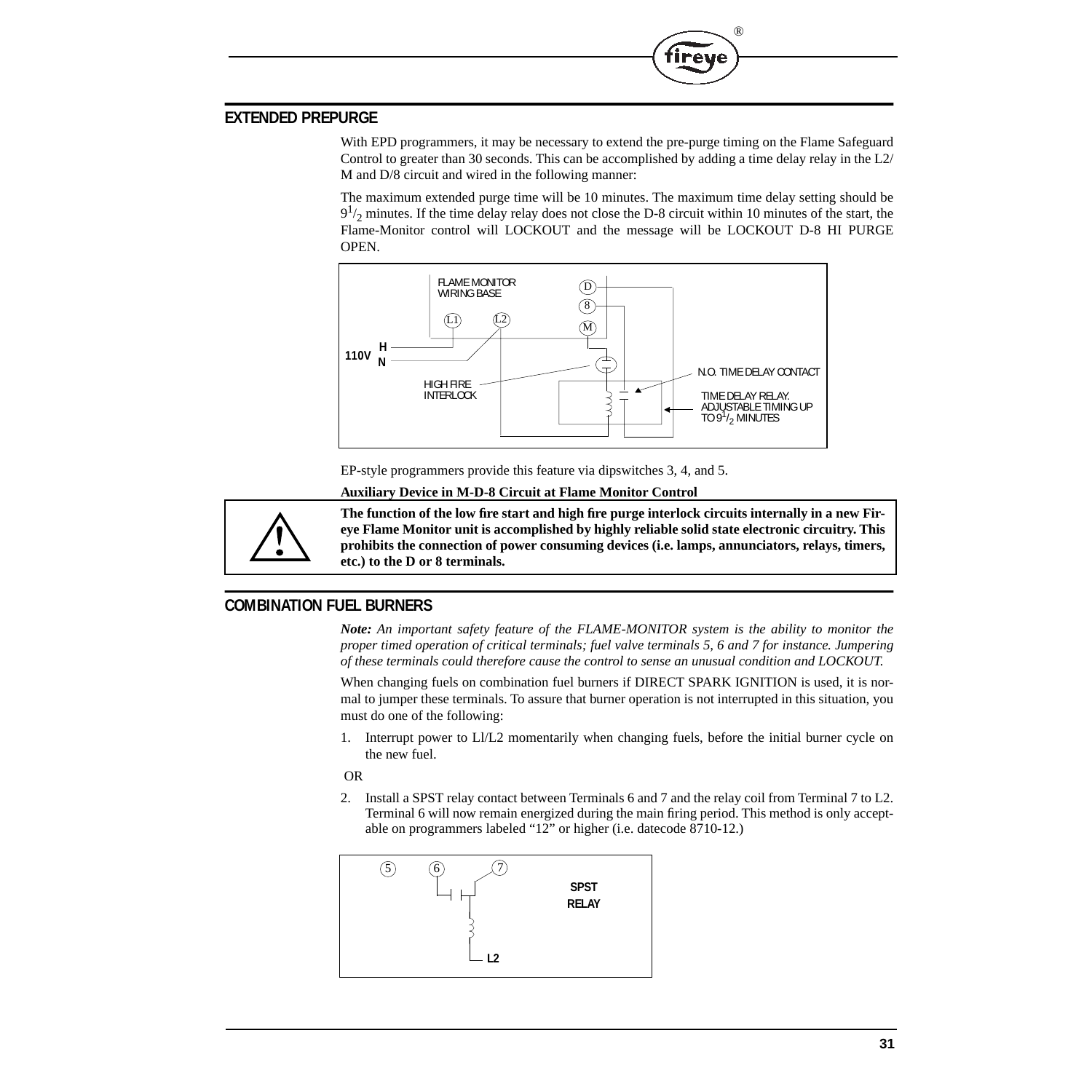# **INSTALLATION /TESTING**

#### **Check-Run Switch**

The Check-Run switch is located on the top of the EP Programmer Module (note photograph) and can be used to stop the control in its firing sequence at any time except during MTFI. If moved during the MTFI period, it is non-functional and automatic programming continues. It is designed to aid in set-up, start-up and check-out of the burner and its associated interlocks.

 $^{\circledR}$ 

Following are the modes of operation:

1. When power is applied to the control (Ll-L2) and the operating control circuit is closed (L1-13), the purge period begins and the firing rate motor is sent to the Hi Purge position. If the Check-Run Switch is moved to the Check position before the Hi Fire Switch (D-8) is made and the 30 second purge ends, the control will display:



The control will hold in this position indefinitely to allow the operator to make interlock switch and linkage adjustments. To continue in the cycle, move the Check-Run switch to Run to allow the control to advance.

2. If the Check-Run switch is moved to the Check position after the purge period reaches 30 seconds, but before 60 seconds, the control will display:



The control will hold in this position indefinitely to allow the operator to make interlock switch and linkage adjustments.To continue the cycle, moving the Check-Run Switch to Run will allow the control to advance.

3. After the PTFI period has begun, switching back to the Check position will stop the program in the PTFI period, allowing for pilot and/or scanner alignment adjustments to be made. The control will display:



It will hold in this position indefinitely as long as the flame signal strength is above the threshold of 10. If it drops below 10 for thirty consecutive seconds, lockout will occur and the message on the display will read Flame Fail PTF1.

4. Switching from run to check during the burner on period will drive the modulator circuit to low fire (10-X Closes). This allows for low fire fuel-air adjustments and holding the burner at low fire. Consult your boiler/burner instructions for low fire hold firing recommendations. The control will display



As an aid adjusting the burner linkages, pilot, etc., a check-run selector is provided on each EPand EPD Series Programmer Module.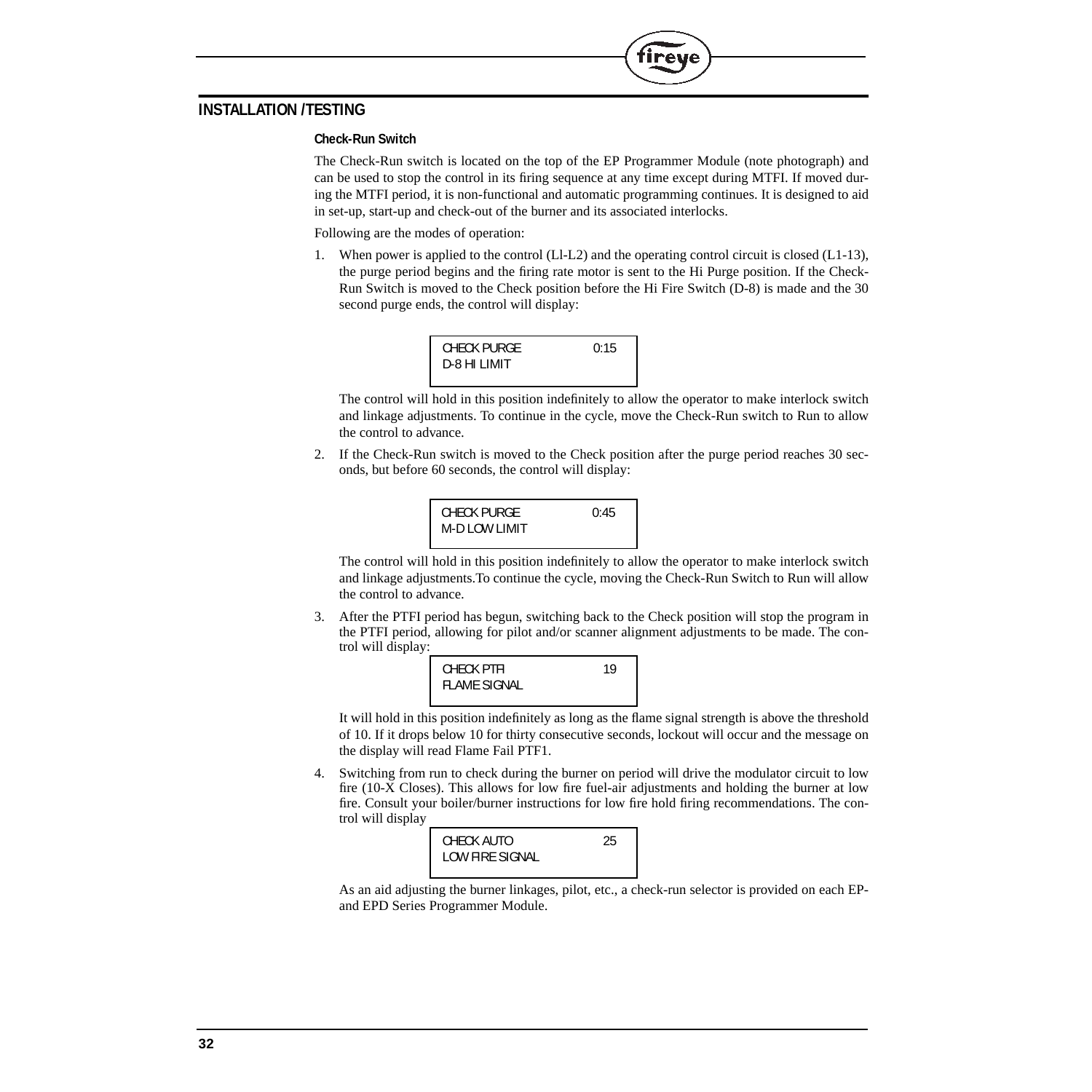# **OPERATIONAL TEST**



**WARNING: Before testing the control operation on the boiler, close the manual main shut-off fuel valve. Failure to do this may cause injury or property damage.**

®

- 1. Close the manual main shut-off fuel valve.
- 2. Recheck all limit circuit wiring for proper operation and correct connection.
- 3. Confirm that the automatic main fuel valves are wired to terminal "7."
- 4. Power the control and electronically check the proper sequence of operation according to the Operation section on page 10 of this bulletin.
- 5. After assuring yourself that all interlocks and valves are properly wired and that the sequence of operation is correct, open the manual main shut-off fuel valve and proceed cautiously through the boiler light off process. Check all safety interlocks for proper shut down of the boiler.

When the installation and all burner adjustments are completed, the entire burner control system should be tested in accordance with the burner manufacturer's instructions. The procedure should verify the correct operation of:

- 1. Each operating control (temperature, pressure, etc.).
- 2. Each limit switch (temperature, pressure, low water cutoff, etc.).
- 3. Each interlock switch (airflow switch, high and low fuel pressure or temperature switches, purge and low fire start switches, fuel valve proof of closure interlock, etc.).
- 4. Pilot flame failure response and lockout.
- 5. Main flame failure response and lockout.
- 6. Tight shut off of all fuel valves.



# **CAUTION: LIVE VOLTAGE IS NECESSARY TO PERFORM THIS TEST.**

#### **Voltage Test**

A Voltage Check is necessary to identify a potential problem with the supply to the control. This could be caused by an improperly sized or faulty transformer, faulty load coils or low entry voltage. Follow this procedure:

- 1. Using the Service Adapter (60-2107), monitor the L1-L2 supply throughout a complete burner cycle. The acceptable voltage range is 102V-132V. At no time during the cycle should the voltage dip below the minimum level.
- 2. Check other load terminal (M/L2, 5/L2, 6/L2, 7/L2) for voltage at improper times or improper values.

# **TEST CHECKOUT PROCEDURES**

#### **Normal Pilot Flame Test**



**CAUTION: Before making a pilot flame test, manually shut off the fuel supply to the main burner.**

- 1. At the start of PTFI, place the Check-run switch in the check position.
- 2. Observe the pilot flame signal on the display. If the average signal is below the minimum of 10, readjust the pilot flame or realign the flame detector.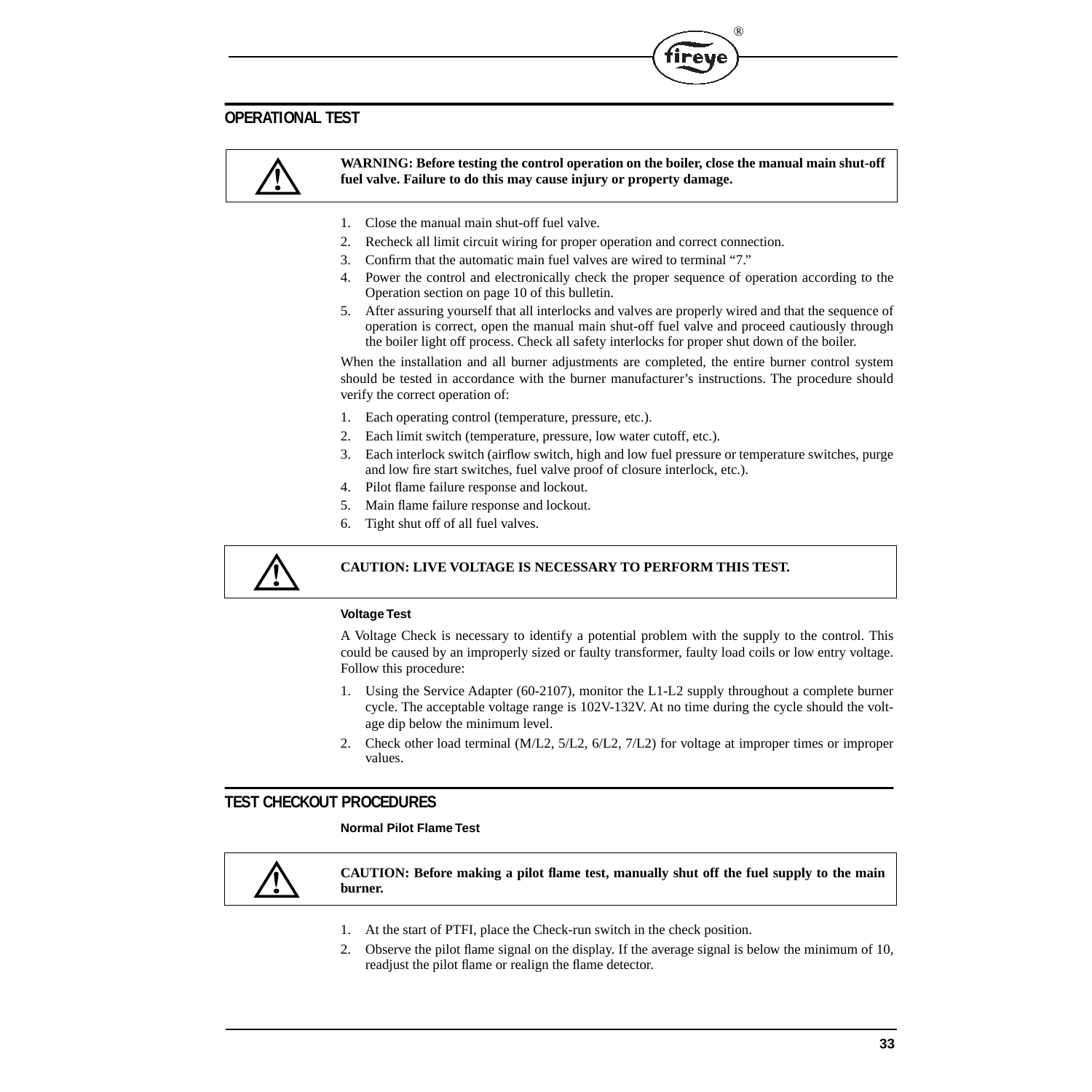3. During the pilot flame test, if flame is not detected for a continuous 30 seconds, the control will lockout. To re-establish the pilot flame trial for ignition (PTFI), manual reset of the lockout switch is required, and a complete prepurge accomplished.

 $^{\circledR}$ 

- 4. When UV flame detection is used, a test is required to verify that UV radiation from the ignition spark is not being detected. To accomplish this, manually shut off both pilot and main fuels. Initiate a normal start-up, and when the PTFI display comes on, observe the display which should read no signal more than 4. If more than 4 is observed, realign the UV scanner, and/or shield the spark from the scanner's view.
- 5. With all methods of flame detection, check pilot flame failure response by manually shutting off the pilot fuel and then initiate a normal start-up. With no pilot flame present, the control will deenergize the pilot assembly at the end of the trial for ignition interval, and the control will lockout. Also check to verify that the ignition spark does not "give" a flame signal on infrared or flame rod applications.

#### **Main Flame Test**

*NOTE: This test requires an interrupted pilot (a pilot that shuts off after main flame has been established.*

- 1. Proceed through a normal startup. After the pilot flame is shut off, observe the reading on the display. If the signal reading is low, readjust main flame or realign detector.
- 2. Check main flame failure protection by manually shutting off the main fuel supply. Within 4 seconds after main flame goes out, the fuel valve will be de-energized. The alarm circuit will be energized following safety lockout.

#### **Minimum Pilot Test**



**CAUTION: The minimum pilot test must be accomplished by a trained and qualified burner technician.**

This test assures that the flame detector will not detect a pilot flame too small to reliably light off the main flame. The test should be made on every new installation and following any reapportioning of the flame detector. This procedure should not be used on a direct spark ignited burner.

- 1. Turn off the main fuel supply manually.
- 2. At the start of PTFI, place the Check-run switch in the check position.
- 3. Reduce the fuel supply to the pilot until the display reads below 10.
- 4. Slowly increase the fuel to the pilot until the display reads 10. This is minimum pilot flame that the flame detector will reliably detect.
- 5. Place the Check-run switch in the Run position. When the main fuel safety shut-off valve is energized, slowly open the manual main fuel valve.
- 6. Observe the light-off of the main flame. It must be smooth and normal.



#### **CAUTION: If the main flame does not ignite immediately, shut off the main fuel. Realign the detector to require larger minimum pilot flame.**

- 7. Repeat the test until a reliable and smooth light-off occurs with the minimum pilot.
- 8. After this test is completed, increase the fuel to the pilot to its normal setting.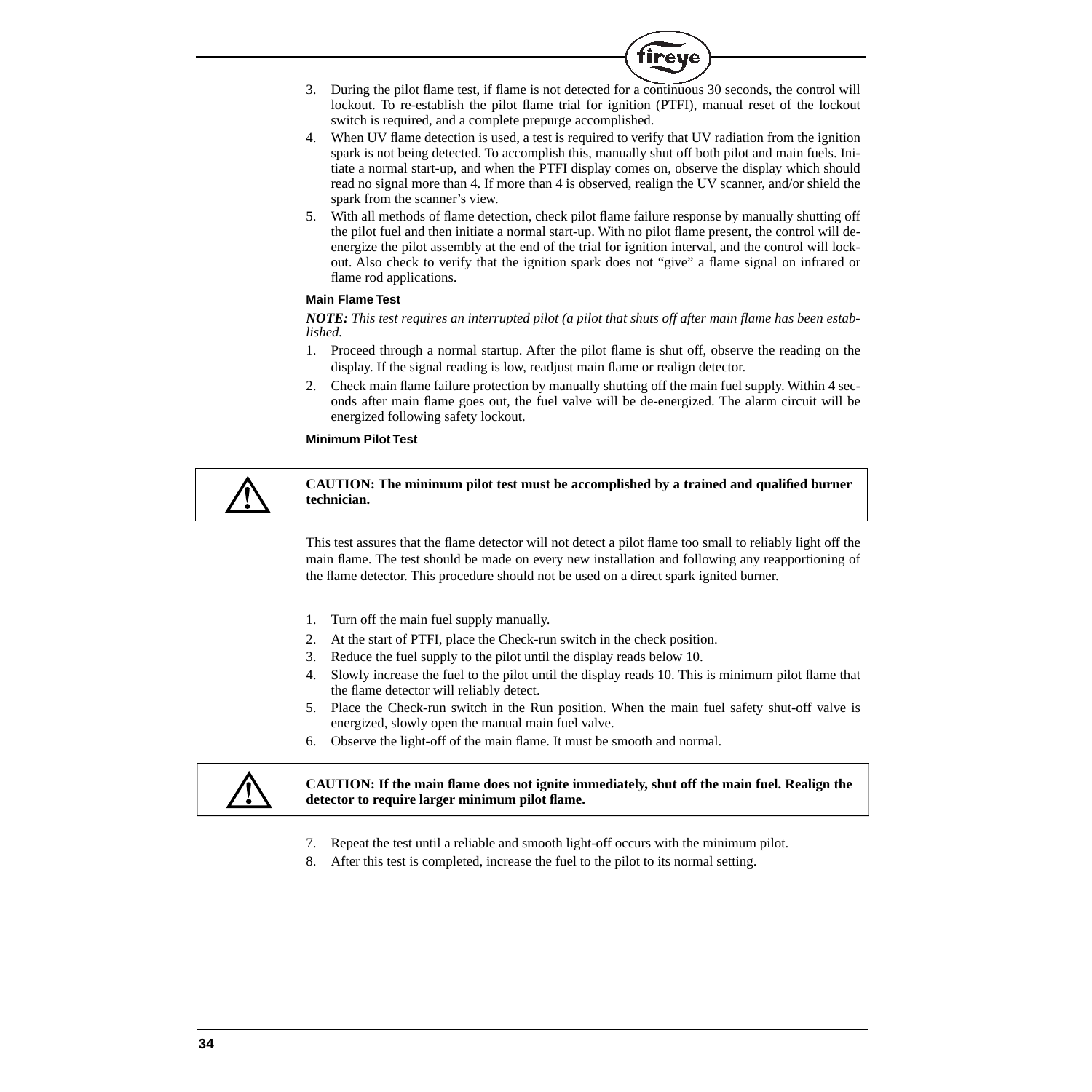

#### **Scanner Wiring**

Care should be taken to see that ignitor cables and scanner cables are routed away from one another on all installations. These cables, when crossed or run together, may interfere with the proper operation of the flame safeguard control.

®

If you are experiencing erratic operation or inappropriate characters on the display during the trial for ignition period, the cause is likely to be ignitor noise. Check for worn ignitor cable insulation, broken or cut insulation or loose connectors at the electrode and transformers.

# **SUGGESTED GROUNDING RULES**

The Flame-Monitor system, being microprocessor based, requires a ground system that provides a zero-voltage reference. The voltage measured from L2 to all other terminals except L1 should be 0 volts.

- 1. The most effective ground is to run the ground wire in the same raceway as the hot and neutral from the main distribution service panel (not intermediate sub-panels) to the burner control panel and insure that this ground wire is well bonded to the control panel.
- 2. The wiring base of the Flame-Monitor must have earth ground providing a connection between the sub-base and the control panel or the burner.
- 3. The earth ground wire must be capable of conducting the current to blow the 20A fuse in event of an internal short circuit. A number 14 AWG copper conductor is adequate, wide straps or brackets are preferred rather than lead wires.
- 4. The ground path needs to be low impedance (less than 1 ohm) to the equipment frame which in turn needs a low impedance to earth ground. For a ground path to be low impedance at RF frequencies, the connection must be made with minimum length conductors having maximum surface areas.
- 5. All connections should be free of nonconductive coatings and protected against rust.
- 6. Utilizing conduit as a means of providing a ground must be avoided.
- 7. Installing ground rods at the burner control panel defeats the purpose of a single point ground as described above and could also present a safety hazard.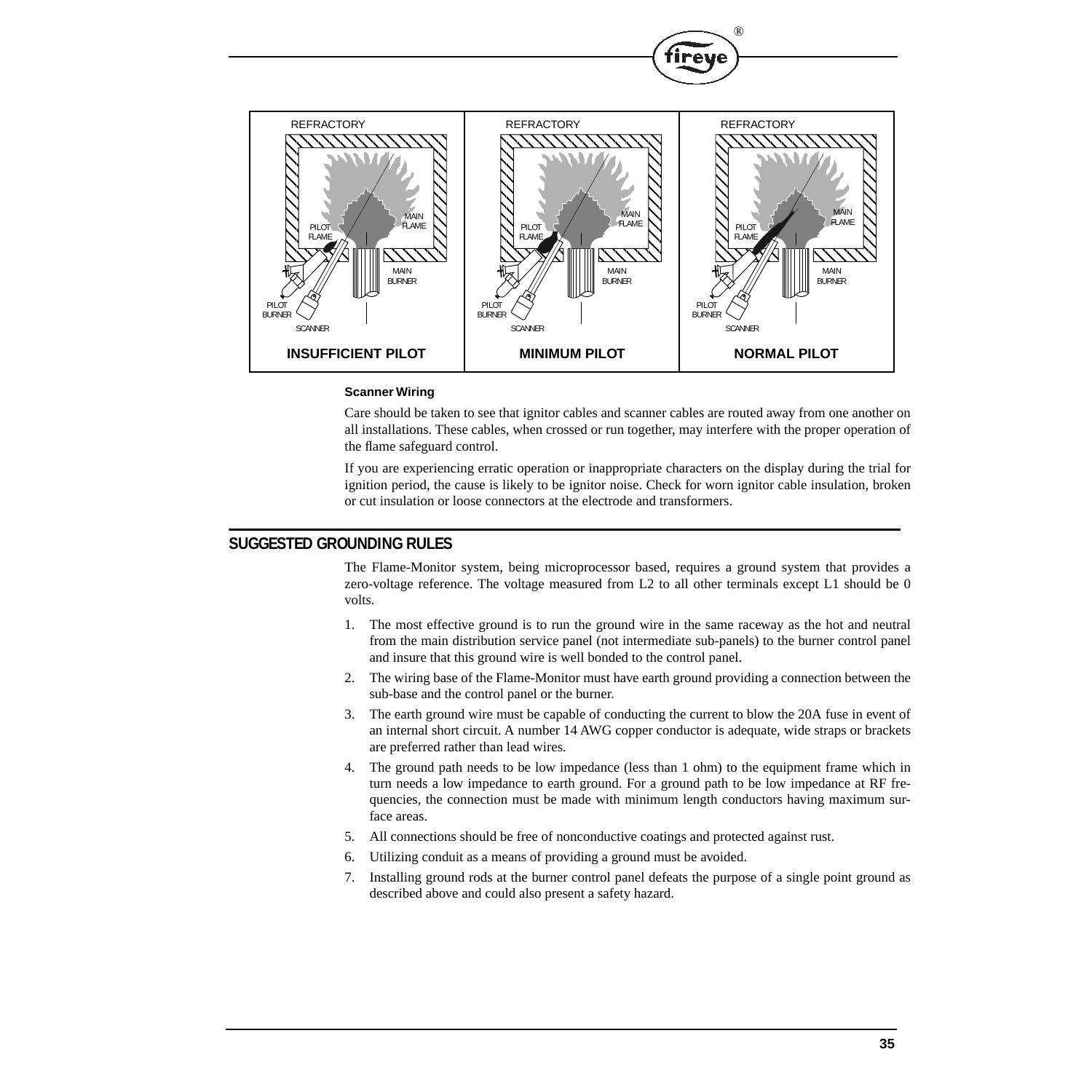# **INSTALLATION**

Do not run high voltage ignition transformer wires in the same conduit with flame detection wiring.

 $^{\circledR}$ 

Do not run scanner wires in a conduit with line voltage circuits.

Ensure the frame of the ignition transformer is securely connected to control panel frame or preferably the burner frame.

The Flame-Monitor chassis (EB700) contains a transient suppressing device connected internally across hot and neutral and then to the internal bracket. For this to be effective the chassis must be screwed securely into the wiring subbase.

#### **REMOTE DISPLAY**

When the ED510 is to be remotely mounted on the front of the control panel, the ED580 cable must contain a ferrite core, currently supplied by Fireye with the cable. High frequency currents flow more to the surface of the conductor. The 60 Hz ground system, properly designed, has sufficient low-impedance at 60 Hz to maintain all metal surfaces at the same ground reference. But, this same system is unable to provide this at higher frequencies, because of the increased impedance caused by the 'skin effect'. The purpose of the ferrite core is to provide a low-impedance at these higher frequencies and absorb this unwanted energy.

Care must be taken not to route the ED580 cable in close proximity to any starter motor contactors located in the control panel or across any high voltage ignition wires. Refer to Fireye bulletin E8002 for proper installation.

# **COMMUNICATIONS**

When interfacing Fireye controls to a communication system, be it an E500, PLC or other microprocessor based device, ferrite cores should also be utilized. Proper twisted shielded pair cable must be utilized. In a multi-drop system, the shields should be tied together within a cabinet and not to any ground point. The shield at the source end of the cable of the multi-drop connection can then be terminated to ground. Source end is defined as the originating end of the communication system

Care must be taken not to route communication cables in close proximity to any starter motor contactors located in the control panel or across any high voltage ignition wires. Refer to Fireye bulletin E8002 for proper installation.

# **SCANNERS**

The armored cable supplied with the Ultra-Violet and Infrared scanners should be connected to equipment by means of a good mechanical connection such as a conduit fitting. It may be necessary to utilize heat insulator (P/N 35-69) to isolate the sensing end of the scanner from boiler ground. Care must be taken not to route the scanner cable across the high voltage ignition cable. The high energy ignition cable should be checked periodically for cracking, connections and aging.

In applications using flame rod units and the ERT1 amplifier, it may be beneficial to route a separate return wire from the S2 terminal to the flame rod assembly. This will minimize the effects of transient currents flowing into the Flame-Monitor.

In all cases, scanner wires should be routed in separate conduit and not joined with any high voltage AC or ignition cables.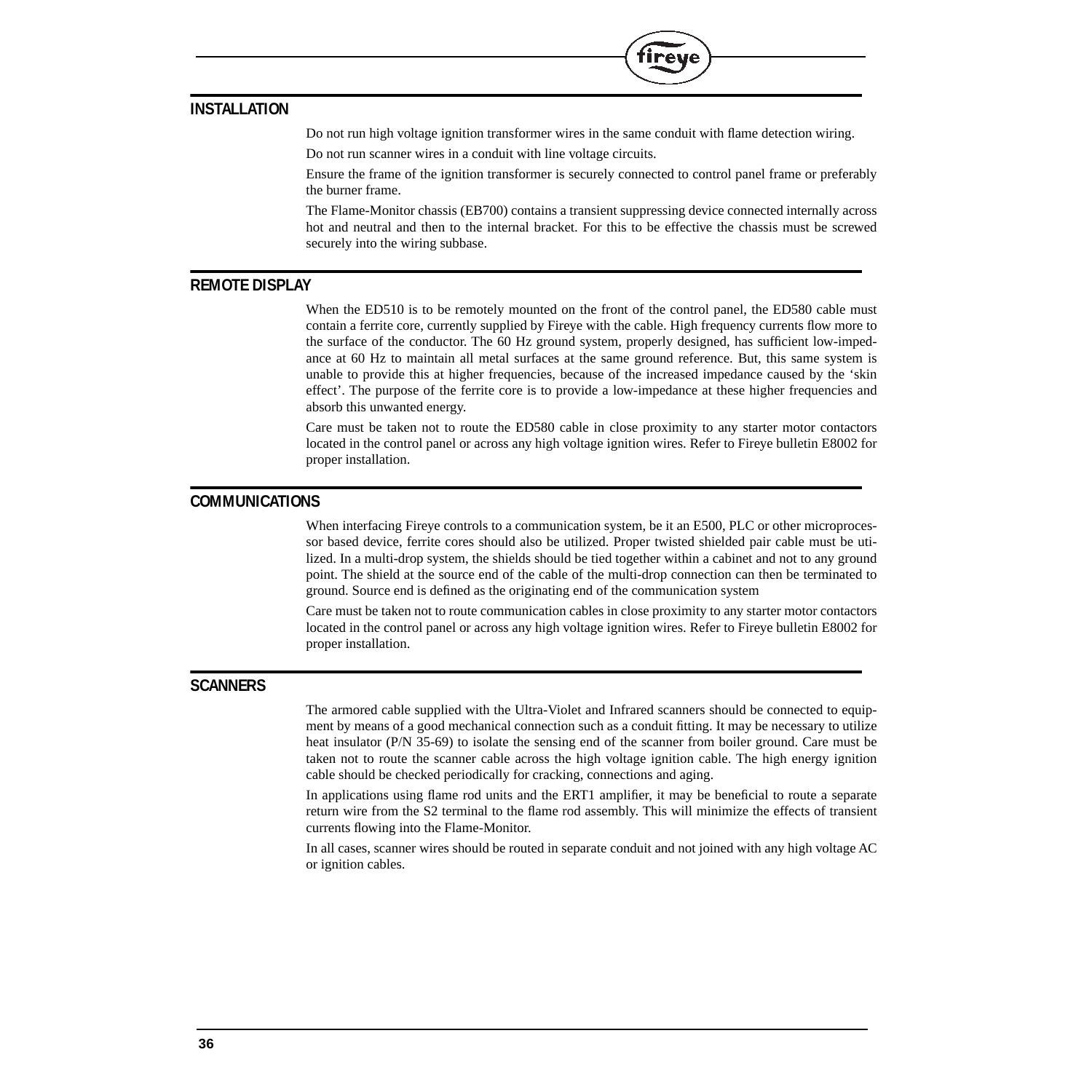#### **MAINTENANCE**

Periodically, the spark electrode should be inspected for proper gapping and cracked ceramics. At ignition time, the high energy from the ignition transformer will attempt to conduct to the point of least resistance and with an improper spark gap, where the conduction takes place will no longer be controlled.

®

The VA rating of the control transformer must be sized to handle the inrush currents of the pilot solenoid and ignition transformer at PTFI and then the inrush currents of the main fuel valve assembly at MTFI time.

Inspect neatness of wiring in junction boxes and cabinets. It is best to have connections short and direct and also not having wires bunched up and tied off. Also, connections should be periodically inspected for tightness and corrosion.

# **INSTALLATION - UV SCANNERS**

Where possible, obtain the burner manufacturer's instructions for mounting the scanner. This information is available for most standard burners. The scanner mounting should comply with the following general instructions:

- 1. Position the UV1, UV2 scanner within 30 inches of the flame to be monitored; the 45UV5 within 72 inches, closer if possible.
- 2. Select a scanner location that will remain within the ambient temperature limits of the UV Scanner. If cooling is required, use an insulating coupling (Fireye #35-69 for UV1, UV2 Scanners, #35-127-1 for 45UV5) to reduce conducted heat.
- 3. The UVl, UV2, 45UV5 Scanners are designed to seal off the sight pipe up to 1 PSI pressure. Higher furnace pressures should be sealed off. To seal off positive furnace pressure up to 100 PSI for UV1, UV2 Scanners, install a quartz window coupling (#60-1257) For 45UV5 Scanners, use #60-1100 coupling. Add cooling air to reduce the scanner sight pipe temperature.
- 4. Install the scanner on a standard NPT pipe (UV1: 1/2", UV2: 3/8", 45UV5: 1") whose position is rigidly fixed. If the scanner mounting pipe sights through the refractory, do not extend it more than halfway through. Swivel flanges are available if desired (#60-302 for UV1, UV2 Scanners, #60-1664-3 for 45UV5). The sight pipe must permit an unobstructed view of the pilot and/or main flame, and both pilot and main flames must completely cover the scanner field of view.



- 5. Smoke or unburned combustion gases absorb ultraviolet energy. On installations with negative pressure combustion chambers, a small hole drilled in the UV1, UV2 sight pipe will assist in keeping the pipe clean and free from smoke. For positive pressure furnaces, provide clean air to pressurize the sight pipe, if necessary.
- 6. Two UV1 or UV2 Scanners may be installed on the burner if it is necessary to view two areas to obtain reliable detection of the flame. They should be wired in parallel. Only one repetitive selfchecking 45UV5 Scanner may be installed on a burner.
- 7. To increase scanner sensitivity with UV1, UV2 Scanners, a quartz lens permits location of the scanner at twice the normal distance. Use  $\frac{1}{2}$ " x 1 $\frac{1}{2}$ " pipe nipple between UV1 Scanner and the coupling. Use 3/8" pipe nipple and a  $\frac{1}{2}$ " x  $\frac{3}{8}$ " bushing on UV2 installations.
- 8. Request the assistance of any Fireye field office for recommendations of a proper scanner installation on a non-standard application.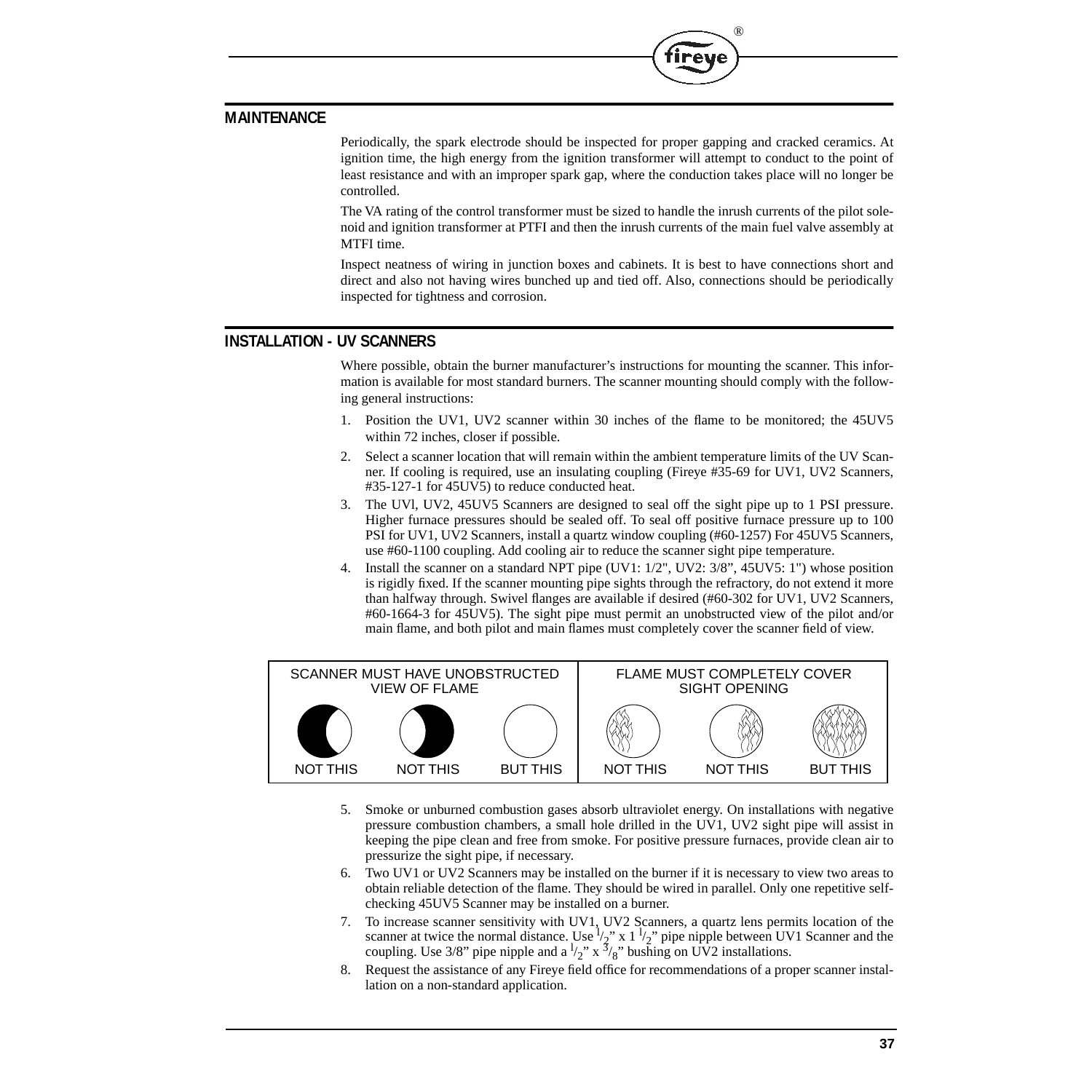



 $^{\circledR}$ 

reve

# **OPERATION — 45UV5 SELF-CHECKING UV SCANNER**

Self-checking ultraviolet scanners should be used in applications where burner firing operation is continuous or where the burner is on for long periods of time without recycling. In addition, ultraviolet self-checking systems are mandatory in some locations.

The operation of this type of system consists of maintaining the flame scanning capability at all times while also proving that the ultraviolet tube is firing properly. This is done periodically by mechanically closing off the sight of the UV tube and checking to make sure that the flame signal goes away. A shutter assembly in the 45UV5 scanner performs this function. The diagram below explains the process further.

If the shutter assembly in the scanner fails, the tube is faulty, or there is insufficient power to the scanner, the Flame-Monitor will LOCKOUT and display the following message LOCKOUT CHECK SCANNER. The ultraviolet tube is replaceable (P/N 4-314-1).

A lockout will result if a minimum signal is detected for three consecutive shutter closed periods.

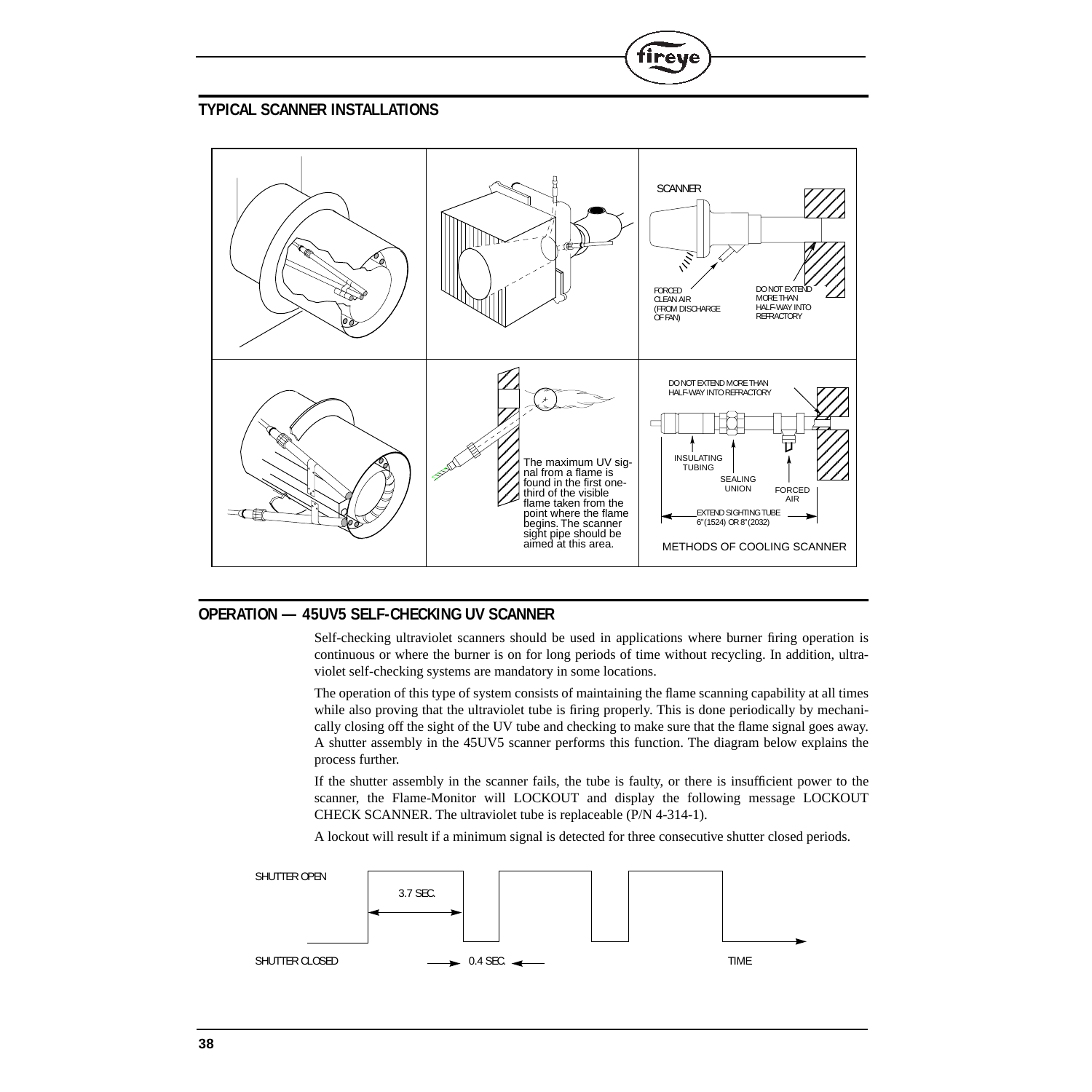# **WIRING - UV SCANNERS**

To connect the scanner to the control, the UV1 Scanner is supplied with 36" or 72" of flexible cable.

®

The 45UV5 is supplied with four 72 lead wires. Install them in a suitable length of flexible armor cable and connect it to the control. A conduit connector is supplied with the scanner. Connect black wires (shutter) to terminals L1, L2; red wires (UV tube) to terminals S1, S2.

If it is necessary to extend the scanner wiring, the following instructions apply:

Scanner wires should be installed in a separate conduit. The wires from several scanners may be installed in a common conduit.

- 1. Selection of Wire
	- a. Wiring: For extended scanner wiring up to 500 feet, and for shorter lengths to reduce signal loss, use a shielded wire (Belden 8254-RG62 coaxial cable, or equal) for **each scanner wire** of UV1, UV2 and **each red wire** of the 45UV5. The ends of the shielding must be taped and not grounded.
	- b. Asbestos insulated wire should be avoided.
	- c. Multiconductor cable is not recommended without prior factory approval.
- 2. High voltage ignition wiring should not be installed in the same conduit with flame detector wires.
- 3. INSTALLATION—INFRARED SCANNER TYPE 48PT2

Where possible, obtain the burner manufacturer's instructions for mounting the scanner, otherwise proceed as follows:

A single scanner is used to detect both pilot and main flames. The sight pipe on which the scanner mounts must be aimed so that the scanner sights a point at the intersection of main and pilot flames.

Proper scanner positioning must assure the following:

- 1. Reliable pilot flame signal.
- 2. Reliable main flame signal.
- 3. A pilot flame too short or in the wrong position to ignite the main flame reliably, must not be detected.
- 4. Scanner must have an unobstructed view of flame being monitored.
- 5. Flame being monitored must completely cover the scanner field of view.
- 6. To avoid nuisance shutdowns, it is important to avoid sighting hot refractory and to keep scanner temperature low (below  $125^{\circ}$  F) (52 $^{\circ}$ C).
- 7. When the proper position has been established, drill a hole through the furnace wall and install a 4" to 8" length of threaded  $\frac{1}{2}$ " black iron pipe on which to mount the 48PT2 scanner.
- 8. When satisfactory sighting position has been confirmed by operating tests, the sight tube should be firmly welded in place.

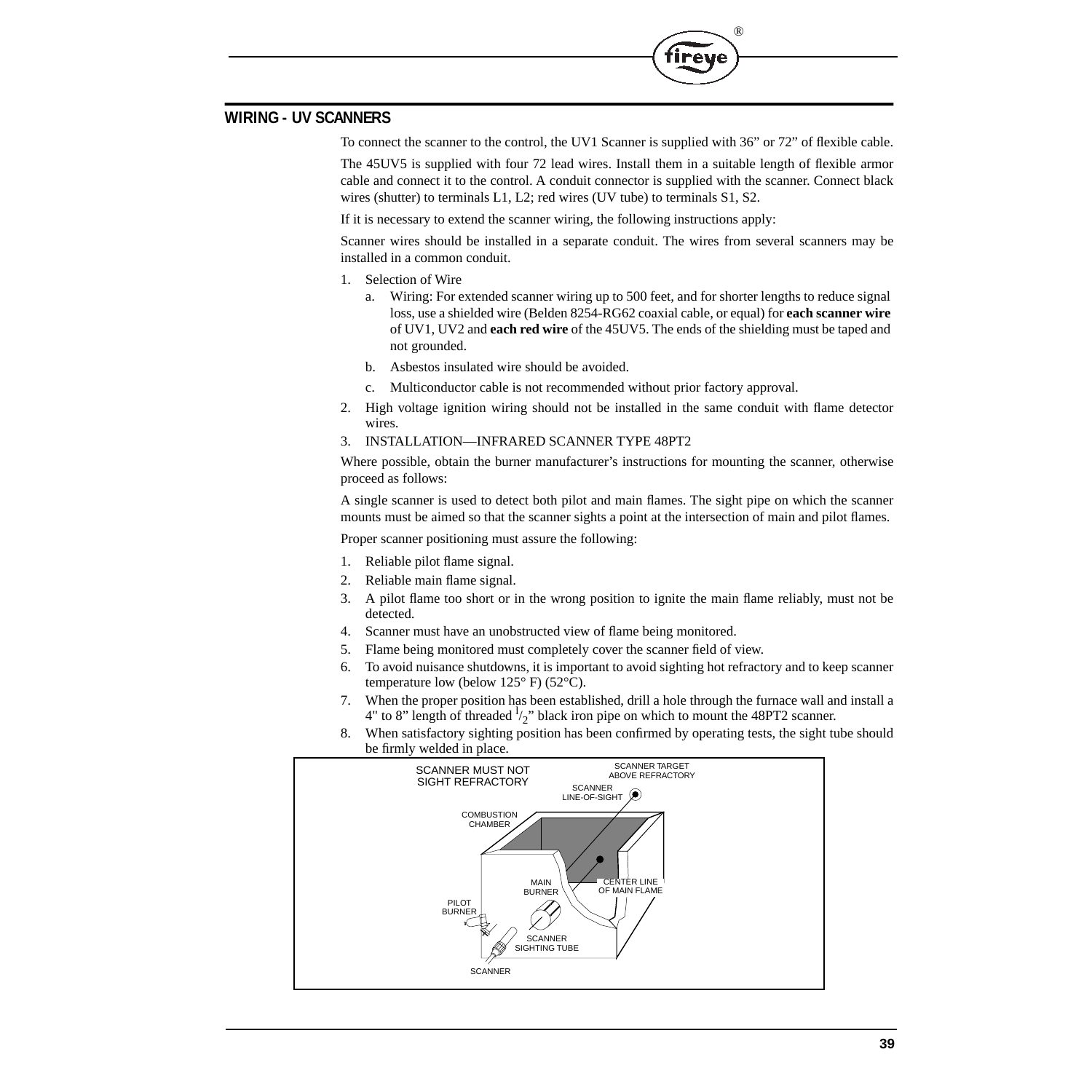#### **Wiring**

Attach the cable supplied with the scanner to a junction box. Splice the cable wires to a pair of wires not smaller than #l8. Install the complete run in a separate conduit to the control. **Continuous conduit bonding between scanner and the control is mandatory!** Scanner may be located up to 100 feet from control. Do not pass scanner wiring through any junction box containing other wires. Do not run other wires through scanner conduit. Asbestos insulated wire should be avoided.

 $^{\circledR}$ 

#### **Keeping the Scanner Cool**

The Infrared Scanner (Temperature Limit 125° F) should never get too hot to grasp comfortably in the hand. Keep the scanner cool by one or more of the following methods.

- 1. Use 6" to 8" length of pipe between scanner and hot furnace front plate.
- 2. Use insulating tube (Part No. 35-69) on the end of the iron pipe.
- 3. Force air into sighting tube. Use Fireye Sealing Union (Part No. 60-801).
- 4. Make sure sighting tube does not extend more than halfway into refractory wall.

#### **INSTALLATION - 45CM1 PHOTOCELL MOUNT**

Test for Incandescent Refractory Hold-ln with Photocell Detector

Type 45CM1 Photocell Scanners are actuated by light energy. To assure that the flame failure response time is not extended by radiation from incandescent refractory, the following test is recommended:

- 1. Operate the burner, following the burner manufacturer's instructions, until the refractory is at maximum operating temperature.
- 2. Turn off the main fuel supply manually.
- 3. Observe the display flame signal which must drop below 10 within 4 seconds.
- 4. If the flame failure response time exceed 4 seconds, reduce the amount of light at the Photocell with a screen, an orifice, or a filter lens, until the normal flame failure response is obtained.



## **INSTALLATION - 69NDl FLAME ROD**

The 69NDl flame rod proves a gas pilot flame and/or main gas flame. It is a spark plug type unit consisting of  $\frac{1}{2}$  "NPT mount, a KANTHAL flame rod, a glazed porcelain insulating rod holder and a spark plug connector for making electrical connections. The 69ND1 is available in 12," 18" or 24" lengths.

The flame rod may be located to monitor only the gas pilot flame or both the gas pilot and main gas flames. It is mounted on a  $\frac{1}{2}$ " NPT coupling.

The following instructions should be observed:

- 1. Keep flame rod as short as possible.
- 2. Keep flame rod at least  $\frac{1}{2}$ " from any refractory.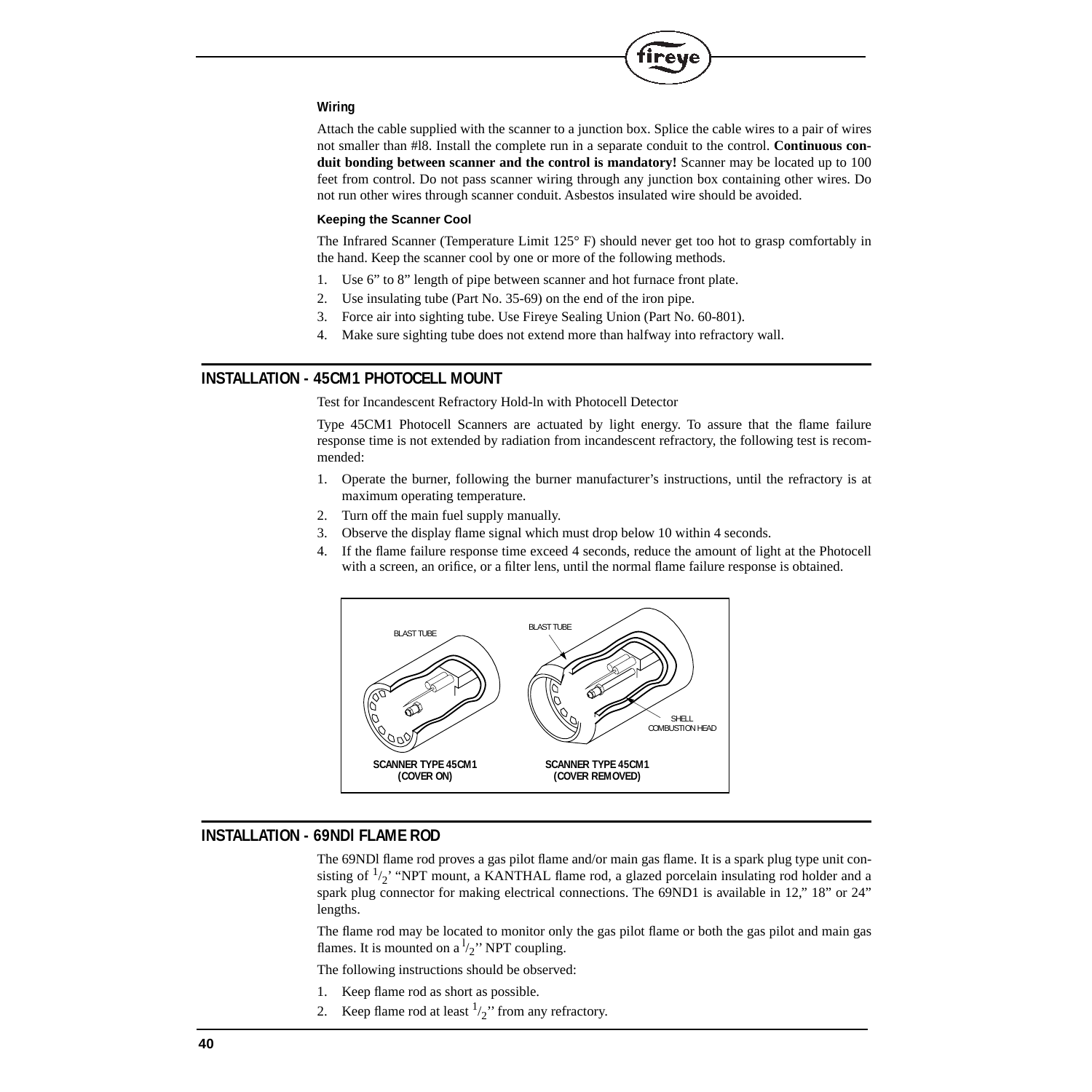

®

4. If the flame is nonluminous (air and gas mixed before burning), the electrode tip should extend at least  $\frac{1}{2}$ '' into the flame, but not more than halfway through.



- 5. If the flame is partly luminous, the electrode tip should extend only to the edge of the flame. It is not necessary to maintain absolutely uninterrupted contact with the flame.
- 6. It is preferable to angle the rod downward to minimize the effect of sagging and to prevent it from coming in contact with any object.
- 7. An adequate grounding surface for the flame must be provided. The grounding surface in actual contact with the flame must be at least four times greater than the area of the portion of the flame rod in contact with the flame. It is essential to adjust the flame rod and ground area ratio to provide a maximum signal reading.

*NOTE: Interference from the ignition spark can alter the true signal reading by adding to, or subtracting from it. This trend sometimes may be reversed by interchanging the primary wires (line voltage) to the ignition transformer. This interference can also be reduced by the addition of grounded shielding between the flame rod and ignition spark.*

8. Proven types of flame grounding adapters, as shown below, may be used to provide adequate grounding surface. High temperature stainless steel should be used to minimized the effect of metal oxidation. This assembly may be welded directly over the pilot or main burner nozzle.



# **MAINTENANCE**

#### **Type 48PT2 Infrared and Type UV1, UV2, 45UV5 Ultraviolet an~ 45CM1 Photoelectric Scanners**

The viewing area of the scanner must be kept clean. Even a small amount of contamination will reduce the flame signal reaching the detector by a measurable amount. Wipe the viewing area routinely using a soft cloth dampened with concentrated detergent.

- Type 48PT2 Scanners include a replaceable #4-263-1 Firetron cell.
- Type 45CM1 Scanners include a replaceable #4-230 Phototube #922.
- Type 45UV5 Scanners include a replaceable #4-314-1 UV tube.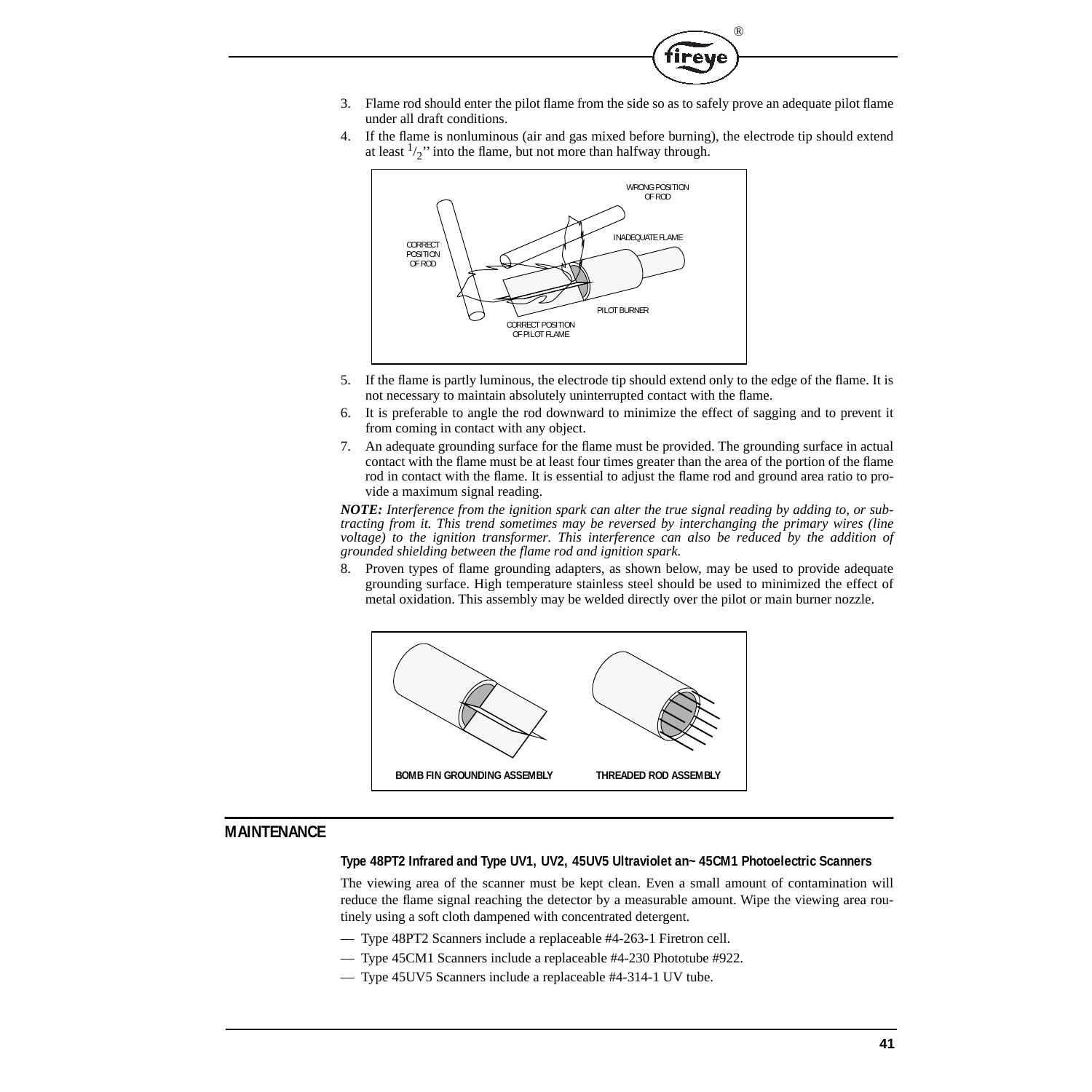#### **Type 69ND1 Flame Rod**

The flame rod and its insulator should be kept clean by washing routinely with soap and water. Rods should be routinely replaced as they oxidize.

 $^{\circledR}$ 

#### **Flame Signal Strength**

Routine observation of the flame signal strength will forewarn any deterioration in the capability of the flame detector or its application.

#### **Contacts**

There are no accessible contacts in the Flame-Monitor. Where contacts are used, their design assures long trouble-free life when the load circuits are maintained within the published load ratings.

#### **Electrical Noise**

In areas of excessive electrical noise, the installation of an electrical noise suppressor (P/N 60-2333) to the power supply at the control circuit may be helpful.

#### **Humidity**

In areas of high humidity, the control chassis should be removed and placed in a dry atmosphere when the system is expected to be out of service for an extended period.

#### **Periodic Safety Check**

It is recommended that a procedure be established to test the complete flame safeguard system at least once a month,. This test should verify the proper operation of all limit switches and safety interlocks as well as flame failure protection and fuel safety shutoff valve tightness.

#### **Rotation**

It is recommended that control and scanner units purchased as spares be installed periodically to ensure proper operation.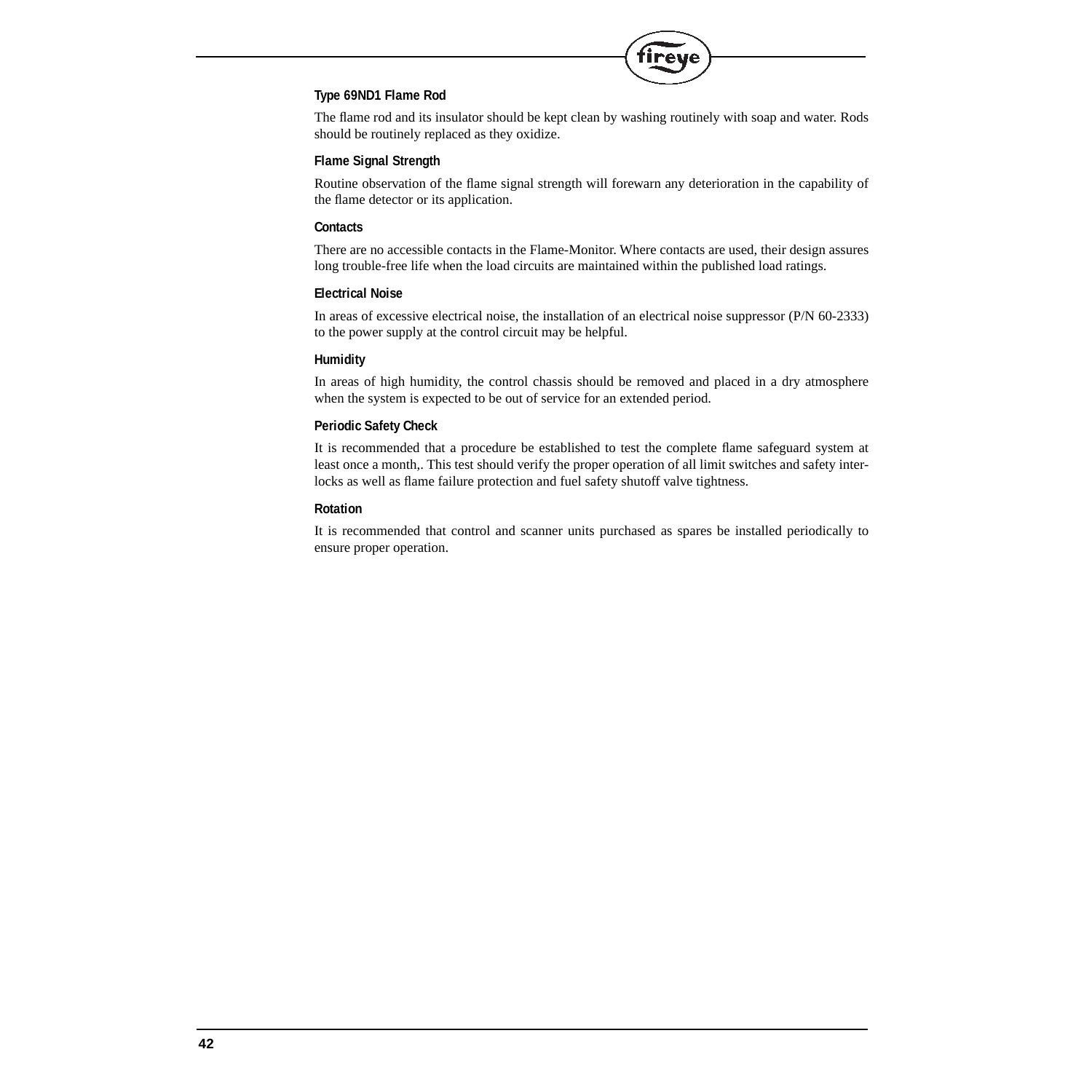



®

fireye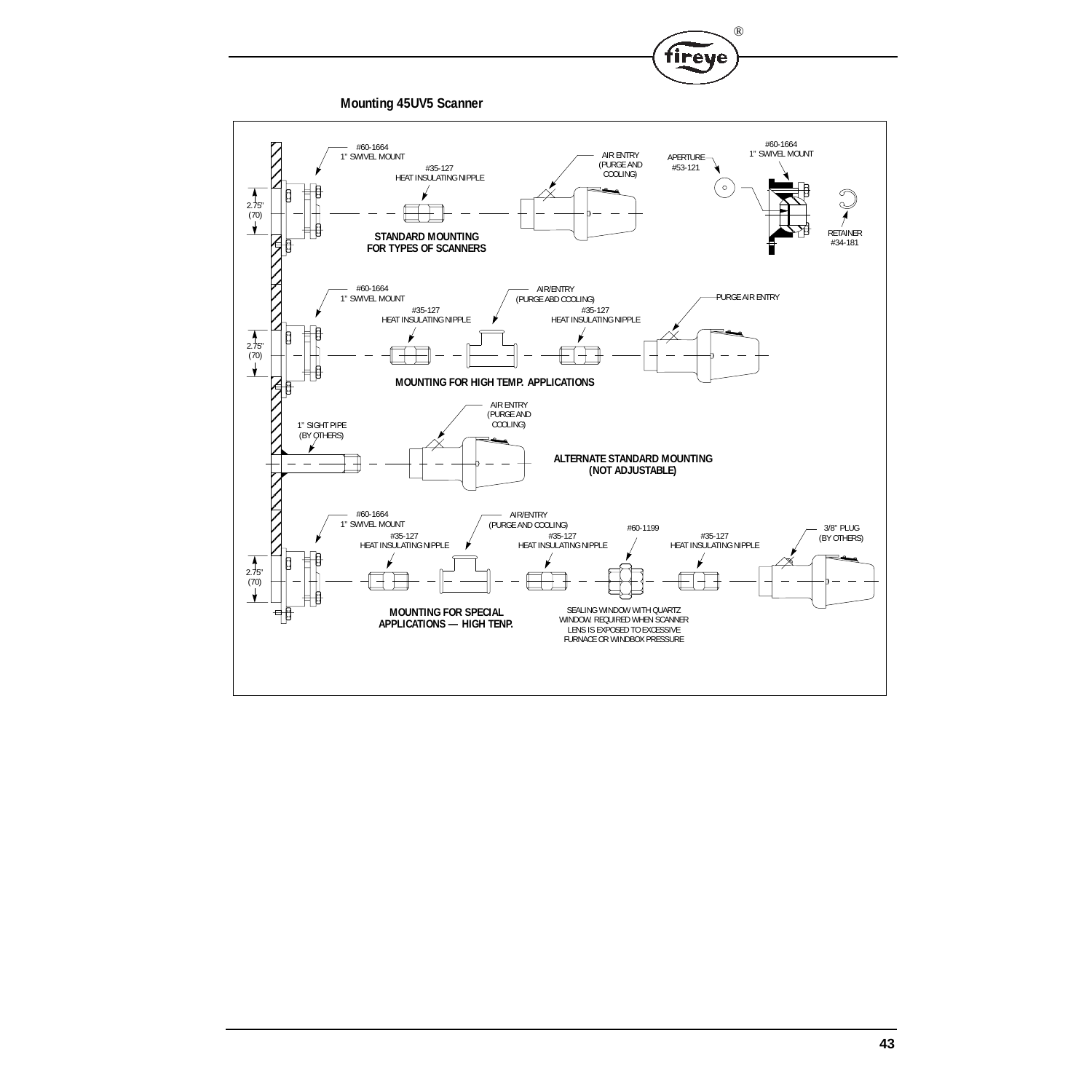

**Mounting UV1A Scanner**

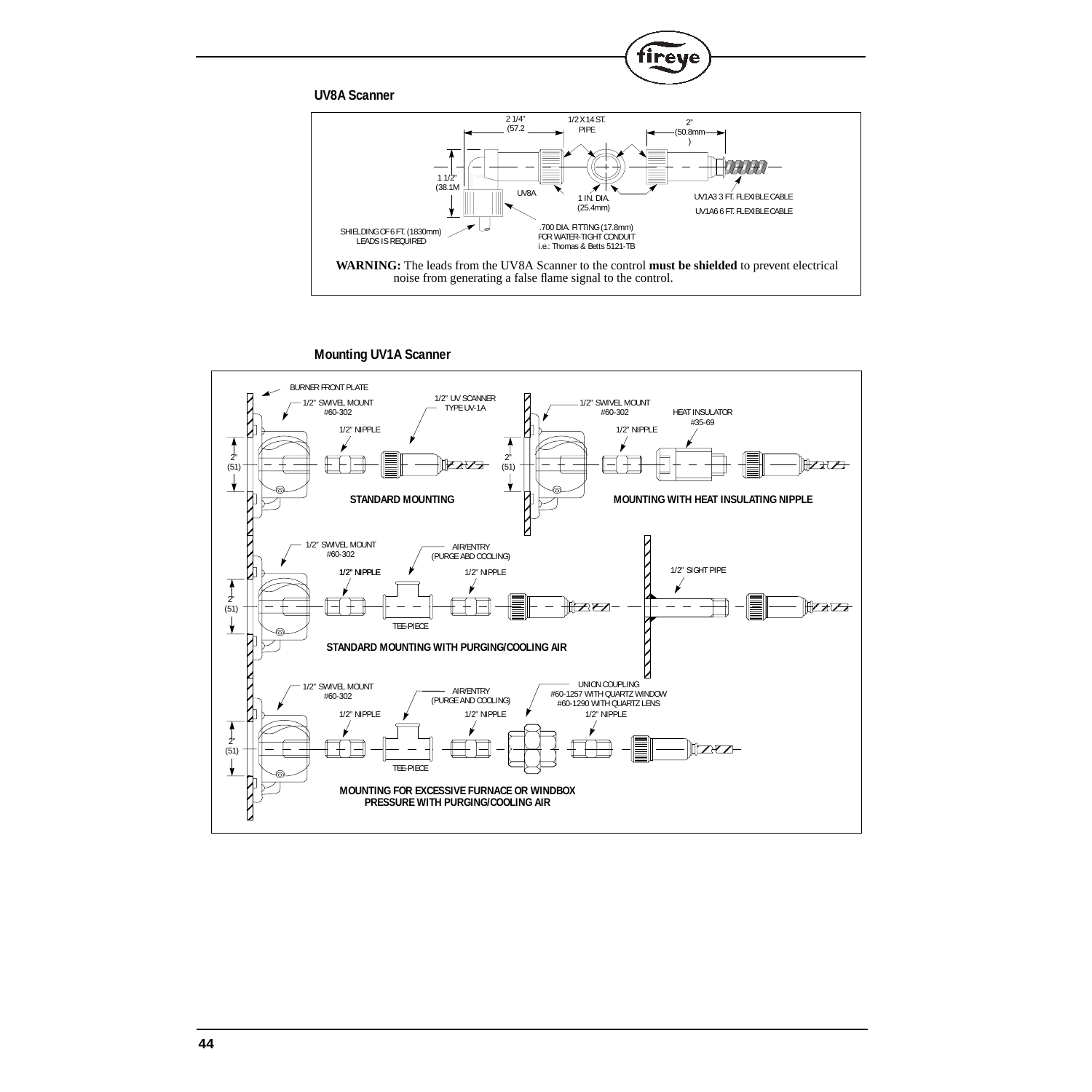

®

ıе

re

ALL DIMENSIONS IN INCHES (MILLIMETERS IN PARENTHESIS).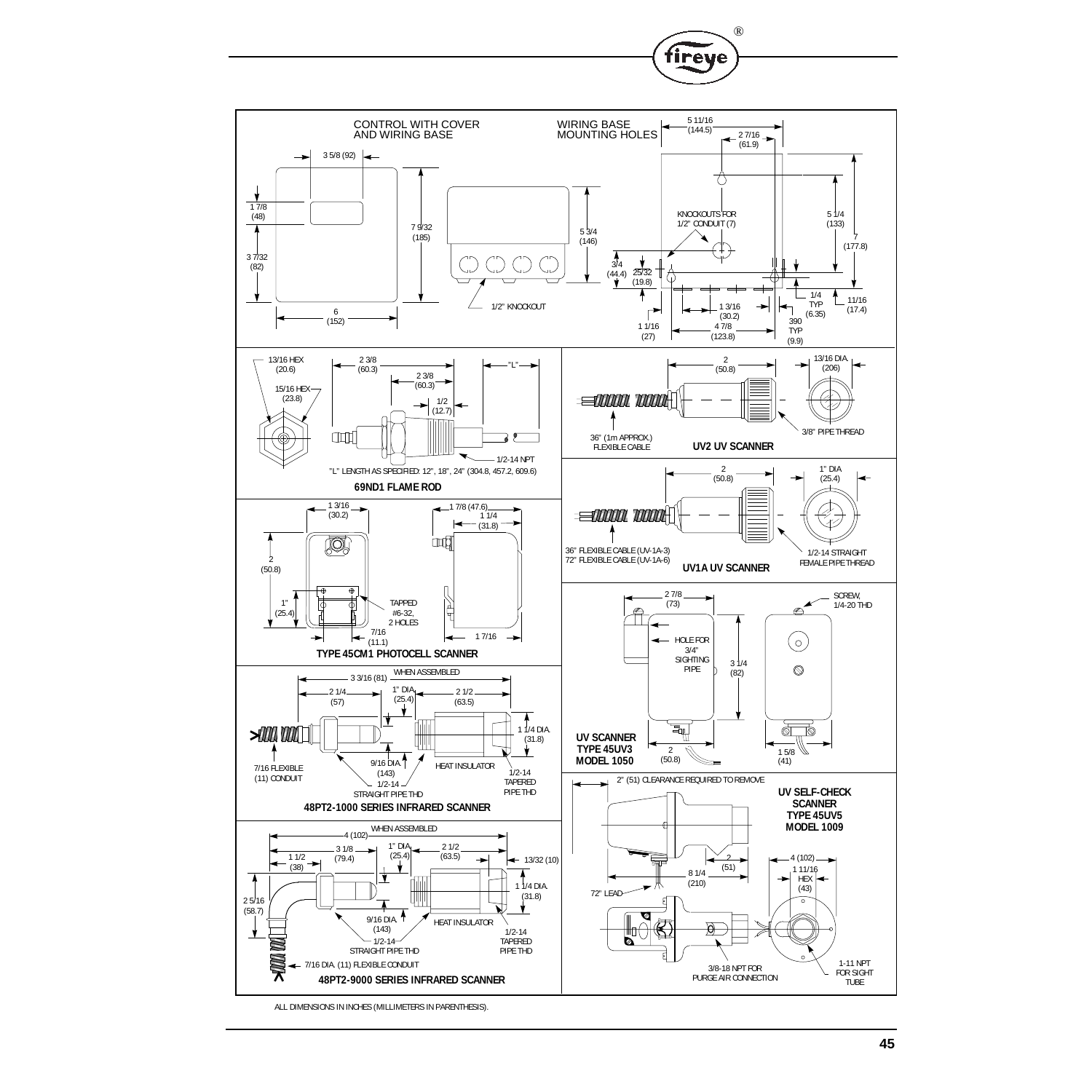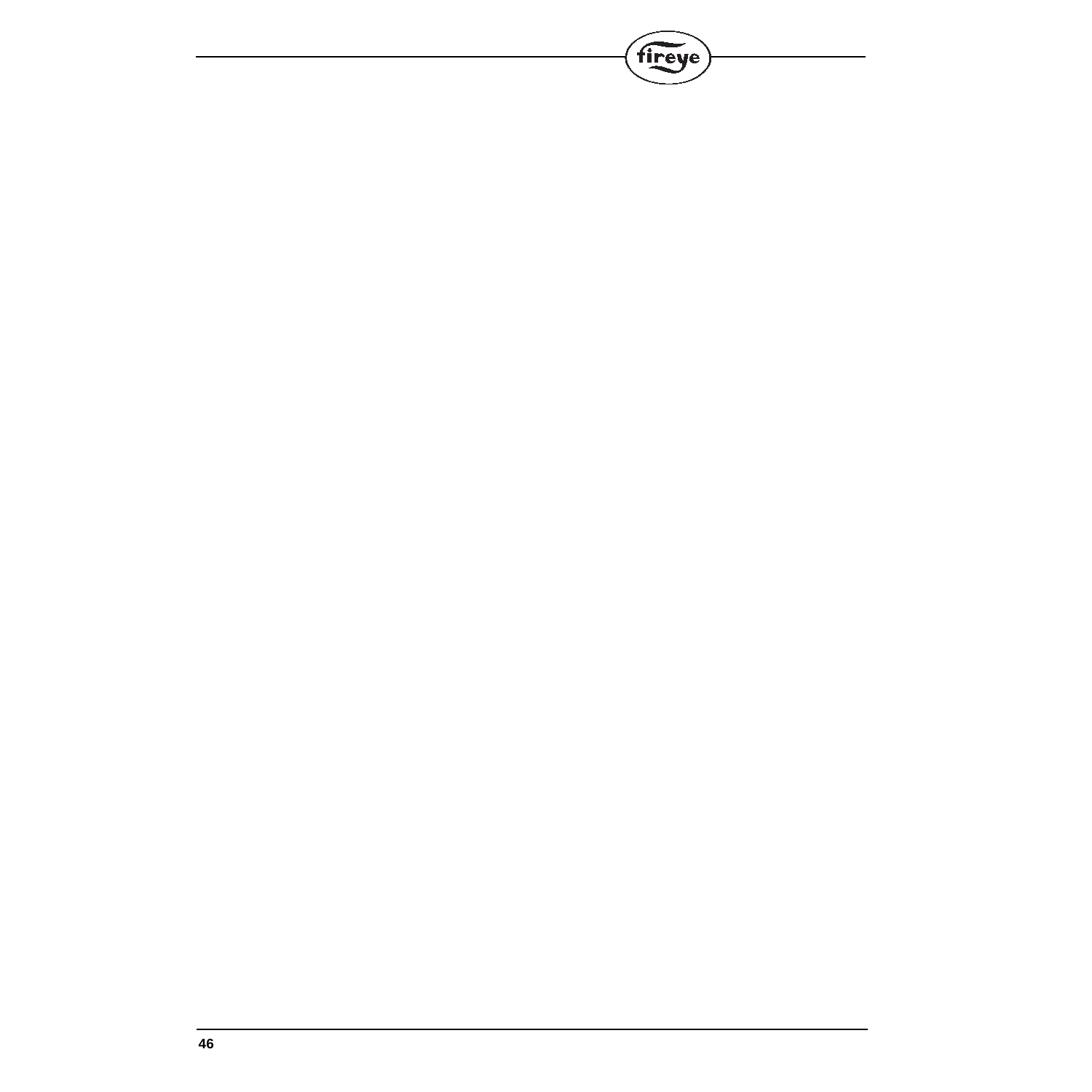